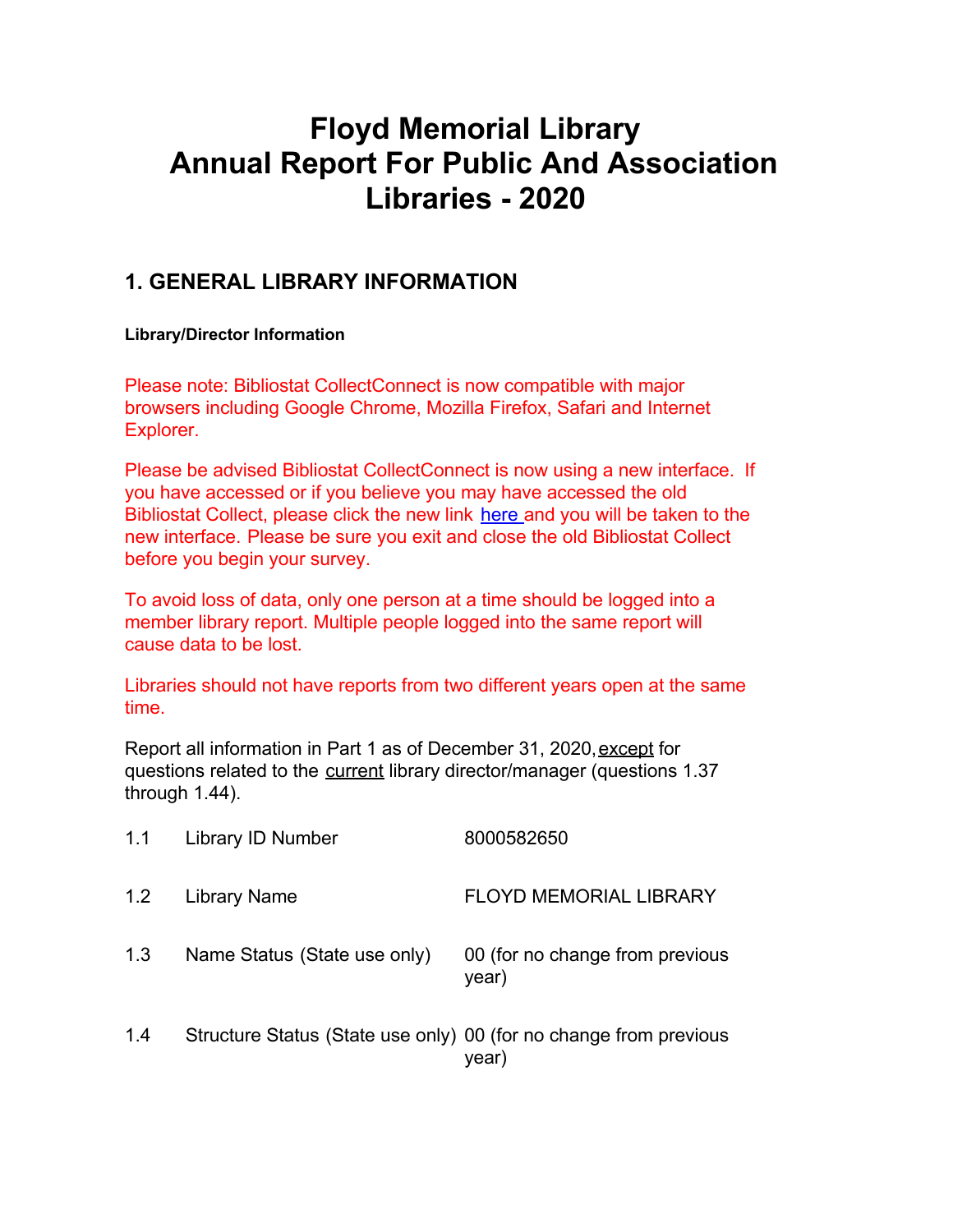| 1.5  | Community                                                                                                                          | Greenport                                |
|------|------------------------------------------------------------------------------------------------------------------------------------|------------------------------------------|
| 1.6  | Beginning Fiscal Reporting Year 01/01/2020                                                                                         |                                          |
| 1.7  | <b>Ending Fiscal Reporting Year</b>                                                                                                | 12/31/2020                               |
| 1.8  | Is the library now reporting on a<br>different fiscal year than it<br>reported on in the previous<br><b>Annual Report?</b>         | <b>No</b>                                |
| 1.9  | If yes, please indicate the<br>beginning date of library's new<br>reporting year. Enter N/A if No<br>was answered to Question 1.8. | N/A                                      |
| 1.10 | Please indicate the ending date<br>of library's new reporting year.<br>Enter N/A if No was answered to<br>Question 1.8.            | N/A                                      |
| 1.11 | Beginning <b>Local Fiscal Year</b>                                                                                                 | 01/01/2020                               |
| 1.12 | <b>Ending Local Fiscal Year</b>                                                                                                    | 12/31/2020                               |
| 1.13 | <b>Address Status</b>                                                                                                              | 00 (for no change from previous<br>year) |
|      | 1.14 Street Address                                                                                                                | 539 FIRST STREET                         |
| 1.15 | City                                                                                                                               | <b>GREENPORT</b>                         |
|      | 1.16 Zip Code                                                                                                                      | 11944                                    |
| 1.17 | <b>Mailing Address</b>                                                                                                             | 539 FIRST STREET                         |
| 1.18 | City                                                                                                                               | <b>GREENPORT</b>                         |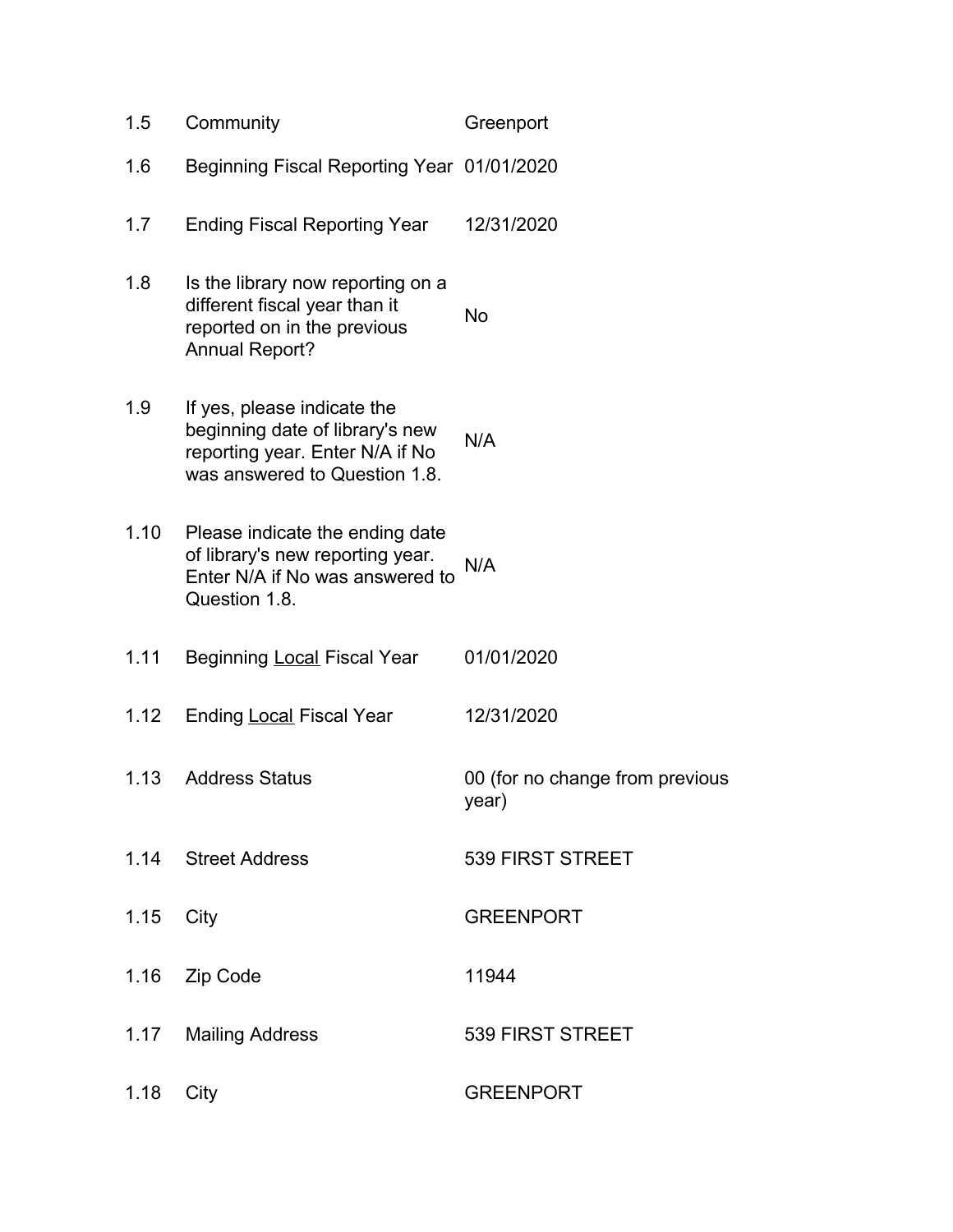| 1.19 | Zip Code                                                                                                                                                                                                   | 11944                          |
|------|------------------------------------------------------------------------------------------------------------------------------------------------------------------------------------------------------------|--------------------------------|
| 1.20 | Telephone Number (enter 10<br>digits only and hit the Tab key;<br>enter N/A if no telephone<br>number)                                                                                                     | $(631)$ 477-0660               |
| 1.21 | Fax Number (enter 10 digits only<br>and hit the Tab key; enter N/A if (631) 477-2647<br>no fax number)                                                                                                     |                                |
| 1.22 | E-Mail Address to Contact the<br>Library (Enter N/A if no e-mail<br>address)                                                                                                                               | floydmemoriallibrary@gmail.com |
| 1.23 | Library Home Page URL (Enter<br>N/A if no home page URL)                                                                                                                                                   | www.floydmemoriallibrary.org   |
| 1.24 | <b>Population Chartered to Serve</b><br>(per 2010 Census)                                                                                                                                                  | 6,089                          |
| 1.25 | Indicate the type of library as<br>stated in the library's charter<br>(select one):                                                                                                                        | <b>ASSOCIATION</b>             |
| 1.26 | Indicate the area chartered to<br>serve as stated in the library's<br>charter (select one):                                                                                                                | Other                          |
| 1.27 | During the reporting year, has<br>there been any change to the<br>library's legal service area<br>boundaries? Changes must be<br>the result of a Regents charter<br>action. Answer Y for Yes, N for<br>No. | N                              |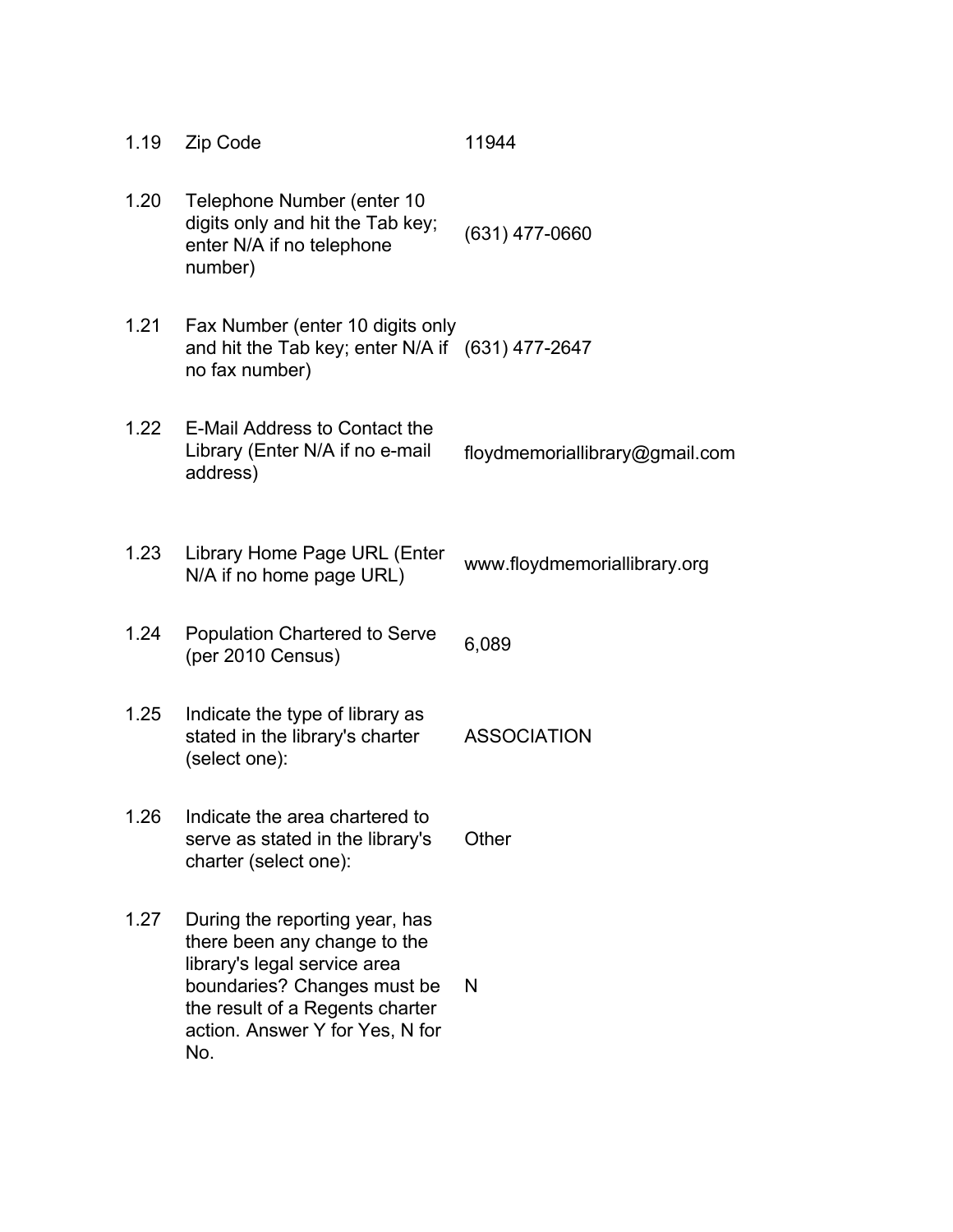| 1.28 | Indicate the type of charter the<br>library currently holds (select<br>one):                                                                          | Absolute                                     |
|------|-------------------------------------------------------------------------------------------------------------------------------------------------------|----------------------------------------------|
| 1.29 | Date the library was granted its<br>absolute charter or the date of<br>the provisional charter if the<br>library does not have an absolute<br>charter | 05/02/1912                                   |
| 1.30 | Date the library was last<br>registered                                                                                                               | 12/03/1999                                   |
| 1.31 | <b>Federal Employer Identification</b><br><b>Number</b>                                                                                               | 111672764                                    |
| 1.32 | County                                                                                                                                                | <b>SUFFOLK</b>                               |
| 1.33 | <b>School District</b>                                                                                                                                | Greenport                                    |
| 1.34 | Town/City                                                                                                                                             | Southold                                     |
| 1.35 | <b>Library System</b>                                                                                                                                 | <b>Suffolk Cooperative Library</b><br>System |

## **THESE QUESTIONS ARE FOR NYC LIBRARIES ONLY. PLEASE PROCEED TO THE NEXT QUESTION.**

1.36a President/CEO Name

1.36b President/CEO Phone Number

1.36c President/CEO Email

NOTE: For questions 1.37 through 1.44, report all information for the current library director/manager.

1.37 First Name of Library Prist Name of Elbrary<br>Director/Manager Thomas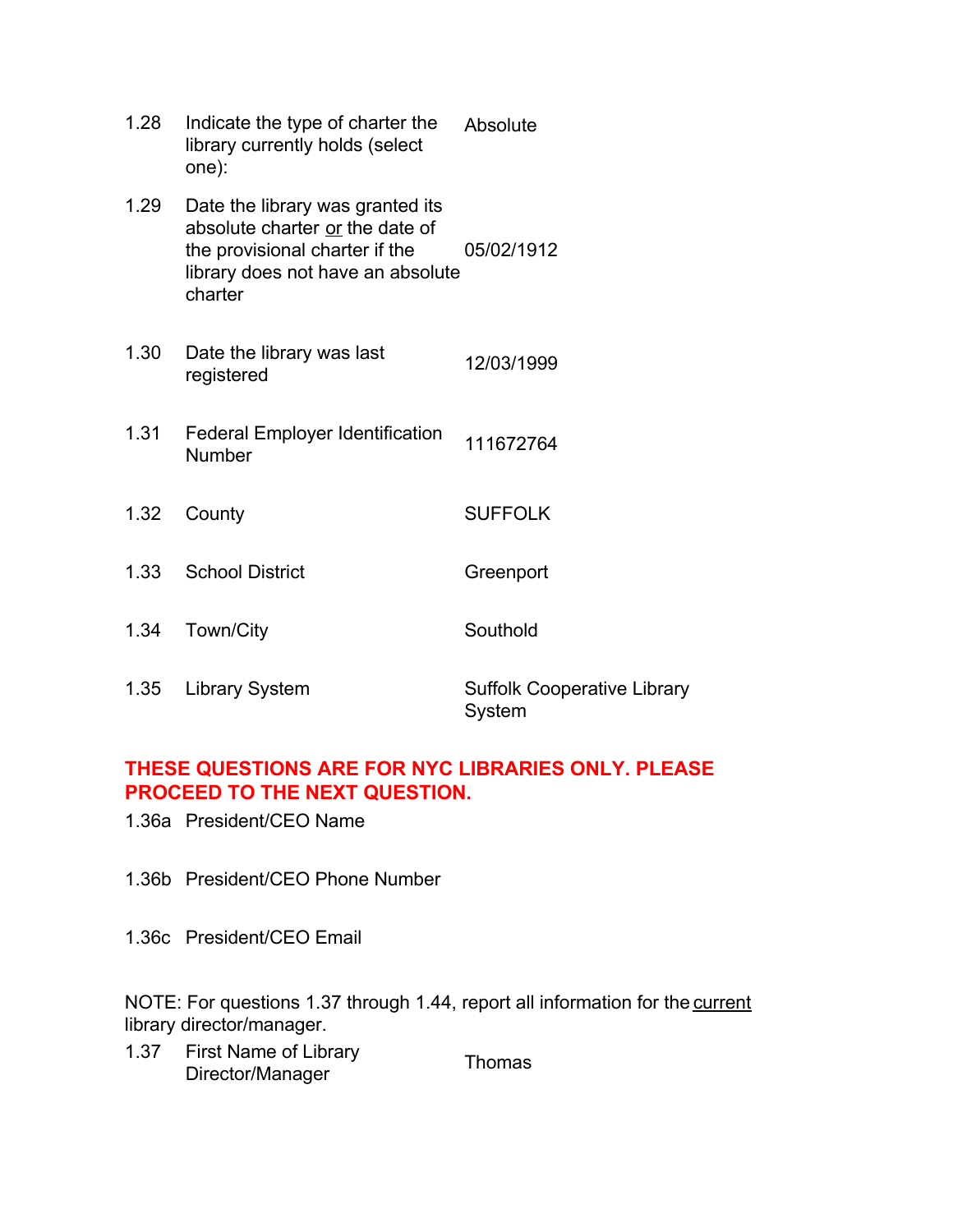- 1.38 Last Name of Library Last Name of Elbrary<br>Director/Manager Vitale
- 1.39 NYS Public Librarian Certification 6VEB2R9<br>Number
- 1.40 What is the highest education level of the library manager/director? Master's Degree
- 1.41 If the library manager/director holds a Master's Degree, is it a Master's Degree in Library/Information Science? Y
- 1.42 Do all staff working in the budgeted Librarian (certified) positions reported in 6.4 have an active NYS Public Librarian Certificate? If No, list the name and e-mail address of each staff member without an active certificate in a Note. N
- 1.43 E-mail Address of the L-mail Address of the director@floydmemoriallibrary.org<br>Director/Manager

- 1.44 Fax Number of the Plax Number of the (631) 477-2647<br>Director/Manager
- 1.45 Does the library charge fees for library cards to people residing outside the system's service area? N

#### **Public Votes/Contracts**

1.46 Was all or part of the library's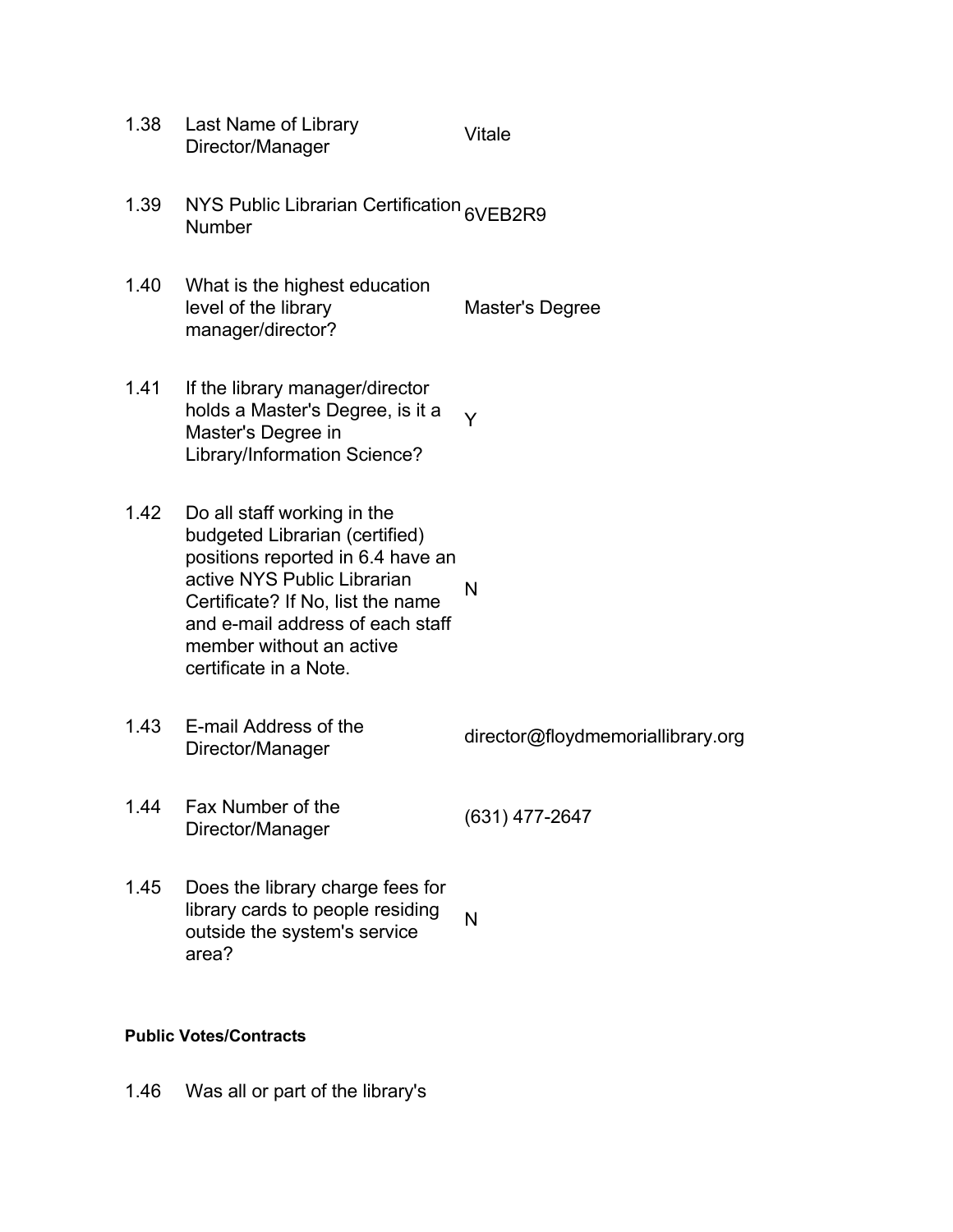funding subject to a public vote(s) held during Calendar Year 2020? (Please respond even if the vote was unsuccessful). Enter Y for Yes, N for No. If Yes, complete one record for the public vote from each funding source. If no, go to question 1.47. N

- 1. Name of municipality or district holding the public vote N/A
- 2. Indicate the type of municipality mulcate the type of multiplanty<br>or district holding the public vote
- 3. Date the vote was held Date the vote was held N/A<br>(mm/dd/2020)
- 4. Was the vote successful? Y/N N/A
- 5. What type of public vote was it? N/A
- 6a. Most recent prior year approved most recent prior year approved N/A<br>appropriation from a public vote:
- 6b. Proposed increase in appropriation as a result of the vote held on the date reported in question number 3: N/A
- 6c. Total proposed appropriation Fotal proposed appropriation N/A<br>(sum of 6a and 6b):

**This question should only be answered if "No" was answered in Q1.46 OR the library has votes from different municipalities/districts that were held in different years, both current and prior.**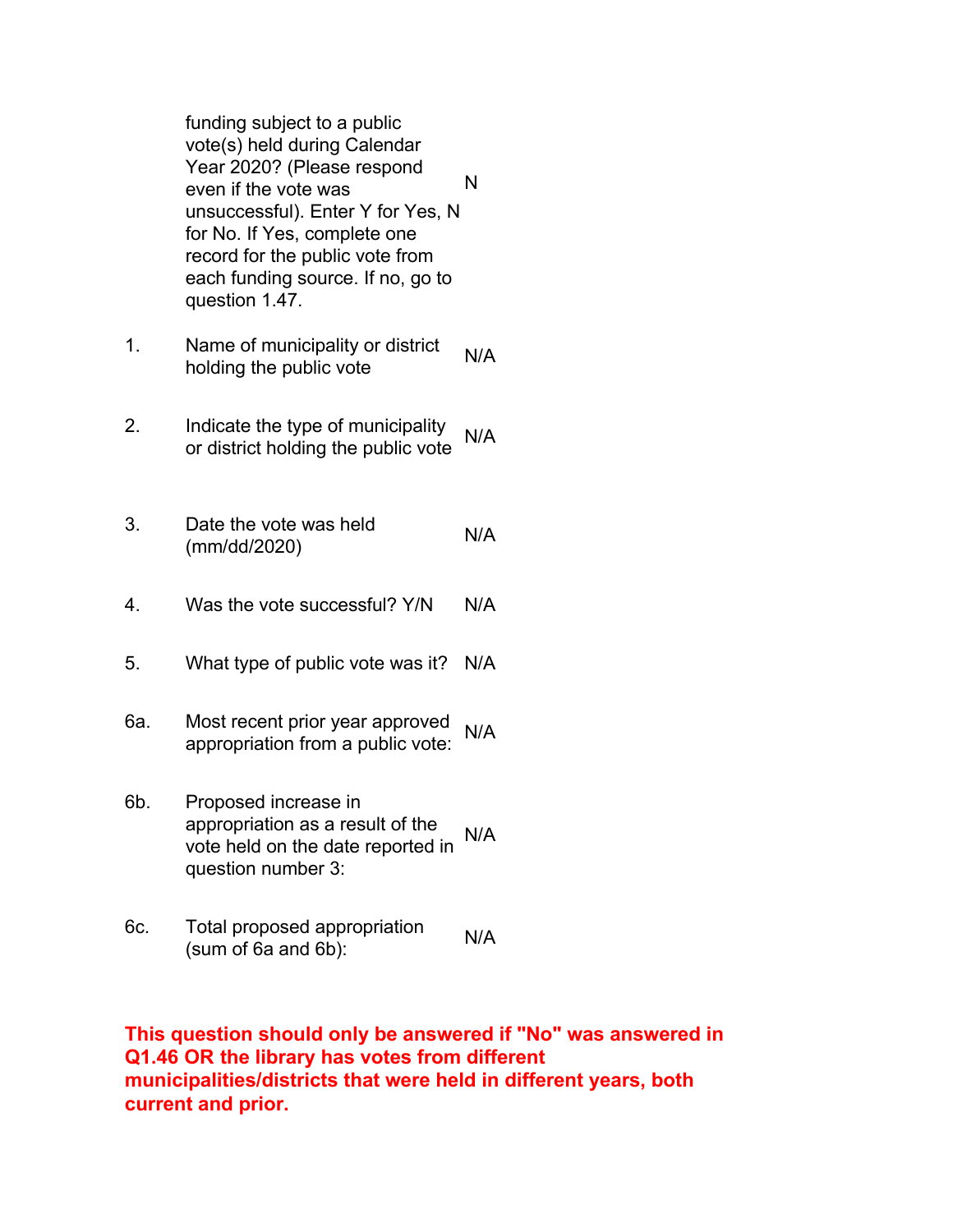| 1.47 | Did the library receive funding<br>from an appropriation which was<br>approved by public vote in a prior<br>year? (Prior to Calendar Year<br>2020) Enter Y for Yes, N for No. Y<br>If Yes, complete one record for<br>the vote from each funding<br>source. If No, go to question<br>1.48. |                                                            |
|------|--------------------------------------------------------------------------------------------------------------------------------------------------------------------------------------------------------------------------------------------------------------------------------------------|------------------------------------------------------------|
| 1.   | Name of municipality or district<br>holding the public vote                                                                                                                                                                                                                                | <b>Greenport UFSD</b>                                      |
| 2.   | Indicate the type of municipality<br>or district holding the public vote                                                                                                                                                                                                                   | <b>School District</b>                                     |
| 3.   | Date the last successful vote<br>was held (mm/dd/yyyy)                                                                                                                                                                                                                                     | 09/24/2019                                                 |
| 4.   | What type of public vote was it?                                                                                                                                                                                                                                                           | school district ballot proposition<br>(Ed. Law §259(1)(a)) |
| 5.   | What was the total dollar amount<br>of the appropriation from tax<br>dollars resulting from the last<br>successful vote?                                                                                                                                                                   | \$816,331                                                  |
| 1.   | Name of municipality or district<br>holding the public vote                                                                                                                                                                                                                                | <b>Oysterponds UFSD</b>                                    |
| 2.   | Indicate the type of municipality<br>or district holding the public vote                                                                                                                                                                                                                   | <b>School District</b>                                     |
| 3.   | Date the last successful vote<br>was held (mm/dd/yyyy)                                                                                                                                                                                                                                     | 09/24/2019                                                 |
| 4.   | What type of public vote was it?                                                                                                                                                                                                                                                           | school district ballot proposition<br>(Ed. Law §259(1)(a)) |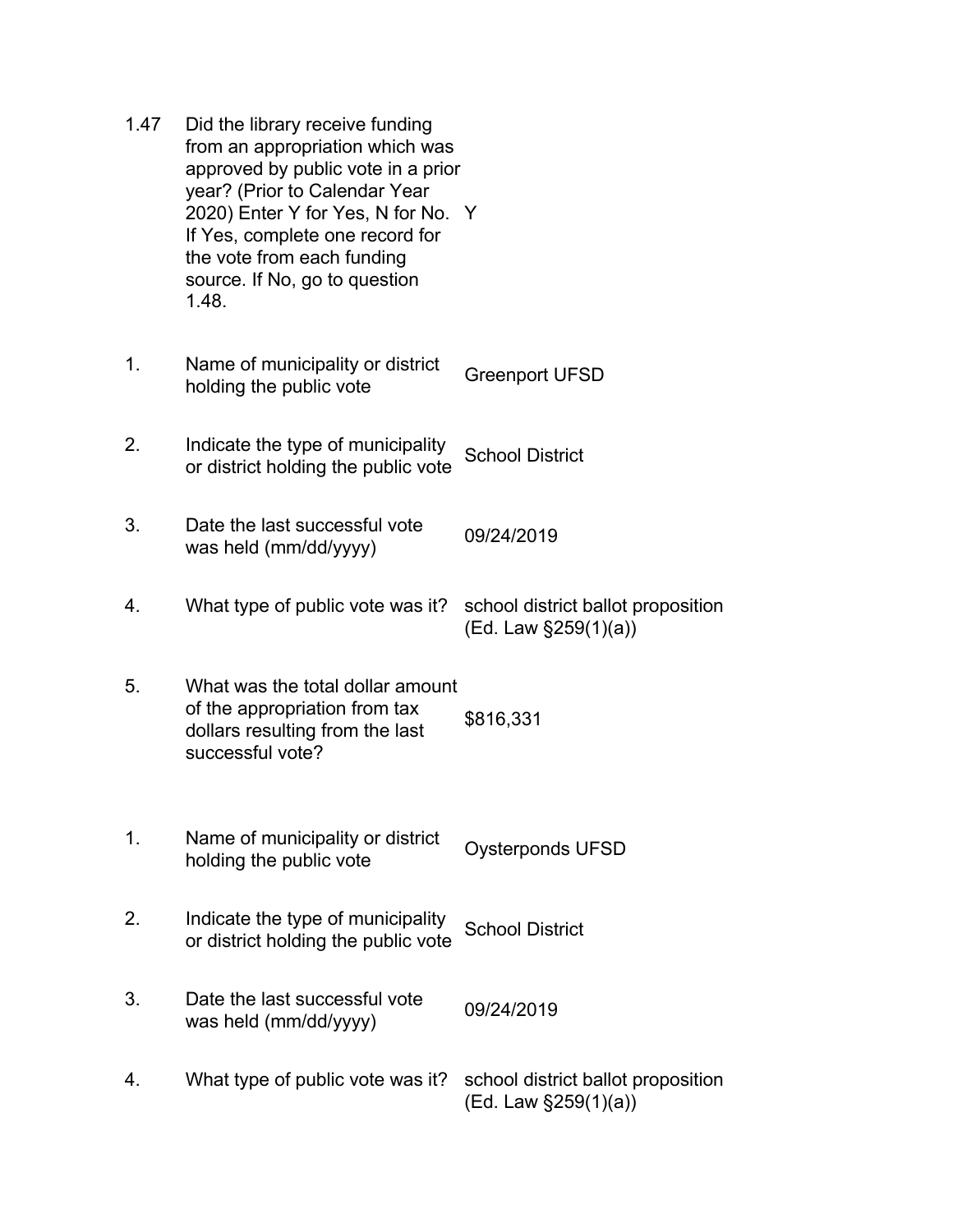5. What was the total dollar amount of the appropriation from tax dollars resulting from the last successful vote? \$718,162

#### **Unusual Circumstances**

- 1.48 Does the reporting library have a contractual agreement with a municipality or district to provide library services to residents of an area not served by a chartered library? Enter Y for Yes, N for No. If yes, please complete one record for *each* contract. If no, go to question 1.49. N
- 1. Name of contracting municipality  $N/A$  or district
- 2. Is this a written contractual is this a written contractual N/A<br>agreement?
- 3. Population of the geographic **Population of the geographic N/A**<br>area served by this contract
- 4. Dollar amount of contract N/A
- 5. Enter the appropriate code for range of services provided (select one): N/A
- 1.49 For the reporting year, has the library experienced any unusual circumstance(s) that affected the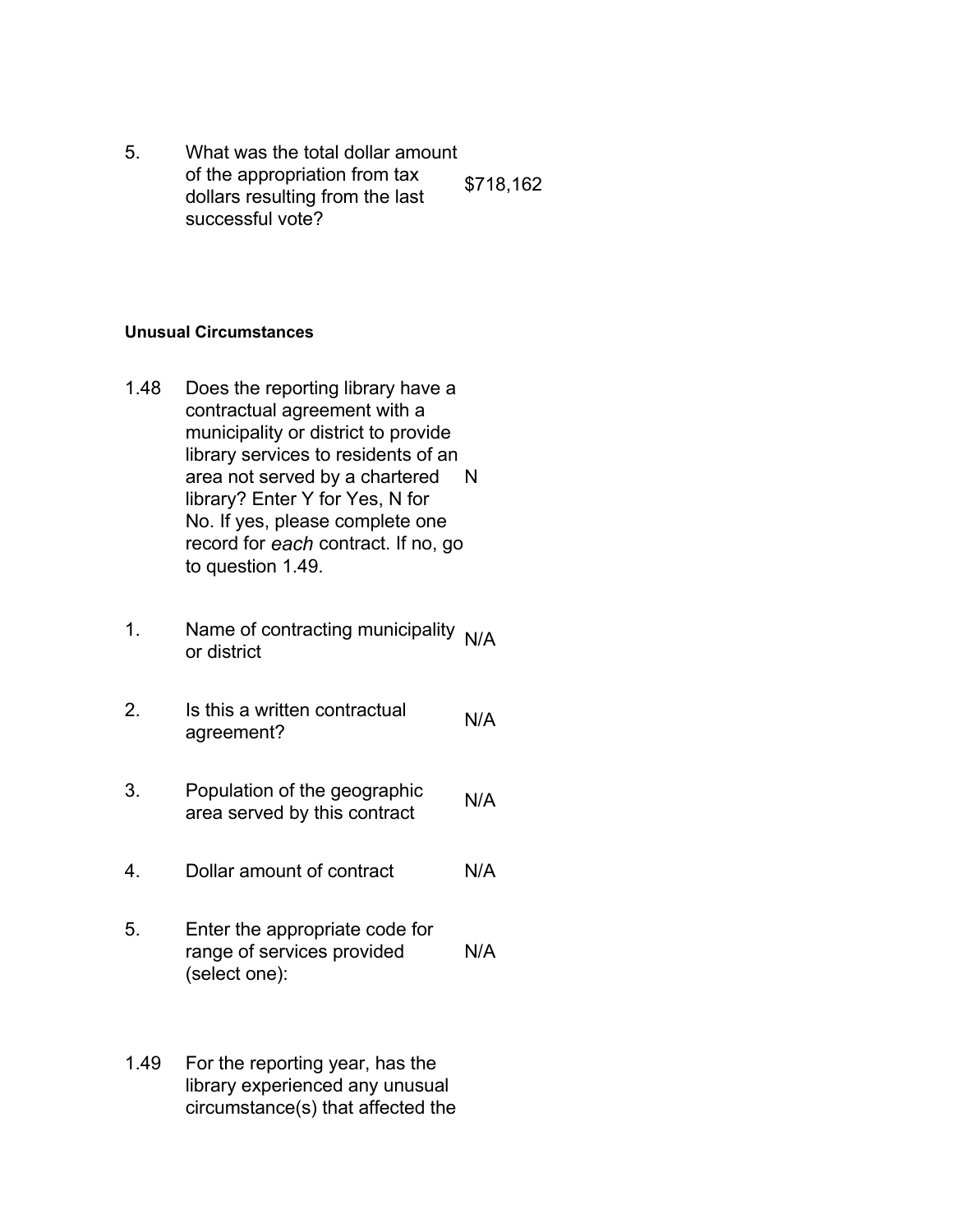statistics reported (e.g., natural disaster, fire, closed for renovations, massive weeding of collection, etc.)? If yes, please annotate explaining the circumstance(s) and the impact on the library using the Note; if no, please go to Part 2, Library Collection. Y

## **2. LIBRARY COLLECTION**

### **Print/Electronic/Other Holdings**

Report holdings, additions, and subscriptions as of the end of the fiscal year reported in Part 1. Please read general information instructions below before completing this section.

**NOTE:** This section of the survey (2.1-2.25) collects data on selected types of materials.

It does not cover all materials (i.e., microforms, loose sheet music, maps, and pictures) for which expenditures are reported under Print Materials Expenditures, Electronic Materials Expenditures, and Other Materials Expenditures (questions 12.6, 12.7 and 12.8). Under this category report only items that have been purchased, leased or licensed by the library, a consortium, the state library, a donor or other person or entity. Included items must only be accessible with a valid library card or at a physical library location; inclusion in the catalog is not required. Do not include items freely available without monetary exchange. Count electronic materials at the administrative entity level (main library); do not duplicate numbers at each branch.

## **PRINT MATERIALS**

## **Cataloged Books**

- 2.1 Adult Fiction Books 15,922
- 2.2 Adult Non-fiction Books 17,004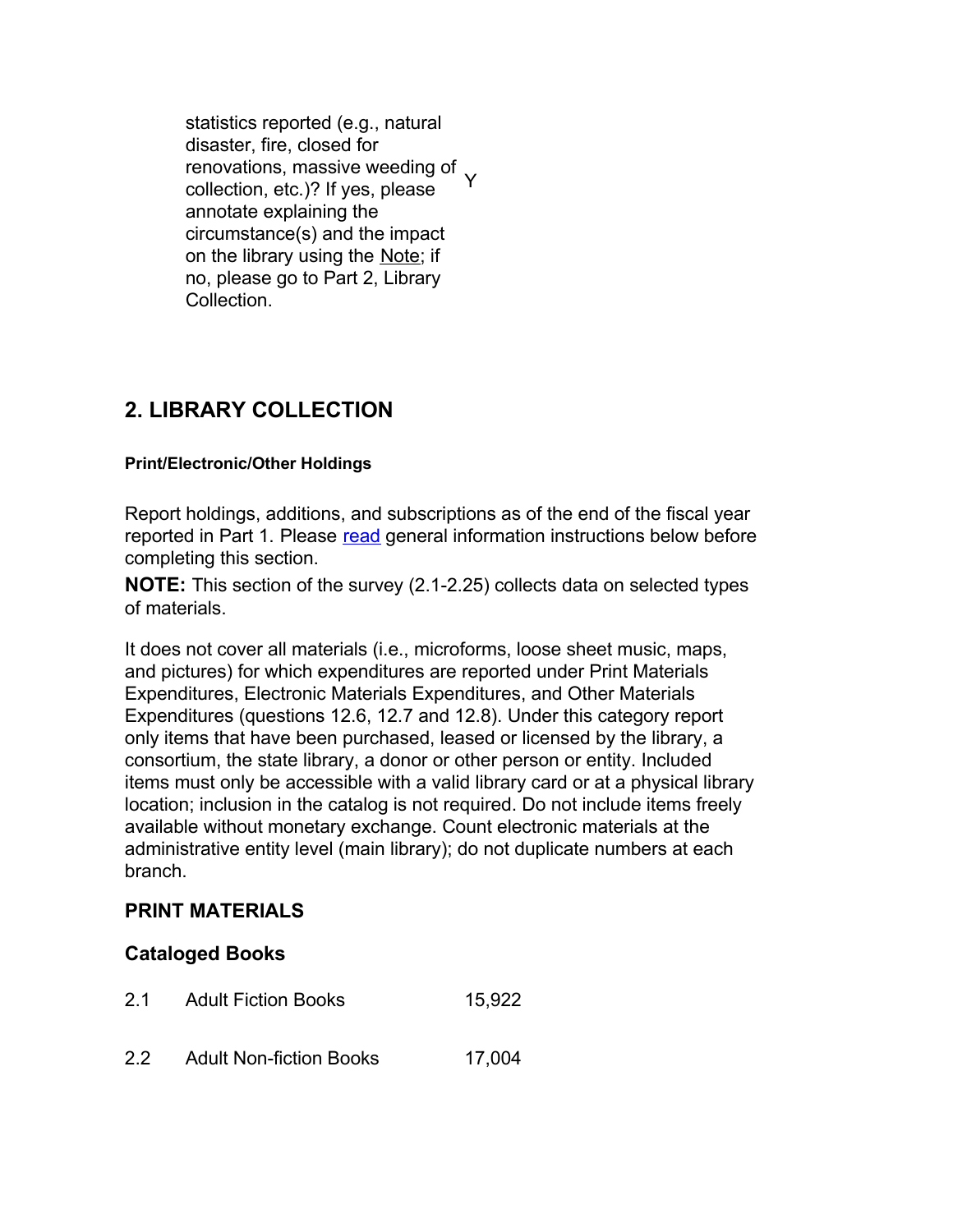| 2.3     | <b>Total Adult Books (Total</b><br>questions 2.1 & 2.2)                  | 32,926  |
|---------|--------------------------------------------------------------------------|---------|
| 2.4     | <b>Children's Fiction Books</b>                                          | 6,535   |
| 2.5     | <b>Children's Non-fiction Books</b>                                      | 2,122   |
| $2.6\,$ | <b>Total Children's Books (Total</b><br>questions 2.4 & 2.5)             | 8,657   |
| 2.7     | <b>Total Cataloged Books (Total</b><br>questions 2.3 & 2.6)              | 41,583  |
|         | <b>Other Print Materials</b>                                             |         |
| 2.8     | <b>Total Uncataloged Books</b>                                           | 0       |
| 2.9     | <b>Total Print Serials</b>                                               | 170     |
| 2.10    | <b>All Other Print Materials</b>                                         | 0       |
| 2.11    | <b>Total Other Print Materials (Total</b><br>questions 2.8 through 2.10) | 170     |
| 2.12    | <b>Total Print Materials (Total</b><br>questions 2.7 and 2.11)           | 41,753  |
|         | <b>ALL OTHER MATERIALS</b>                                               |         |
|         | <b>Electronic Materials</b>                                              |         |
| 2.13    | <b>Electronic Books</b>                                                  | 476,829 |
| 2.14    | <b>Local Electronic Collections</b>                                      | 44      |
| 2.15    | <b>NOVELNY Electronic Collections 15</b>                                 |         |
| 2.16    | <b>Total Electronic Collections</b>                                      |         |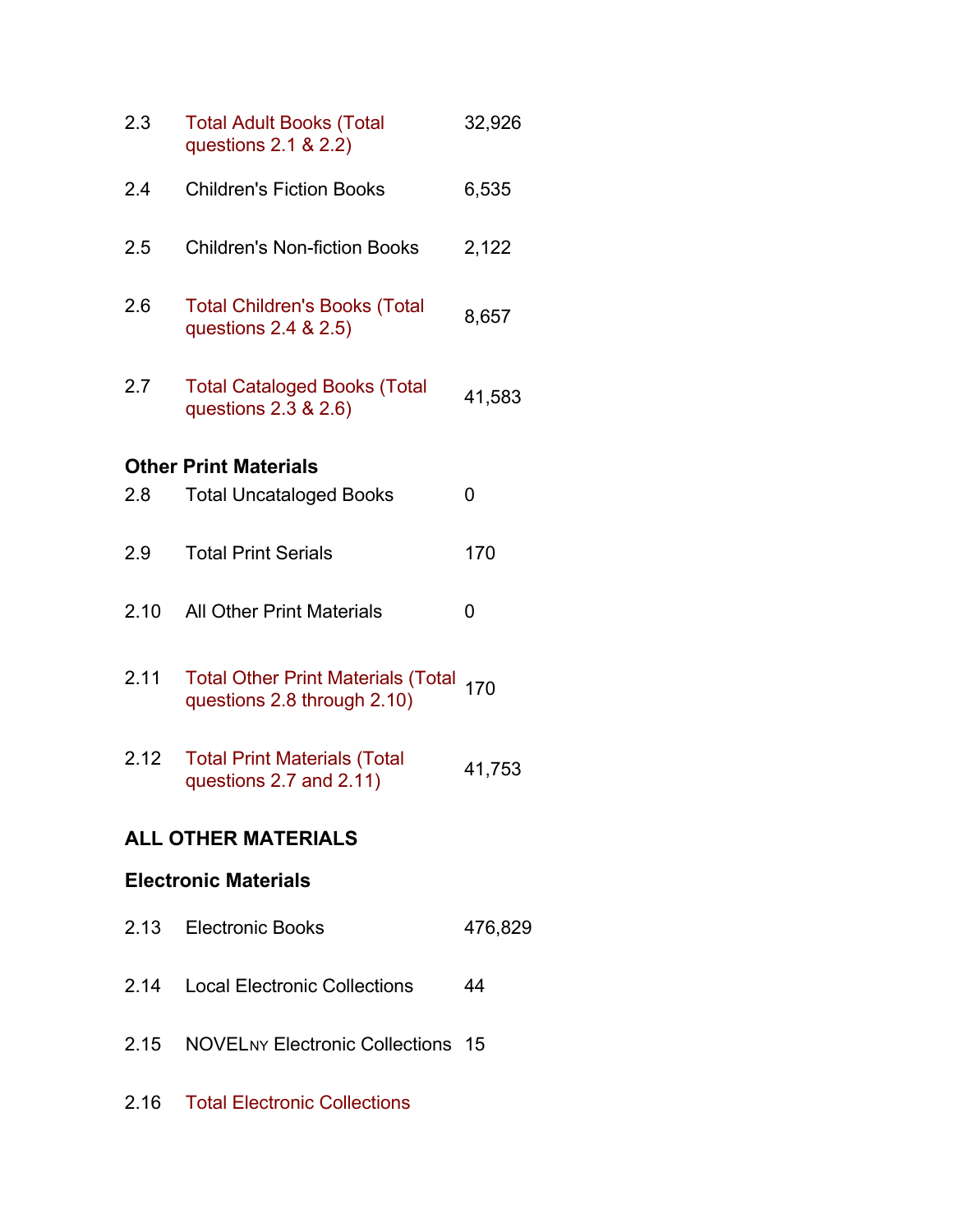#### (Total questions 2.14 and 2.15) 59

- 2.17 Audio Downloadable Units 100,123
- 2.18 Video Downloadable Units 36,822
- 2.19 Other Electronic Materials (Include items that are not included in the above categories, such as e-serials; electronic files; 0 collections of digital photographs; and electronic government documents, reference tools, scores and maps.)
- 2.20 Total Electronic Materials (Total questions 2.13, 2.16, 2.17, 2.18 613,833 and 2.19)

#### **Non-Electronic Materials**

| 2.21 | Audio - Physical Units | 4,313 |
|------|------------------------|-------|
|------|------------------------|-------|

- 2.22 Video Physical Units 8,854
- 2.23 Other Non-Electronic Materials Other Non-Electronic Materials 0<br>(includes films, slides, etc.)
- 2.24 Total Other Materials Holdings (Total questions 2.21 through 2.23) 13,167

#### **Grand Total/Additions to Holdings**

2.25 **GRAND TOTAL HOLDINGS** (Total questions 2.12, 2.20 and 2.24) 668,753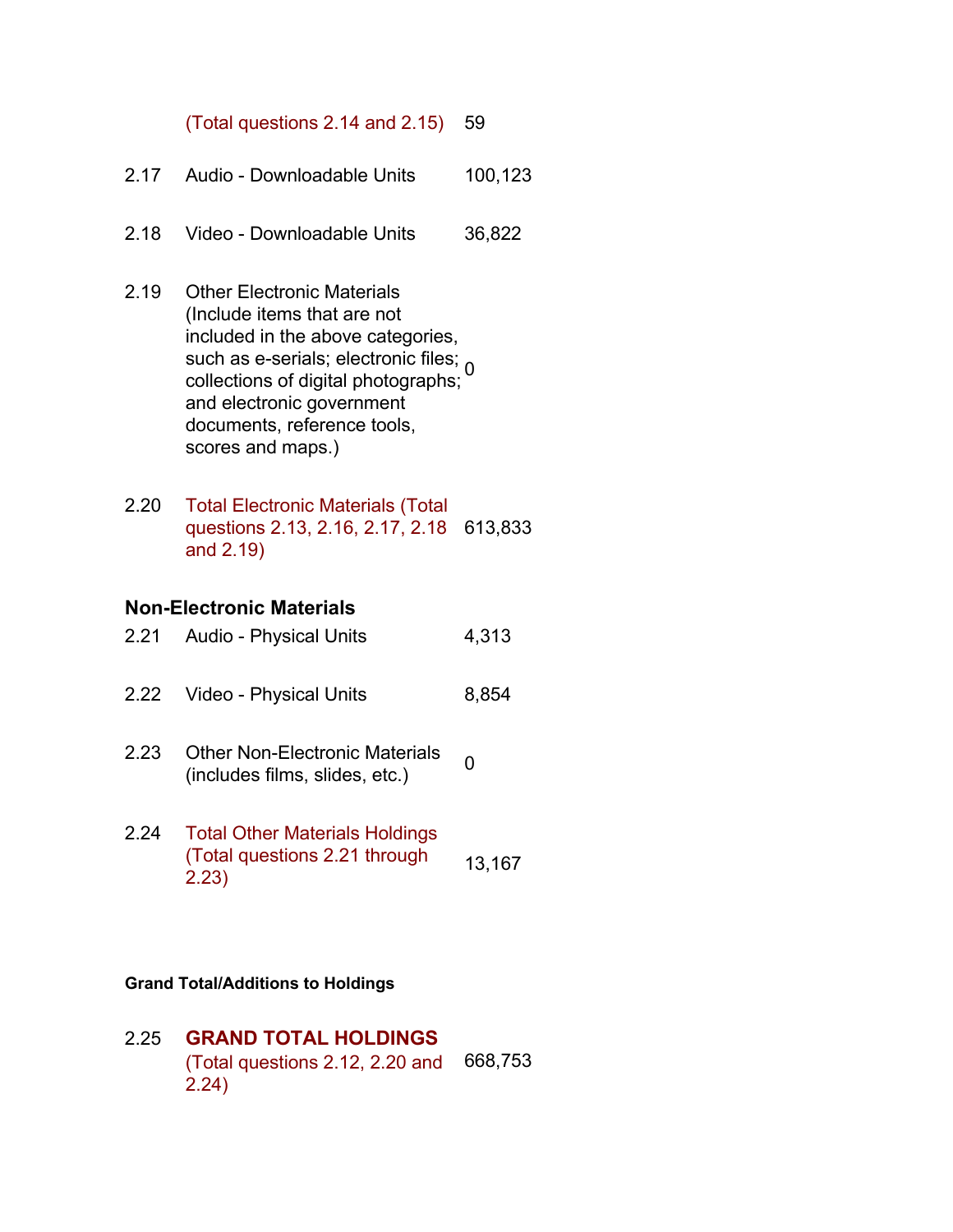**ADDITIONS TO HOLDINGS** - Do not subtract withdrawals or discards.

| 2.26 | <b>Cataloged Books</b>                                        | 2,864   |
|------|---------------------------------------------------------------|---------|
| 2.27 | All Other Print Materials                                     | 780     |
| 2.28 | <b>Flectronic Materials</b>                                   | 101,721 |
| 2.29 | <b>All Other Materials</b>                                    | 1,619   |
| 2.30 | <b>Total Additions (Total questions</b><br>2.26 through 2.29) | 106,984 |

## **3. LIBRARY PROGRAMS, POLICIES, AND SERVICES**

#### **Visits/Borrowers/Policies/Accessibility**

Report all information on questions 3.1 through 3.29 as of the end of the fiscal year reported in Part 1; report information on questions 3.30 through 3.83 for the 2020 calendar year. Please click here to read general instructions before completing this section.

Please report information on LIBRARY USE as of the end of the fiscal year reported in Part 1.

## **LIBRARY USE**

| 3.1 | Library visits (total annual | 34,418 |
|-----|------------------------------|--------|
|     | attendance)                  |        |

- 3.1a Regarding the number of Library Visits entered, is this an annual count or an annual estimate based on a typical week or weeks? CT - Annual Count
- 3.2 Registered resident borrowers 4,175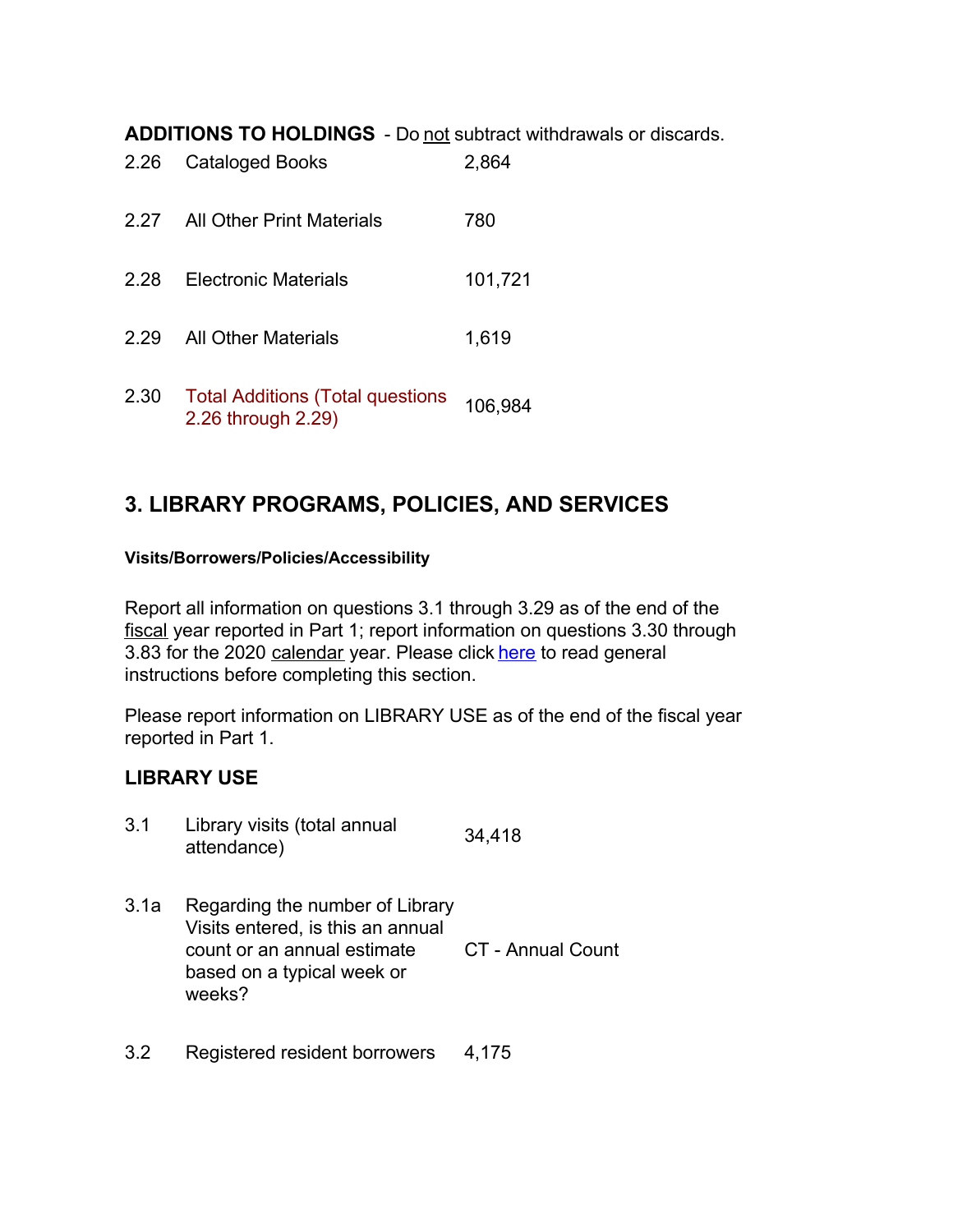3.3 Registered non-resident borrowers

Please report information on WRITTEN POLICIES as of 12/31/20.

0

## **WRITTEN POLICIES (Answer Y for Yes, N for No)**

- 3.4 Does the library have an open boes the library have an open  $\gamma$ <br>meeting policy?
- 3.5 Does the library have a policy protecting the confidentiality of library records? Y
- 3.6 Does the library have an Internet  $\gamma$  use policy?
- 3.7 Does the library have a disaster  $\gamma$  plan?
- 3.8 Does the library have a boardapproved conflict of interest policy? Y
- 3.9 Does the library have a boardboes the library have a board-<br>approved whistle blower policy?
- 3.10 Does the library have a boardapproved sexual harassment prevention policy? Y

Please report information on ACCESSIBILITY as of 12/31/20.

## **ACCESSIBILITY (Answer Y for Yes, N for No)**

3.11 Does the library provide service to persons who cannot visit the library (homebound persons, persons in nursing homes, persons in jail, etc.)? Y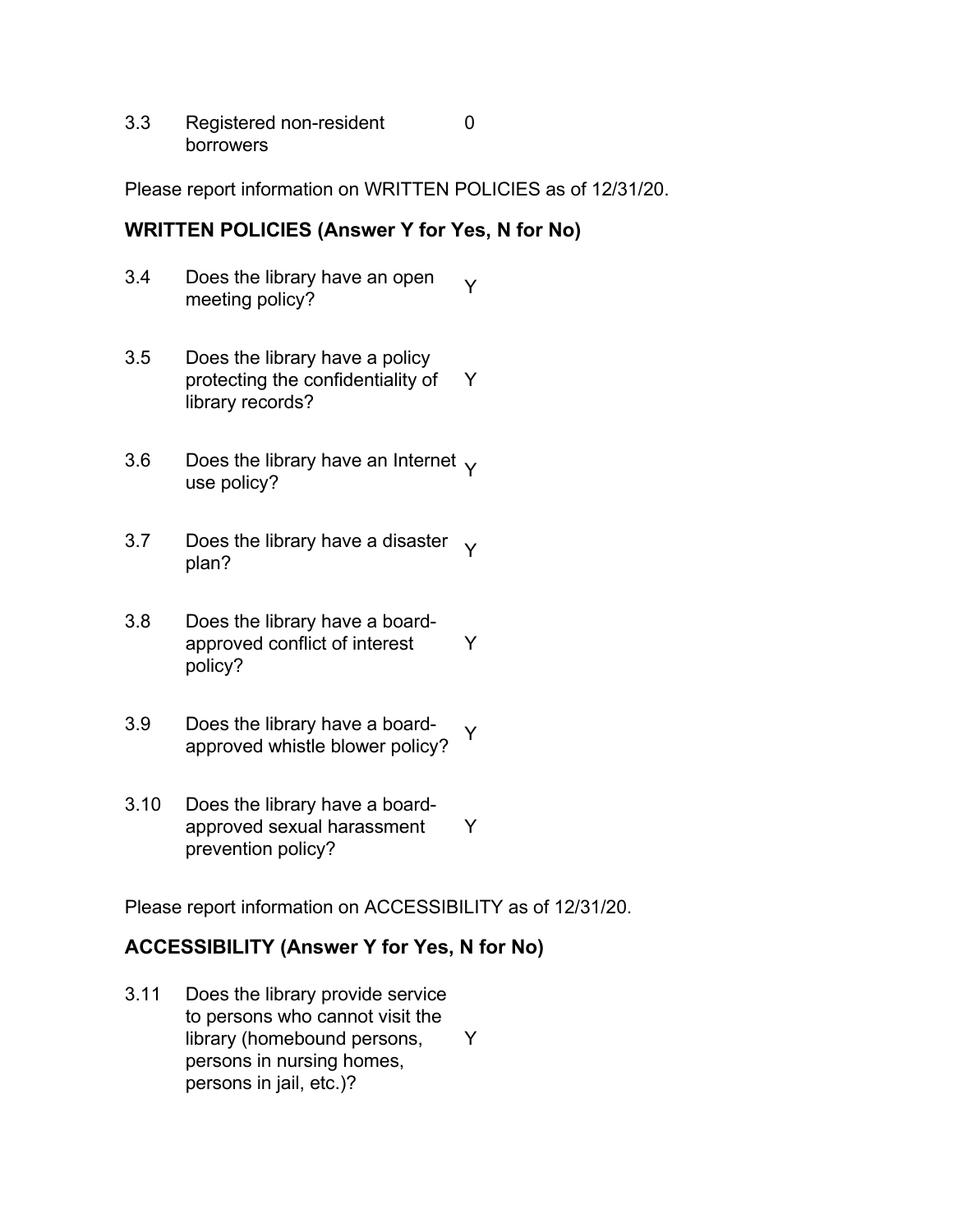- 3.12 Does the library have assistive devices for persons who are deaf  $\gamma$ and hearing impaired (TTY/TDD)?
- 3.13 Does the library have large print  $\gamma$  books?
- 3.14 Does the library have assistive technology for people who are visually impaired or blind? Y

#### 3.15 - If so, what do you have?

screen reader, such as JAWS, Screen reader, such as JAWO, Yes<br>Windoweyes or NVDA

refreshable Braille commonly referred to as a refreshable Braille display No

screen magnification software, screen magnification software, Yes

electronic scanning and reading software, such as OpenBook No

3.16 Is the library registered for services from either the New York State Talking Book and Braille Library (New York State Library, Albany) or the Andrew Heiskell Braille and Talking Book Library (The New York Public Library, New York)? Y

#### **Library Sponsored Programs/Summer Reading Program**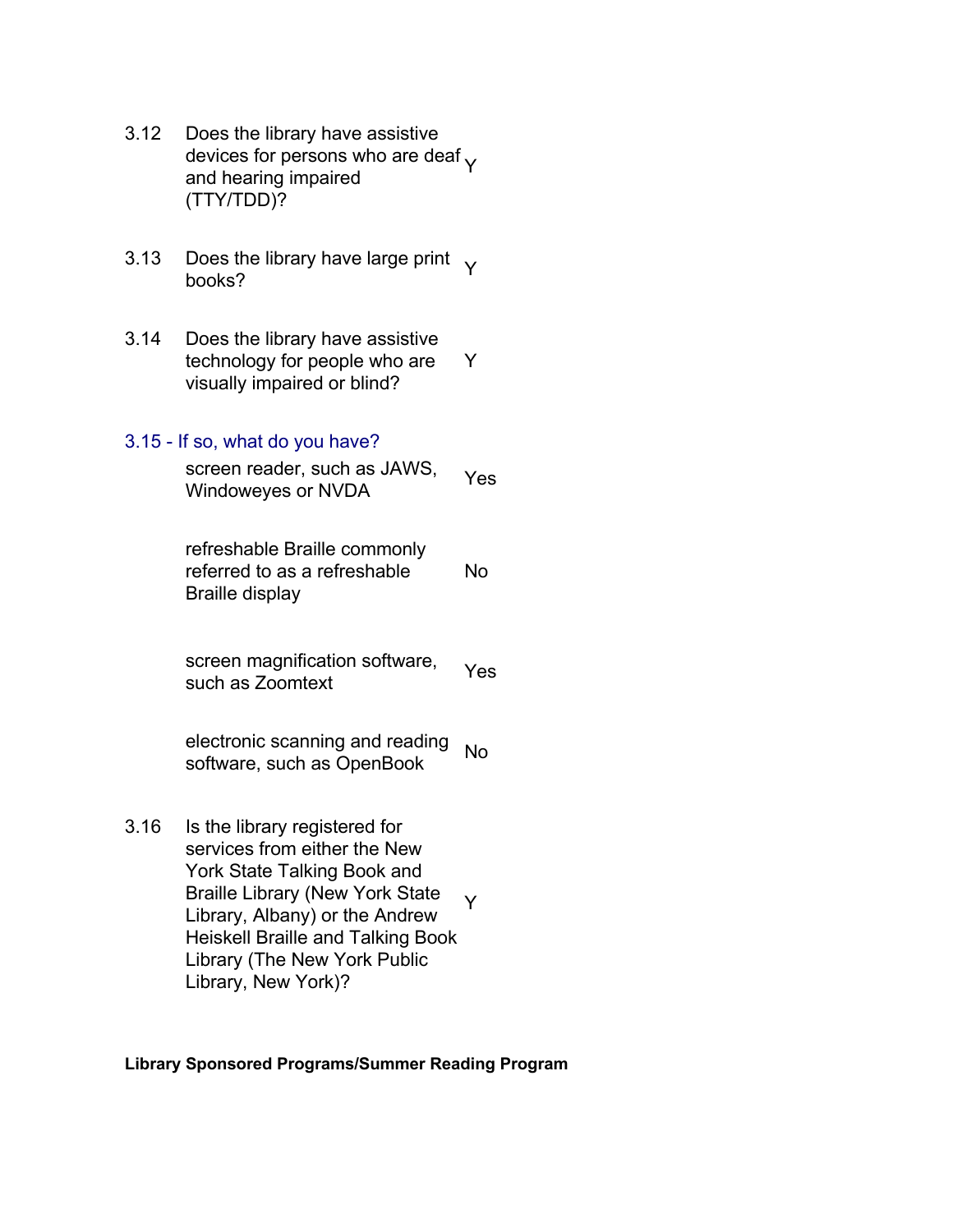Please report information on LIBRARY SPONSORED PROGRAMS as of the end of the fiscal year reported in Part 1.

## **LIBRARY SPONSORED PROGRAMS**

| 3.17 | <b>Adult Program Sessions</b>                                                                                                                                                                                                                                 | 196            |
|------|---------------------------------------------------------------------------------------------------------------------------------------------------------------------------------------------------------------------------------------------------------------|----------------|
| 3.18 | <b>Young Adult Program Sessions</b>                                                                                                                                                                                                                           | 171            |
| 3.19 | <b>Children's Program Sessions</b>                                                                                                                                                                                                                            | 170            |
| 3.20 | All Other Program Sessions                                                                                                                                                                                                                                    | $\overline{7}$ |
| 3.21 | <b>Total Number of Program</b><br>Sessions (Total questions 3.17<br>through 3.20)                                                                                                                                                                             | 544            |
| 3.22 | One-on-One Program Sessions                                                                                                                                                                                                                                   | 6              |
| 3.23 | Do library staff, trustees and/or<br>volunteers reach outside of the<br>library to promote library<br>programs and services through<br>group presentations, information<br>tables and/or other similar<br>educational activities sponsored<br>by the Library? | Yes            |
| 3.24 | <b>Adult Program Attendance</b>                                                                                                                                                                                                                               | 3,792          |
| 3.25 | Young Adult Program<br>Attendance                                                                                                                                                                                                                             | 1,172          |
| 3.26 | Children's Program Attendance                                                                                                                                                                                                                                 | 1,446          |
| 3.27 | All Other Program Attendance                                                                                                                                                                                                                                  | 135            |
| 3.28 | <b>Total Program Attendance (Total</b><br>questions 3.24 through 3.27)                                                                                                                                                                                        | 6,545          |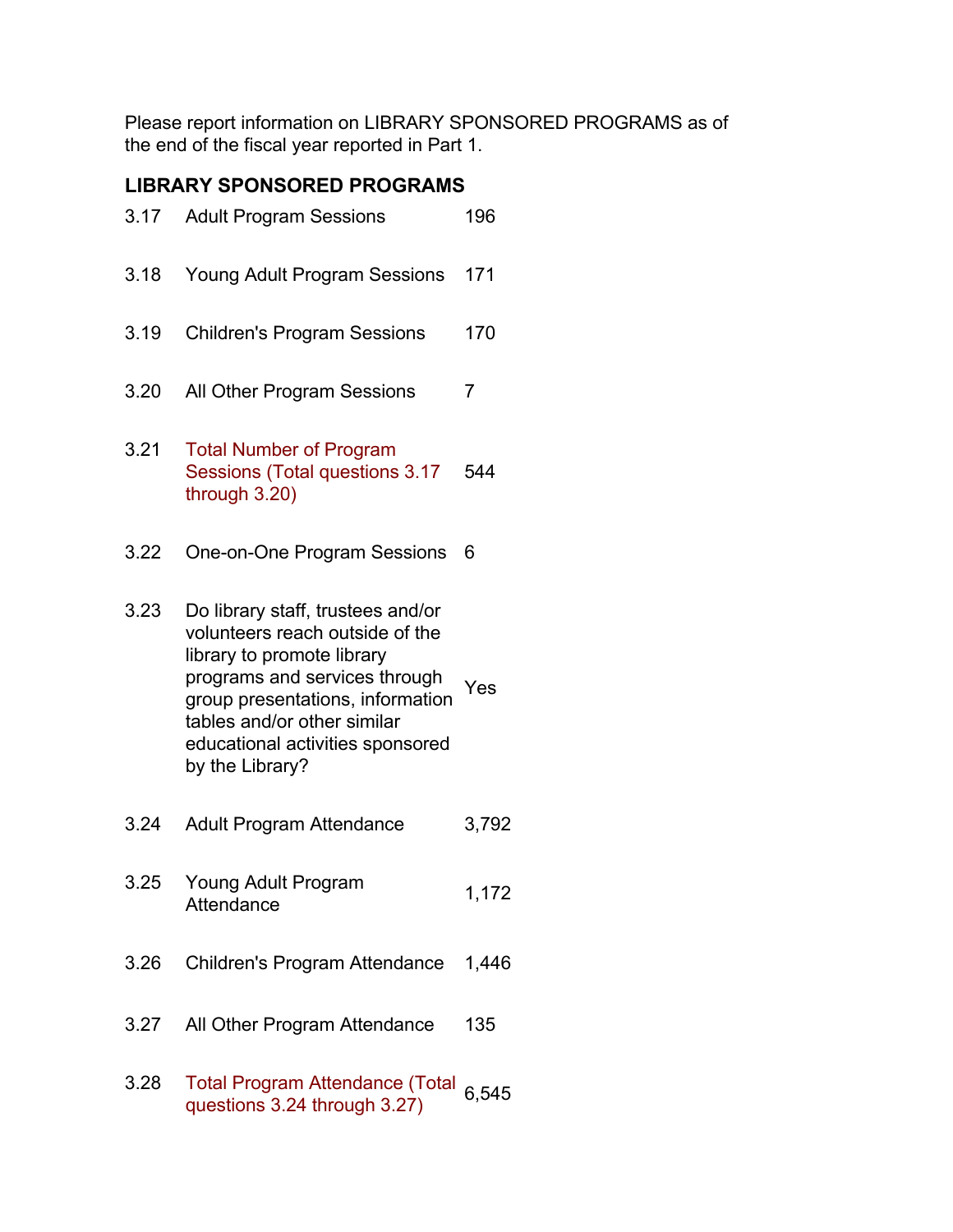3.29 One-on-One Program Attendance <sup>6</sup>

Please report information on SUMMER READING PROGRAMS for the 2020 calendar year.

## **SUMMER READING PROGRAM**

3.30 - Indicate which of the following apply to the summer reading program(s) offered by the library during the summer of 2020 (check all that apply):

| a.   | Program(s) for children                                                                                               | Yes |
|------|-----------------------------------------------------------------------------------------------------------------------|-----|
| b.   | Program(s) for young adults                                                                                           | Yes |
| c.   | Program(s) for Adults                                                                                                 | Yes |
| d.   | <b>Summer Reading at New York</b><br>Libraries name and/or logo used                                                  | No  |
| е.   | <b>Collaborative Summer Library</b><br>Program (CSLP Manual,<br>provided through the New York<br>State Library, used) | No  |
| f.   | N/A                                                                                                                   | No  |
| 3.31 | Library outlets offering the<br>summer reading program                                                                | 1   |
| 3.32 | Children registered for the<br>library's summer reading<br>program                                                    | 32  |
| 3.33 | Young adults registered for the<br>library's summer reading<br>program                                                | 6   |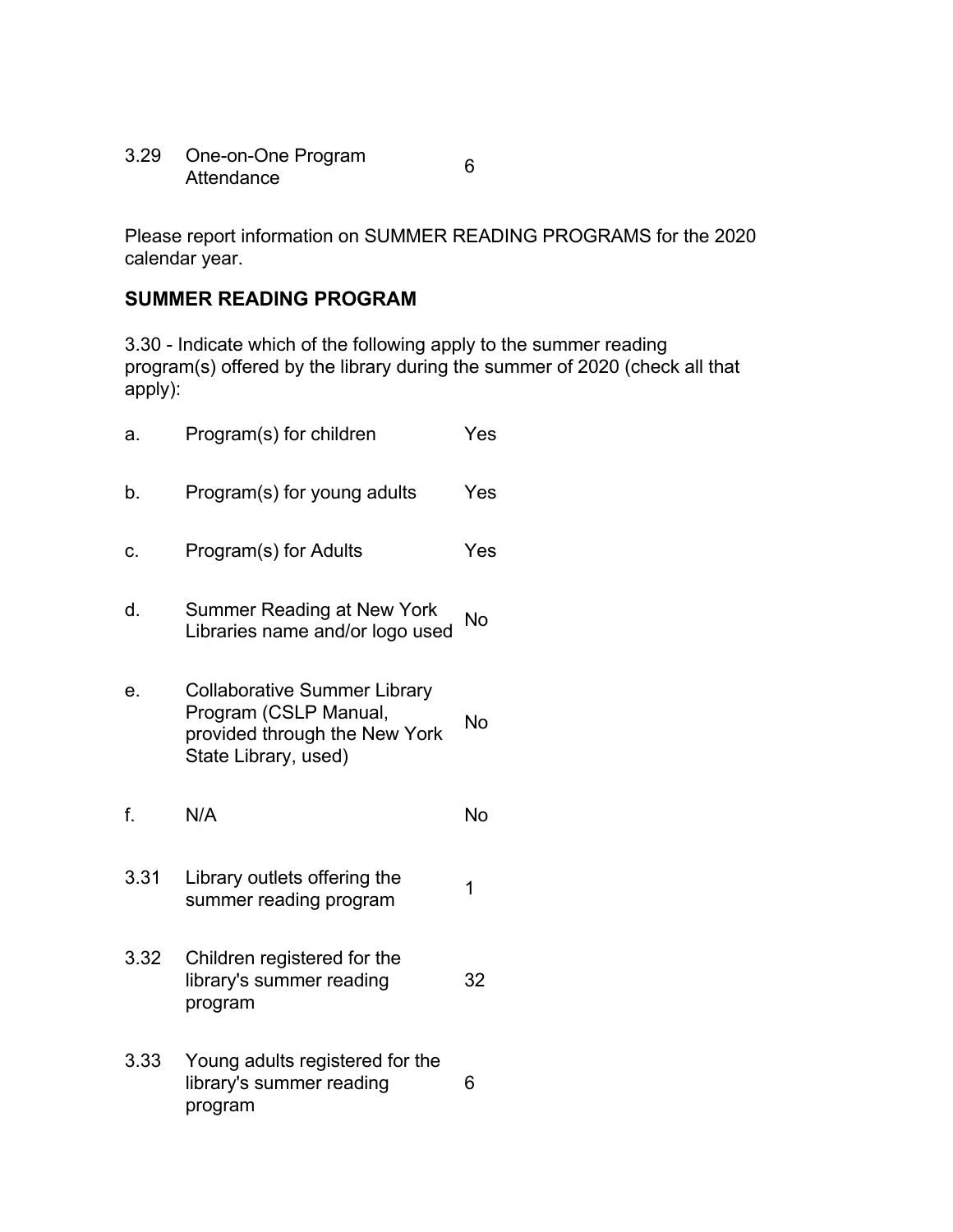- 3.34 Adults registered for the library's Aduits registered for the library's 28<br>summer reading program
- 3.35 Total number registered for the library's summer reading program (total 3.32 + 3.33 + 3.34) 66
- 3.36 Children's program sessions 30<br>Summer 2020
- 3.37 Young adult program sessions 30<br>Summer 2020
- 3.38 Adult program sessions Addit program sessions - 30
- 3.39 Total program sessions Summer 2020 (total 3.36 + 3.37 90 + 3.38)
- 3.40 Children's program attendance 520<br>Summer 2020
- 3.41 Young adult program attendance <sub>97</sub><br>- Summer 2020
- 3.42 Adult program attendance Addit program attendance - 667<br>Summer 2020
- 3.43 Total program attendance Summer 2020 (total 3.40 + 3.41 1,284 + 3.42)

### COLLABORATORS

3.44 Public school district(s) and/or  $\frac{4}{4}$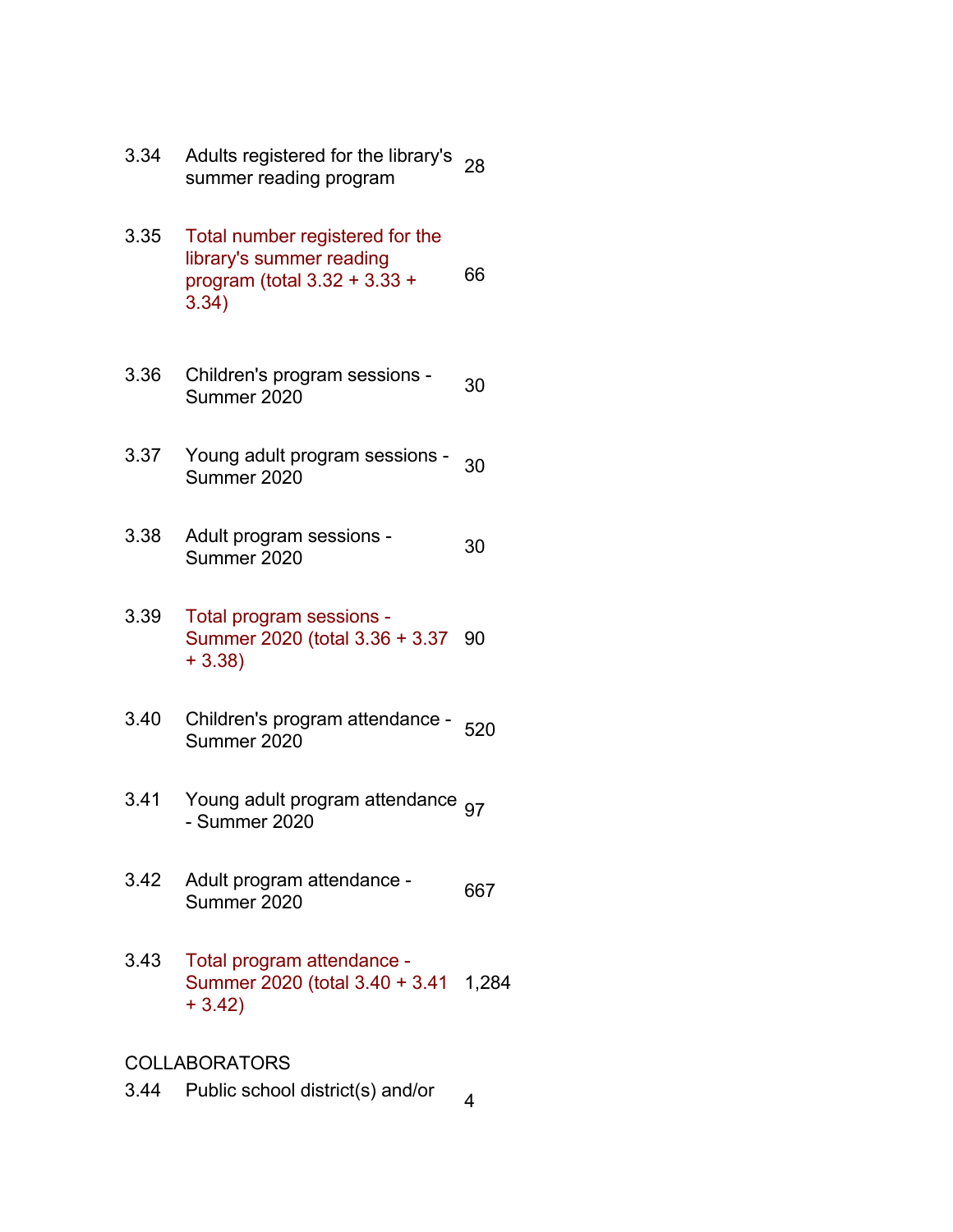#### **BOCES**

| 3.45 | Non-public school(s)                                       |   |
|------|------------------------------------------------------------|---|
| 3.46 | Childcare center(s)                                        | 2 |
| 3.47 | Summer camp(s)                                             | O |
| 3.48 | Municipality/Municipalities                                | 2 |
| 3.49 | Literacy provider(s)                                       | 1 |
| 3.50 | Other (describe using the State<br>note)                   |   |
| 3.51 | <b>Total Collaborators (total 3.44</b><br>through $3.50$ ) | 9 |

#### **Early/Adult/English Speaker/Digital Literacy**

Please report information on EARLY LITERACY PROGRAMS for the 2020 calendar year.

## **EARLY LITERACY PROGRAMS**

- 3.52 Did the library offer early literacy programs? (Enter Y for Yes, N Y for No)
- 3.53 Indicate types of programs offered (check all that apply)
- a. Focus on birth school entry Pocus on binn - scribor entry Yes<br>(kindergarten)
- b. Focus on parents & caregivers No
- c. Combined audience Yes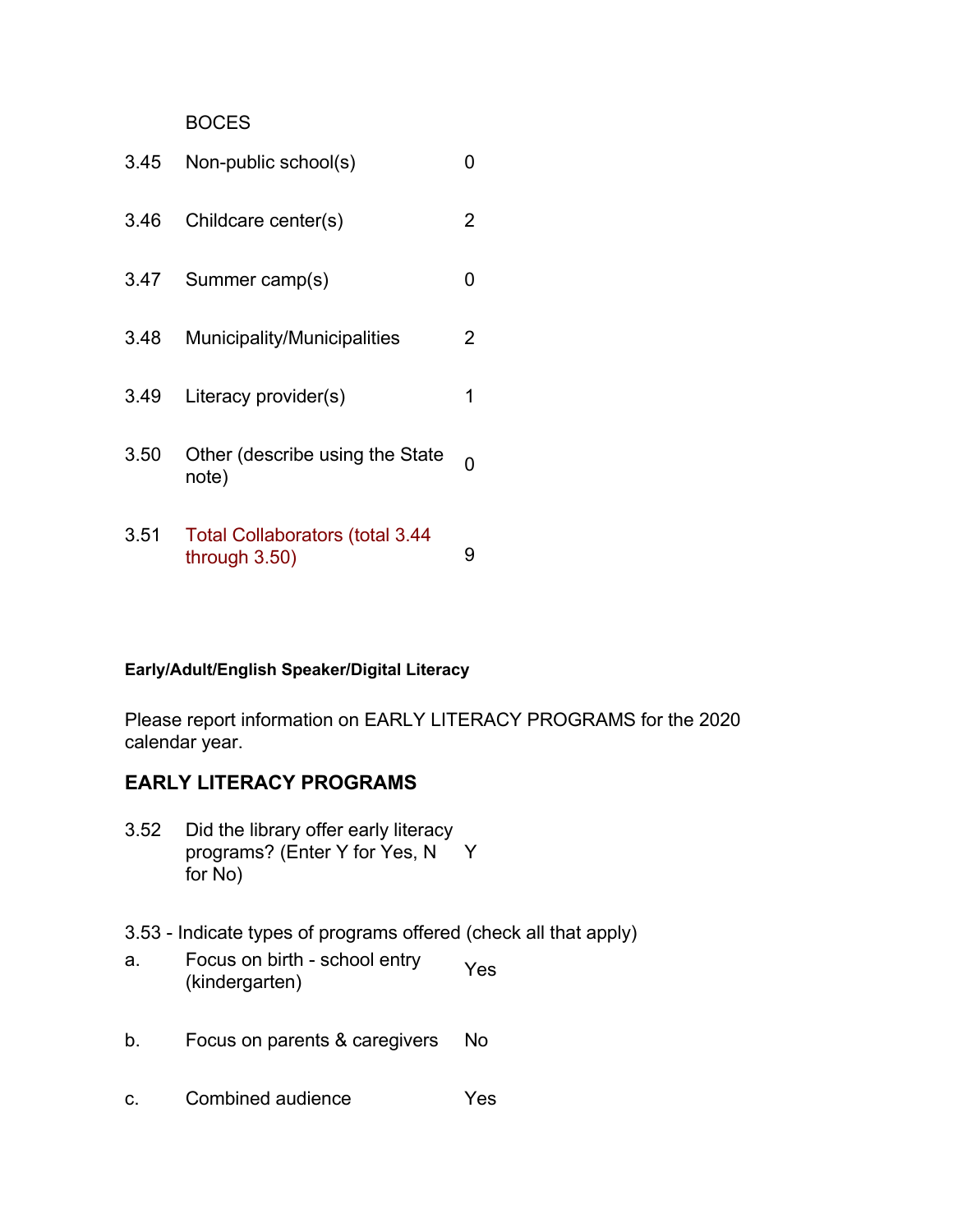| d.   | N/A                                                                              | No  |
|------|----------------------------------------------------------------------------------|-----|
| a.   | 3.54 - Number of sessions<br>Focus on birth - school entry<br>(kindergarten)     | 39  |
| b.   | Focus on parents & caregivers                                                    | 0   |
| C.   | Combined audience                                                                | 39  |
| d.   | N/A                                                                              | N/A |
| 3.55 | <b>Total Sessions</b>                                                            | 78  |
| a.   | 3.56 - Attendance at sessions<br>Focus on birth - school entry<br>(kindergarten) | 128 |
| b.   | Focus on parents & caregivers                                                    | 0   |
| C.   | Combined audience                                                                | 128 |
| d.   | N/A                                                                              | N/A |
|      | 3.57 Total Attendance                                                            | 256 |
| a.   | 3.58 - Collaborators (check all that apply):<br>Childcare center(s)              | Yes |
| b.   | Public School District(s) and/or<br><b>BOCES</b>                                 | Yes |
| c.   | Non-Public School(s)                                                             | No  |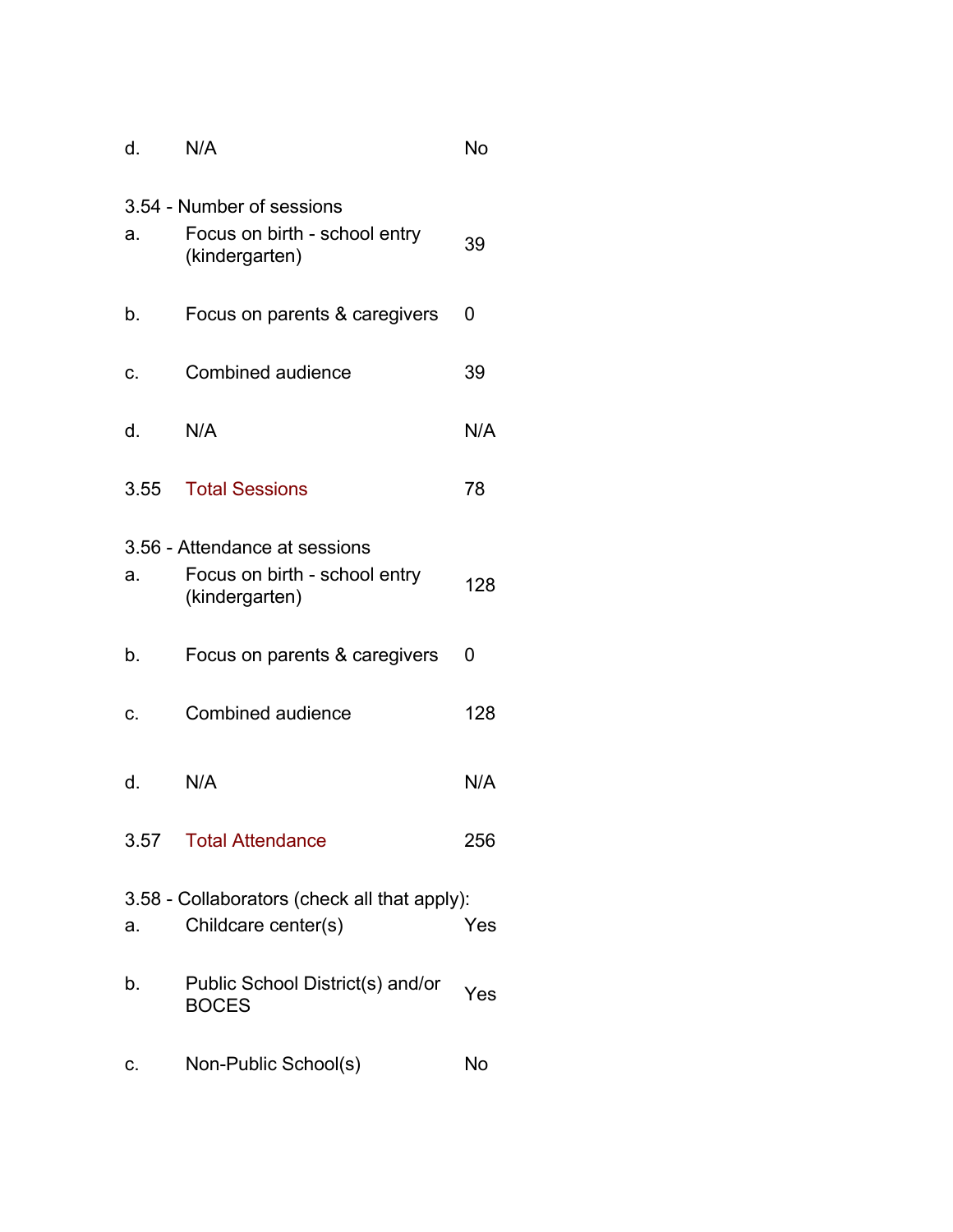- d. Health care providers/agencies No
- e. Other (describe using the State No

Please report information on ADULT LITERACY for the 2020 calendar year.

### ADULT LITERACY

- 3.59 Did the library offer adult literacy <sub>No</sub><br>programs?
- 3.60 Total group program sessions N/A
- 3.61 Total one-on-one program sessions N/A
- 3.62 Total group program attendance N/A
- 3.63 Total one-on-one program attendance N/A
- 3.64 Collaborators (check all that apply)
- a. Literacy NY (Literacy Volunteers No
- b. Public School District(s) and/or No<br>BOCES
- c. Non-Public Schools No
- d. Other (see instructions and Sure (see instructions and Mo<br>describe using Note)

Please report information on PROGRAMS FOR ENGLISH SPEAKERS OF OTHER LANGUAGES (ESOL) for the 2020 calendar year.

## **PROGRAMS FOR ENGLISH SPEAKERS OF OTHER LANGUAGES**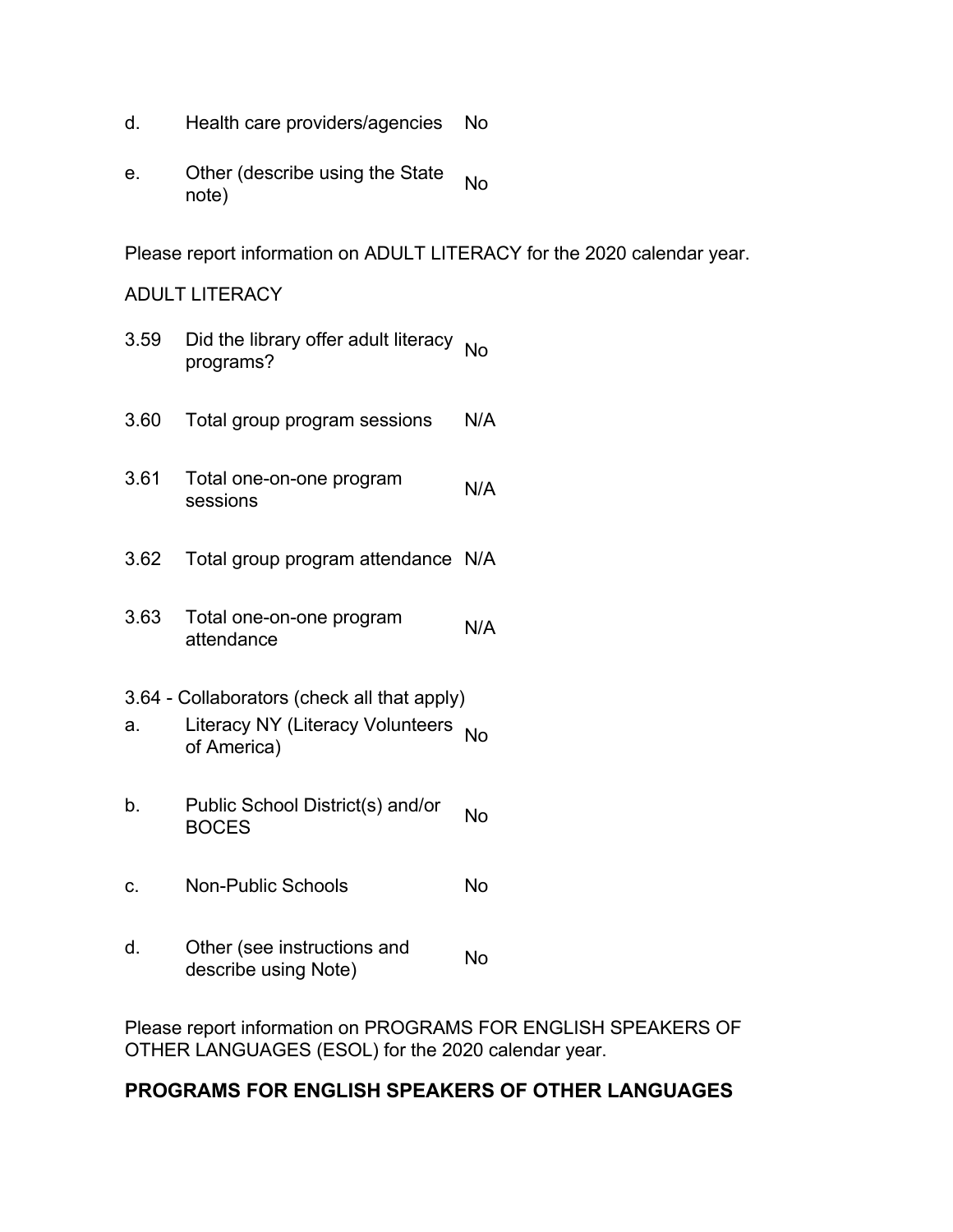# **(ESOL)**

| 3.65 | Did the library offer programs for<br><b>English Speakers of Other</b><br>Languages (ESOL)? (Enter Y for Y<br>Yes, N for No) |    |
|------|------------------------------------------------------------------------------------------------------------------------------|----|
| 3.66 | Children's program sessions                                                                                                  | 0  |
| 3.67 | Young adult program sessions                                                                                                 | 0  |
| 3.68 | Adult program sessions                                                                                                       | 4  |
| 3.69 | Total program sessions (total<br>$3.66 + 3.67 + 3.68$                                                                        | 4  |
| 3.70 | One-on-one program sessions                                                                                                  | 0  |
| 3.71 | Children's program attendance                                                                                                | 0  |
| 3.72 | Young adult program attendance 0                                                                                             |    |
| 3.73 | Adult program attendance                                                                                                     | 9  |
| 3.74 | Total program attendance (total<br>$3.71 + 3.72 + 3.73$                                                                      | 9  |
| 3.75 | One-on-one program attendance 0                                                                                              |    |
| a.   | 3.76 - Collaborators (check all that apply):<br><b>Literacy NY (Literacy Volunteers</b><br>of America)                       | No |
| b.   | Public School District(s) and/or<br><b>BOCES</b>                                                                             | No |
| c.   | Non-Public School(s)                                                                                                         | No |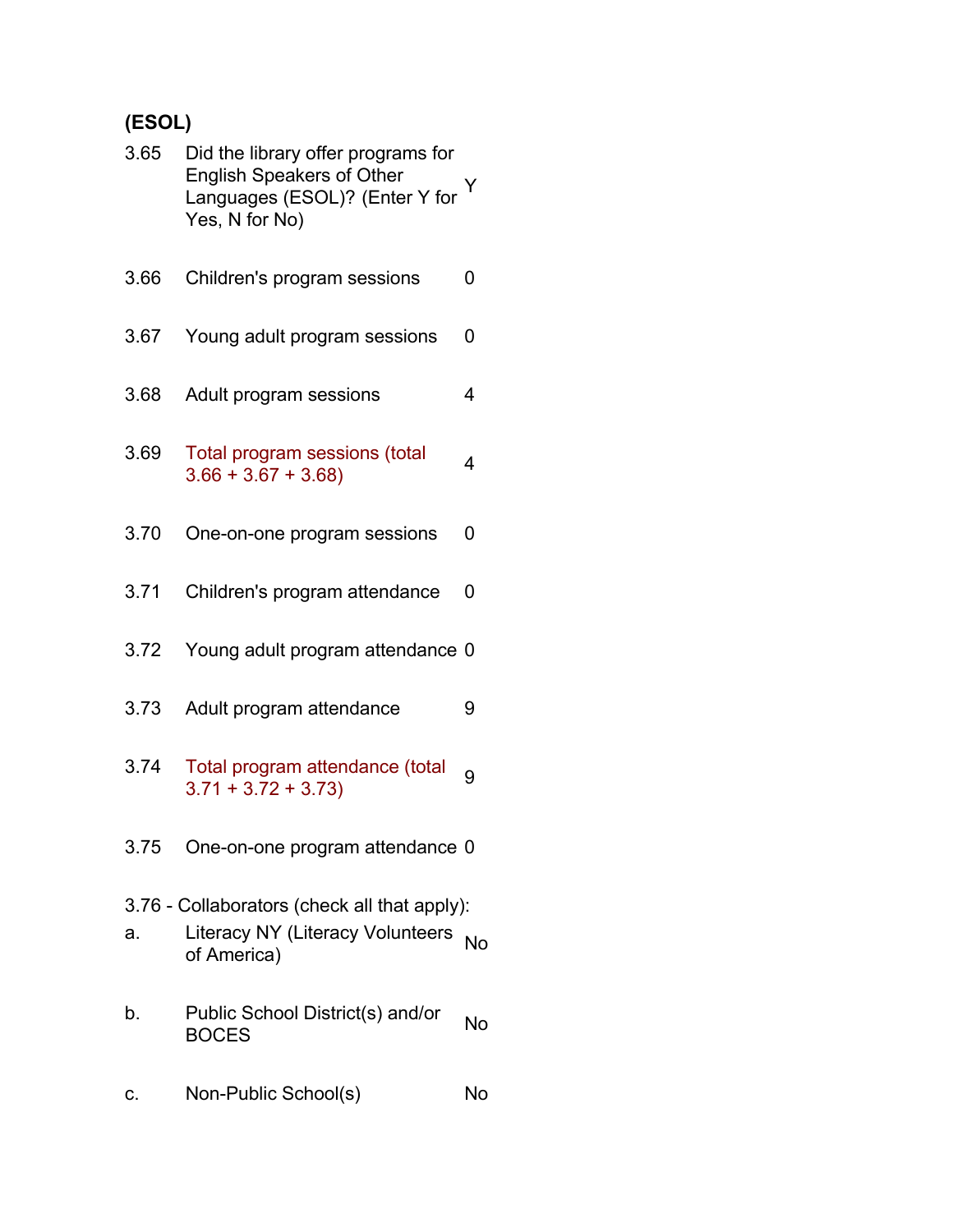d. Other (describe using the Note) No

Please report information on DIGITAL LITERACY for the 2020 calendar year.

## **DIGITAL LITERACY**

- 3.77 Did the library offer digital literacy  $\gamma$  programs?
- 3.78 Total group program sessions 2
- 3.79 Total one-on-one program sessions <sup>157</sup>
- 3.80 Total group program attendance 18
- 3.81 Total one-on-one program attendance <sup>146</sup>
- 3.82 Did your library offer teen-led activities during the 2020 calendar year? N

## **4. LIBRARY TRANSACTIONS**

#### **Circulation/Electronic Use/Reference Transactions**

Report all transactions as of the end of the fiscal year reported in Part 1. (Please note: Internal Library usage is not considered part of circulation.)

#### **CATALOGED BOOK CIRCULATION**

- 4.1 Adult Fiction Books 6,552
- 4.2 Adult Non-fiction Books 2,701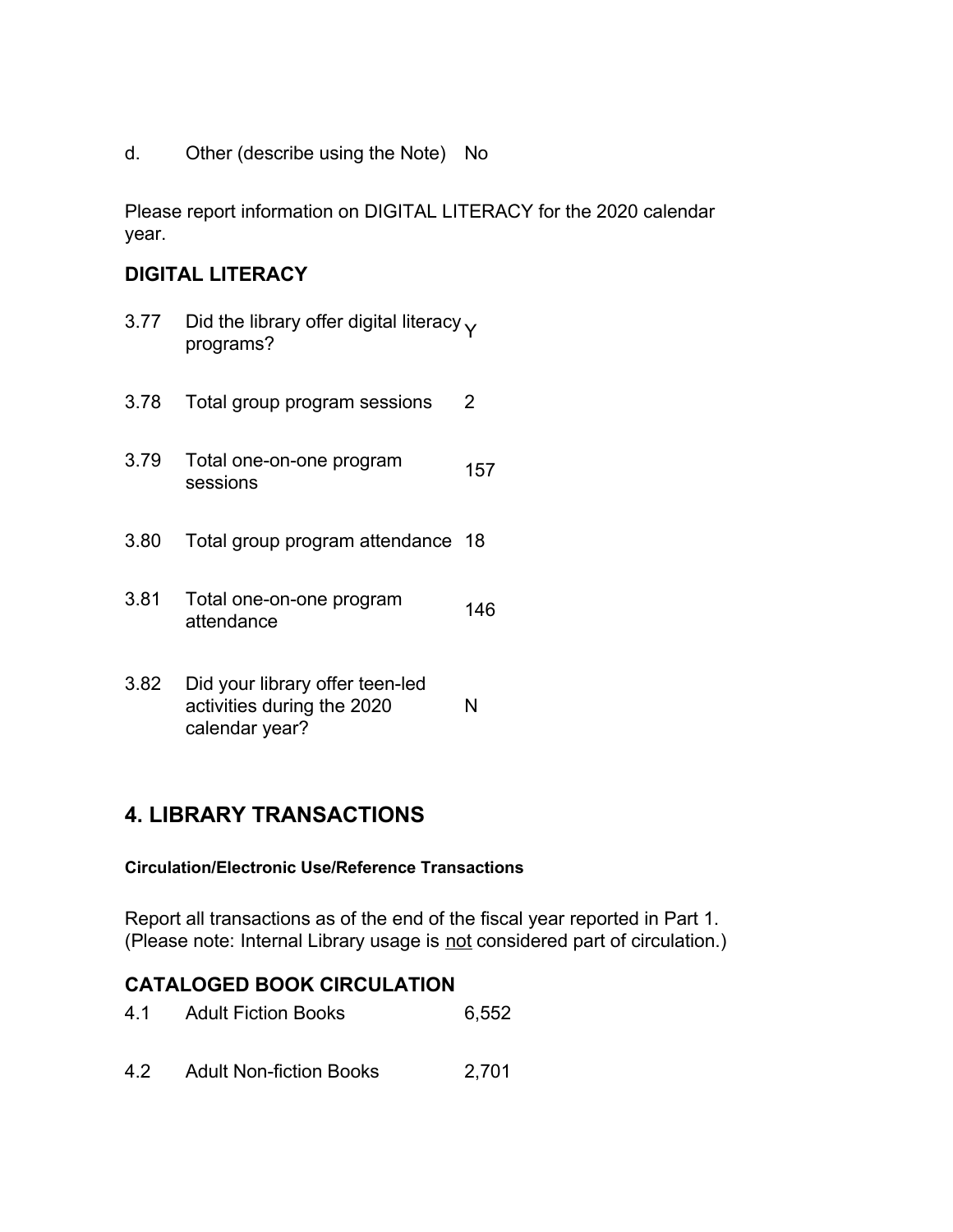| 4.3  | <b>Total Adult Books (Total</b><br>questions 4.1 & 4.2)                      | 9,253  |
|------|------------------------------------------------------------------------------|--------|
| 4.4  | <b>Children's Fiction Books</b>                                              | 2,175  |
| 4.5  | <b>Children's Non-fiction Books</b>                                          | 353    |
| 4.6  | <b>Total Children's Books (Total</b><br>questions 4.4 & 4.5)                 | 2,528  |
| 4.7  | Total Cataloged Book Circulation 11,781<br>(Total question 4.3 & 4.6)        |        |
|      | <b>CIRCULATION OF OTHER MATERIALS</b>                                        |        |
| 4.8  | <b>Circulation of Adult Other</b><br><b>Materials</b>                        | 8,683  |
| 4.9  | Circulation of Children's Other<br><b>Materials</b>                          | 646    |
| 4.10 | <b>Total Circulation of Other</b><br>Materials (Total questions 4.8,<br>4.9) | 9,329  |
| 4.11 | <b>Physical Item Circulation (Total</b><br>questions 4.7 & 4.10)             | 21,110 |
|      | <b>ELECTRONIC USE</b>                                                        |        |
| 4.12 | Use of Electronic Material                                                   | 21,001 |
| 4.13 | Successful Retrieval of<br><b>Electronic Information</b>                     | 10,289 |
| 4.14 | <b>Electronic Content Use (Total</b><br>questions 4.12 & 4.13)               | 31,290 |
| 4.15 | <b>Total Circulation of Materials</b>                                        |        |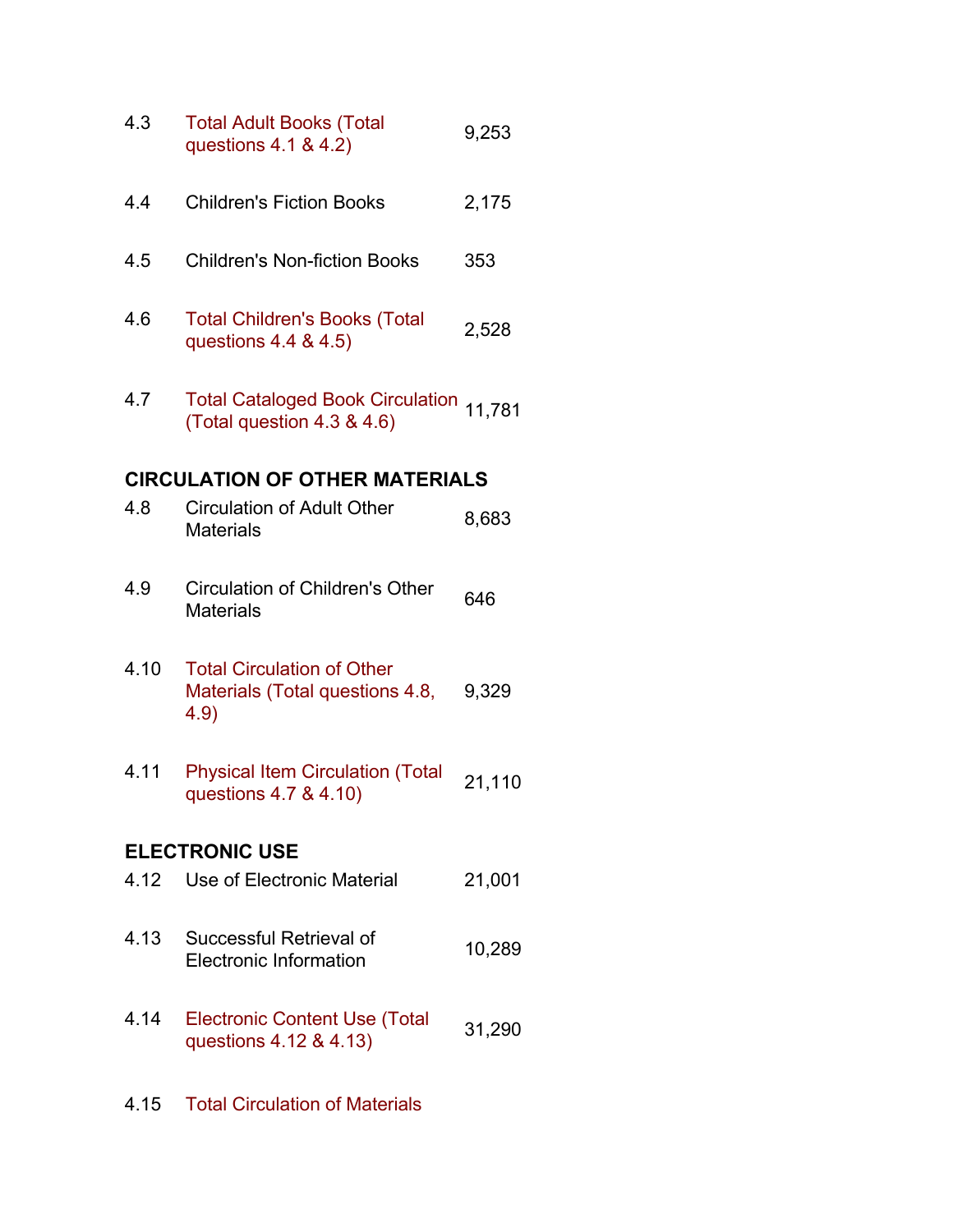|                               | (Total questions 4.11 & 4.12)                                                                 | 42,111 |
|-------------------------------|-----------------------------------------------------------------------------------------------|--------|
| 4.16                          | <b>Total Collection Use (Total</b><br>questions 4.13 & 4.15)                                  | 52,400 |
| 4.17                          | Grand Total Circulation of<br><b>Children's Materials (Total</b><br>questions $4.6$ & $4.9$ ) | 3,174  |
| <b>REFERENCE TRANSACTIONS</b> |                                                                                               |        |
| 4 18                          | <b>Total Reference Transactions</b>                                                           | 10,361 |

- 4.18a Regarding the number of Reference Transactions entered, is this an annual count or an annual estimate based on a typical week or weeks? CT - Annual Count
- 4.19 Does the library offer virtual  $\gamma$ <br>reference?

#### **Interlibrary Loan**

#### **INTERLIBRARY LOAN - MATERIALS RECEIVED (BORROWED)**

4.20 TOTAL MATERIALS RECEIVED 3,734

## **INTERLIBRARY LOAN - MATERIALS PROVIDED (LOANED)**

4.21 TOTAL MATERIALS PROVIDED 3,074

## **5. TECHNOLOGY AND TELECOMMUNICATIONS**

Report all information as of December 31, 2020.

## **SYSTEMS AND SERVICES**

5.1 Automated circulation system? Y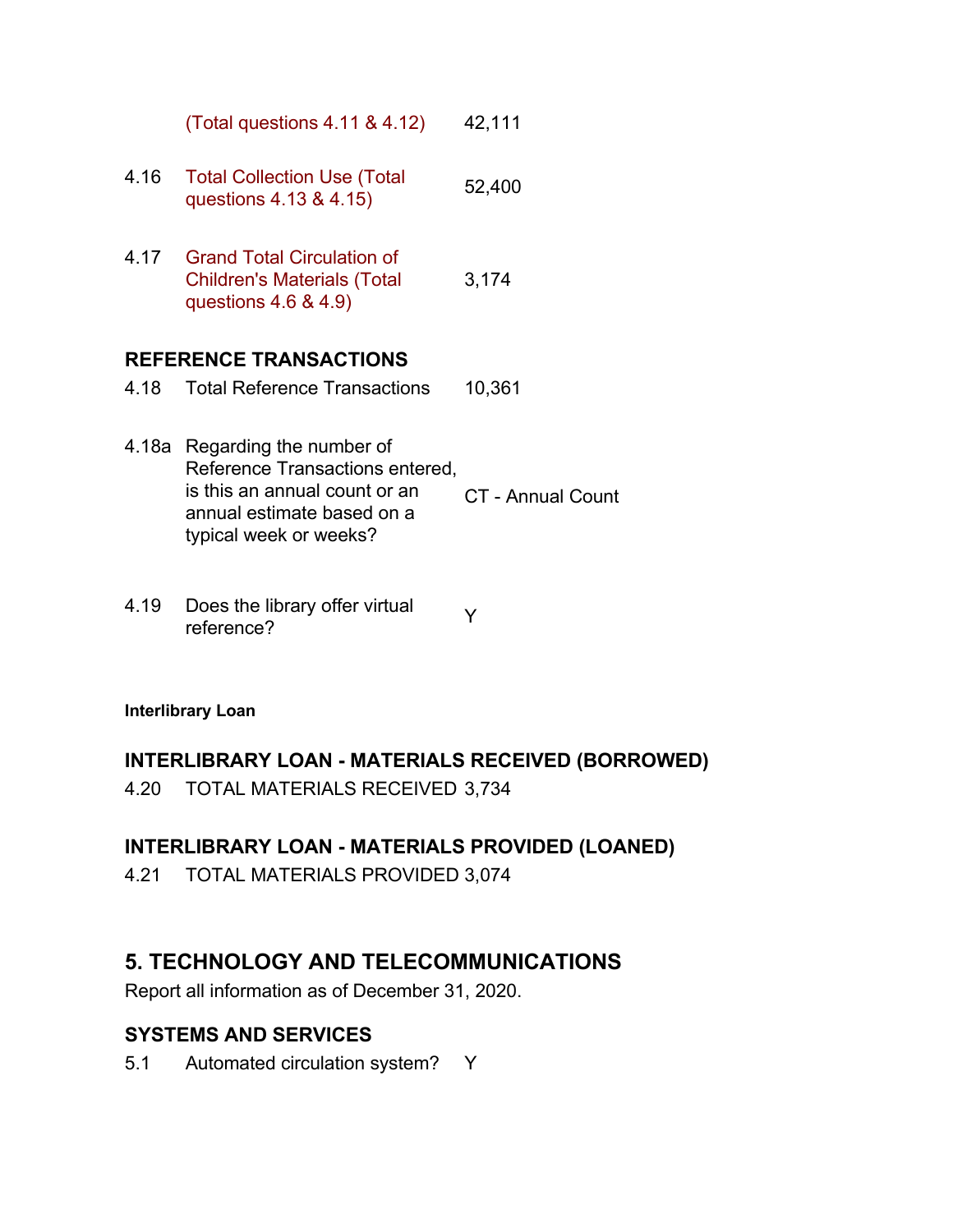| 5.2  | Online public access catalog<br>(OPAC)?                                                     | Y                                            |
|------|---------------------------------------------------------------------------------------------|----------------------------------------------|
| 5.3  | Electronic access to the OPAC<br>from outside the library?                                  | Y                                            |
| 5.4  | Annual number of visits to the<br>library's web site                                        | 45,284                                       |
| 5.5  | Does the library use Internet<br>filtering software on any<br>computer?                     | Y                                            |
| 5.6  | Does your library use social<br>media?                                                      | Y                                            |
| 5.7  | Does the library file for E-rate<br>benefits?                                               | N                                            |
| 5.8  | Is the library part of a consortium $\sqrt{}$<br>for E-rate benefits?                       |                                              |
| 5.9  | If yes, in which consortium are<br>you participating?                                       | <b>Suffolk Cooperative Library</b><br>System |
| 5.10 | Name of the person responsible<br>for the library's Information<br>Technology (IT) services | Thomas Vitale                                |
| 5.11 | IT contact's telephone number<br>(enter 10 digits only and hit the<br>Tab key)              | $(631)$ 477-0660                             |
| 5.12 | IT contact's email address                                                                  | director@floydmemoriallibrary.org            |

## **6. STAFF INFORMATION**

Note: Report figures as of the last day of the fiscal year reported in Part 1.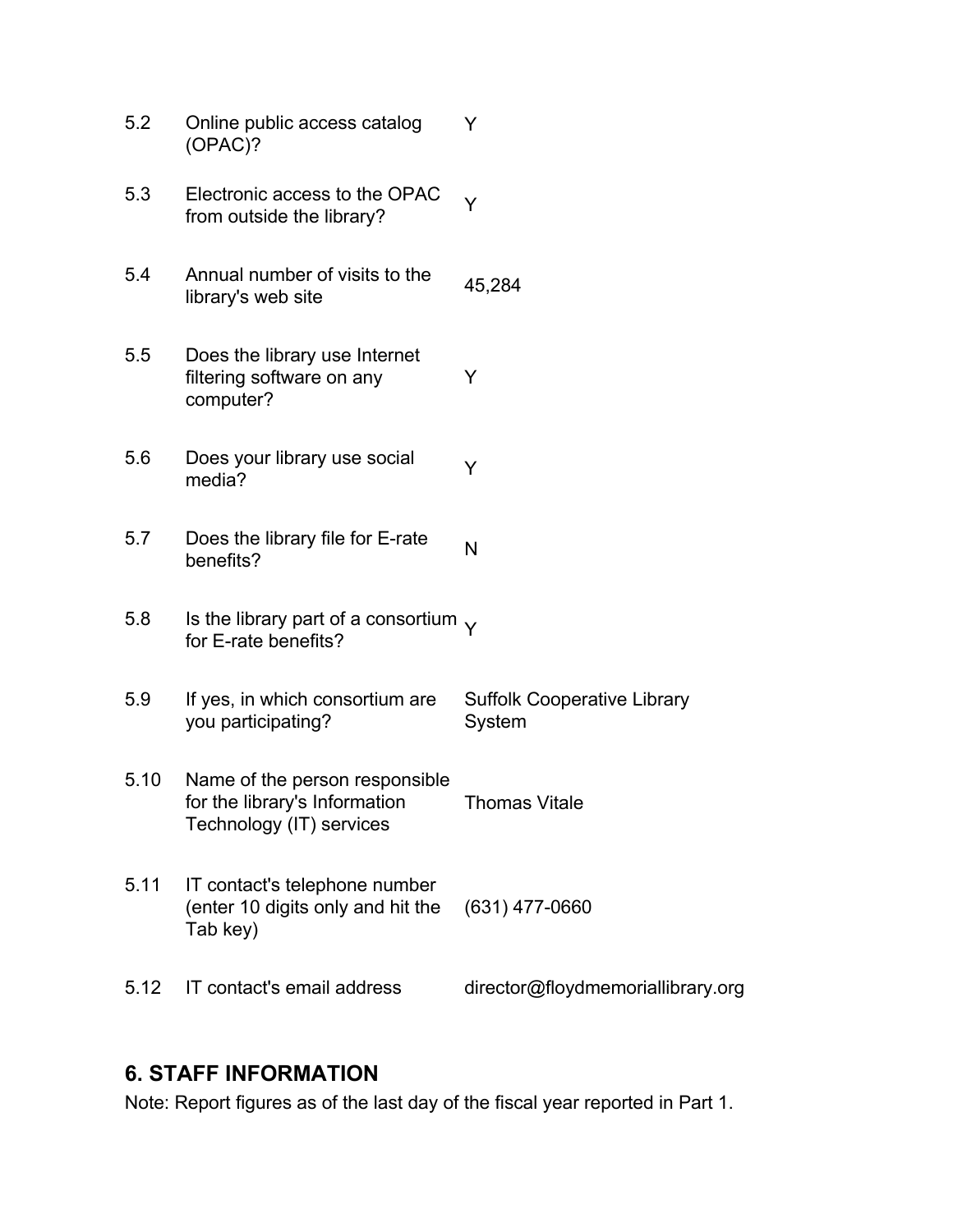Include the FTE for all positions funded in the library's budget whether those positions are filled or not. This report requires conversion of part-time hours to full-time equivalents (FTE). To compute the FTE of employees in any category, take the total number of hours worked per week for all budgeted positions in that category and divide that total by the number of hours per week the library considers to be full-time. Report the FTE to two decimal places.

## **FTE (FULL-TIME EQUIVALENT CALCULATION)**

6.1 The number of hours per workweek used to compute FTE<br>for all poid librery personnel in 35 for all paid library personnel in this section.

## **BUDGETED POSITIONS IN FULL-TIME EQUIVALENTS**

| 6.2 | Library Director (certified)                                            | 1 |
|-----|-------------------------------------------------------------------------|---|
| 6.3 | Vacant Library Director (certified) 0                                   |   |
| 6.4 | Librarian (certified)                                                   | 3 |
| 6.5 | Vacant Librarian (certified)                                            | 1 |
| 6.6 | Library Manager (not certified)                                         | 0 |
| 6.7 | Vacant Library Manager (not<br>certified)                               | 0 |
| 6.8 | Library<br>Specialist/Paraprofessional (not<br>certified)               | 1 |
| 6.9 | <b>Vacant Library</b><br>Specialist/Paraprofessional (not<br>certified) | 0 |
|     |                                                                         |   |

6.10 Other Staff 4.4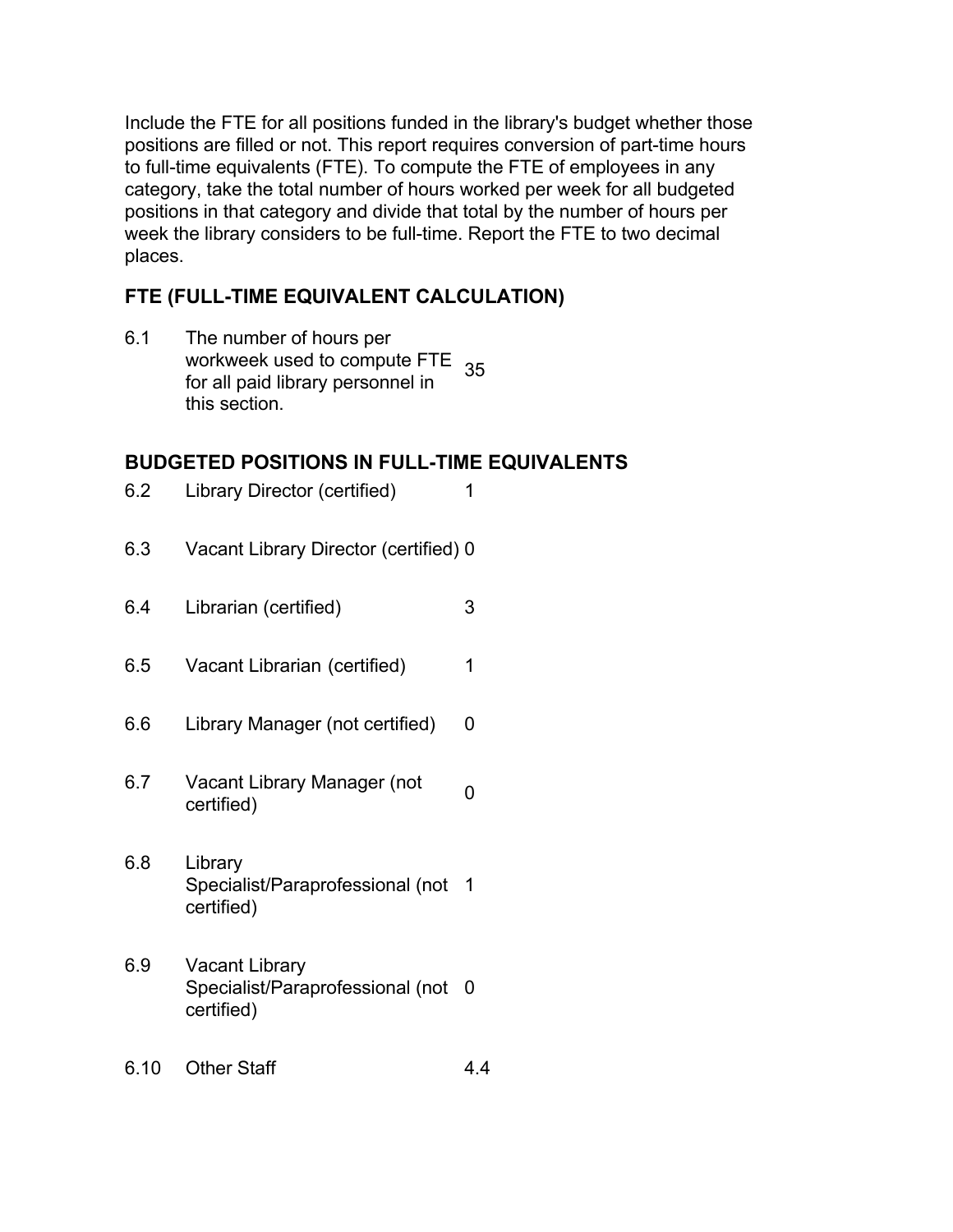- 6.11 Vacant Other Staff 4.6
- 6.12 TOTAL PAID STAFF (Total questions 6.2, 6.4, 6.6, 6.8 & 6.10) 9.40
- 6.13 VACANT TOTAL PAID STAFF (Total questions 6.3, 6.5, 6.7, 6.9 5.60 & 6.11)

#### **SALARY INFORMATION**

- 6.14 FTE Entry Level Librarian (certified) <sup>0</sup>
- 6.15 Salary Entry Level Librarian  $$0$  (certified)
- 6.16 FTE Library Director (certified) 1
- 6.17 Salary Library Director (certified) \$120,000
- 6.18 FTE Library Manager (not opertified)
- 6.19 Salary Library Manager (not  $\int_{0}^{80}$

## **7. MINIMUM PUBLIC LIBRARY STANDARDS (CURRENT)**

Report all information as of December 31, 2020. Please click here to read general instructions before completing this section.

7.1 1. Is governed by boardapproved written bylaws which outline the responsibilities and procedures of the library board of trustees. Y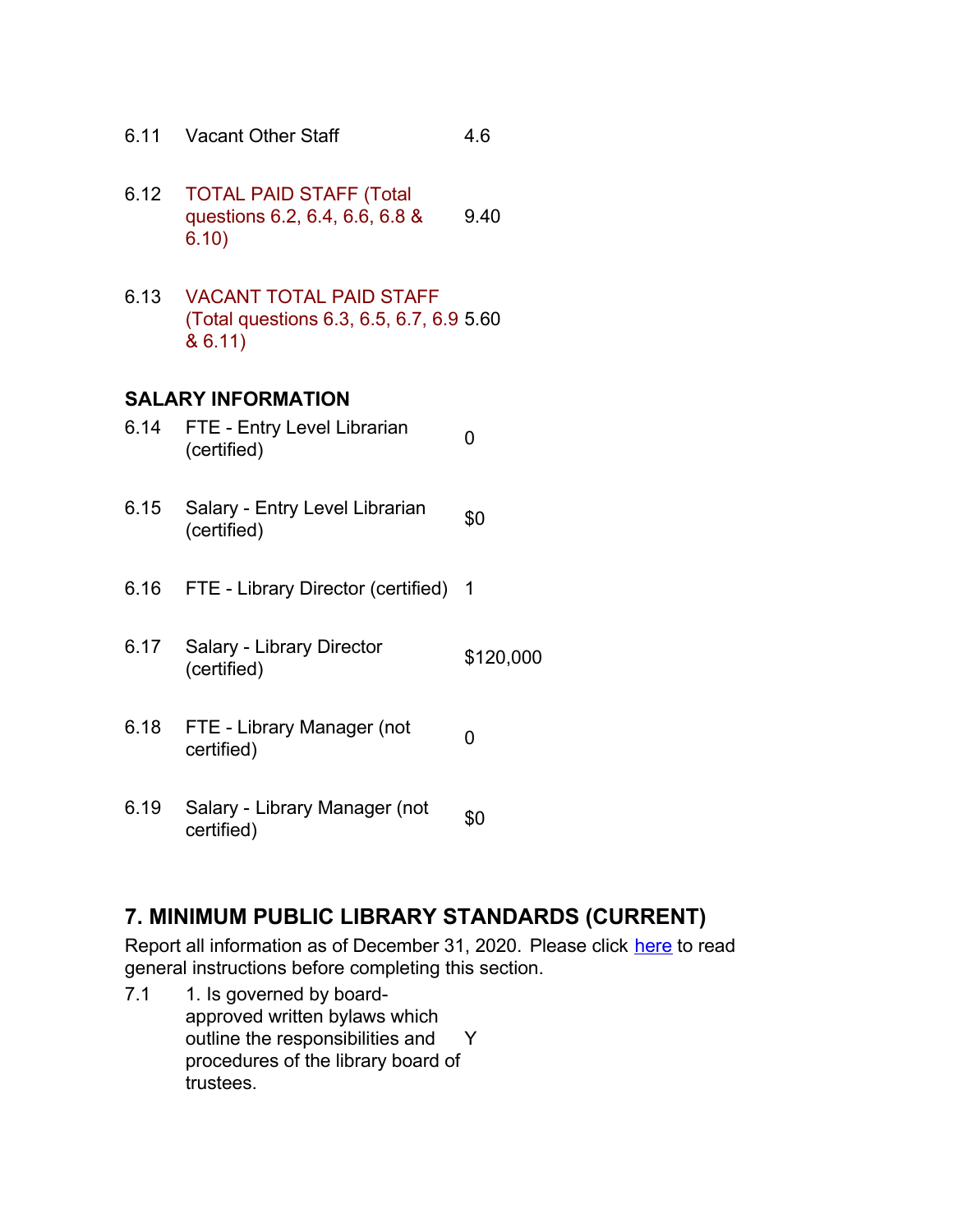- 7.2 2. Has a board-approved written  $\gamma$ long range plan of service.
- 7.3 3. Presents a board-approved annual report to the community on the library's progress in meeting its goals and objectives. Y
- 7.4 4. Has board-approved written policies for the operation of the library. Y
- 7.5 5. Presents annually to appropriate funding agencies a written board-approved budget which would enable the library to  $\gamma$ meet or exceed these standards and to carry out its long-range plan of service.
- 7.6 6. Periodically evaluates the effectiveness of the library's collection and services in meeting community needs. Y
- 7.7 7. Is open the minimum standard number of public service hours for population served. (see instructions) N
- 8. Maintains a facility to meet community needs, including adequate:
- 7.8 8a. space Y
- 7.9 8b. lighting Y
- 7.10 8c. shelving Y
- 7.11 8d. seating Y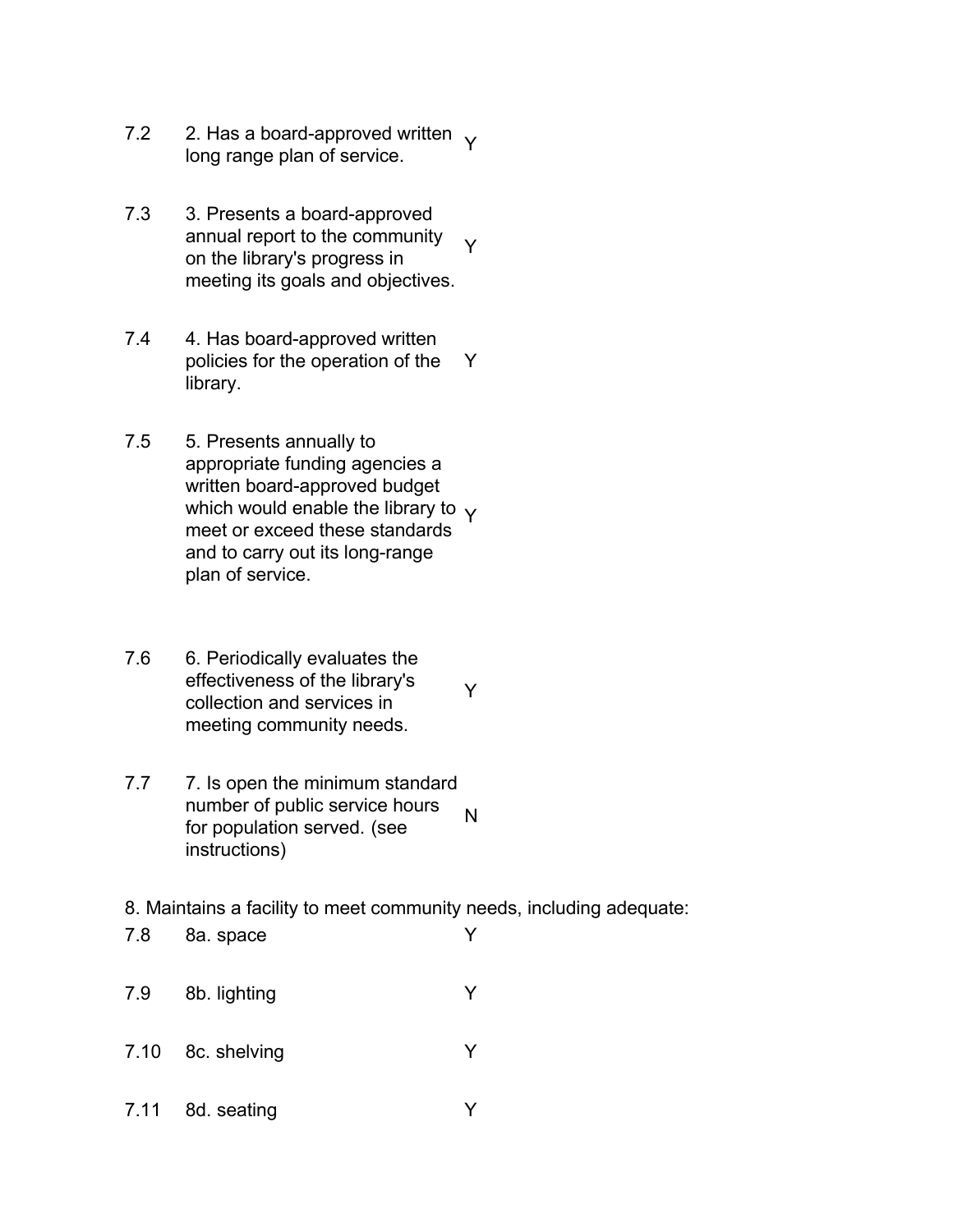7.12 8e. restroom (see instructions) Y

9. Provides equipment and connections to meet community needs and provide access to other library catalogs and other electronic information, including but not limited to the following:

7.13 9a. telephone Y

- 7.14 9b. photocopier (see instructions)Y
- 7.15 9c. microcomputer or terminal Y

7.16 9d. printer Y

- 7.17 9e. Fax capability (see be. Fax capability (see  $\gamma$ )
- 7.18 10. Distributes board-approved printed information listing the library's hours open, borrowing rules, services, location and phone number. Y
- 7.19 11. Employs a paid director in accordance with the provisions of Y Commissioner's Regulation 90.8.

## **7. MINIMUM PUBLIC LIBRARY STANDARDS (AS OF 2021)**

As of January 1, 2021 all public, free association and Indian libraries in New York State will be required to meet the minimum standards listed below. Please indicate which of these standards your library already meets as of **December 31, 2020**. This 2020 data will be helpful in informing statewide and regional efforts to ensure that all of New York's libraries are able to successfully comply with the new minimum standards. Please click here to [read general instructions before completing this section. Helpful information](http://www.nysl.nysed.gov/libdev/helpful/index.html) for meeting minimum public library standards is available on the State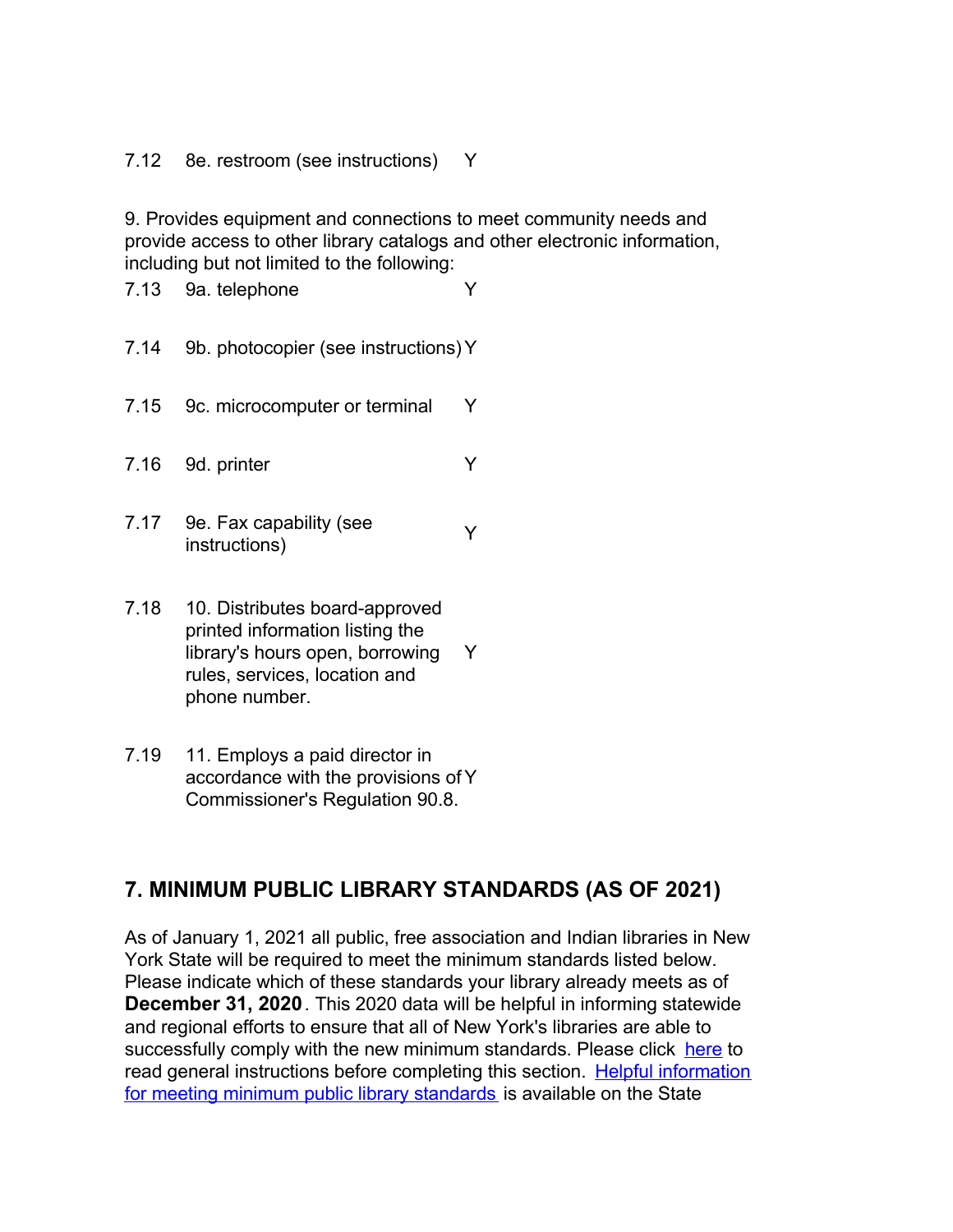Library's website. Questions about the new standards should be directed to your library system.

- 1. Is governed by written bylaws which define the structure and governing functions of the library board of trustees, and which shall be reviewed and reapproved by the board of trustees at least once every five years or earlier if required by law. Y
- 2. Has a community-based, boardapproved, written long-range plan of service developed by the Y library board of trustees and staff.
- 3. Provides a board-approved written annual report to the community on the library's progress in meeting its mission, Y goals and objectives, as outlined in the library's long-range plan of service.
- 4. Has board-approved written policies for the operation of the library, which shall be reviewed and updated at least once every five years or earlier if required by law. Y
- 5. Annually prepares and publishes a board-approved, written budget, which enables the library  $\gamma$ to address the community's needs, as outlined in the library's long-range plan of service.
- 6. Periodically evaluates the effectiveness of the library's programs, services and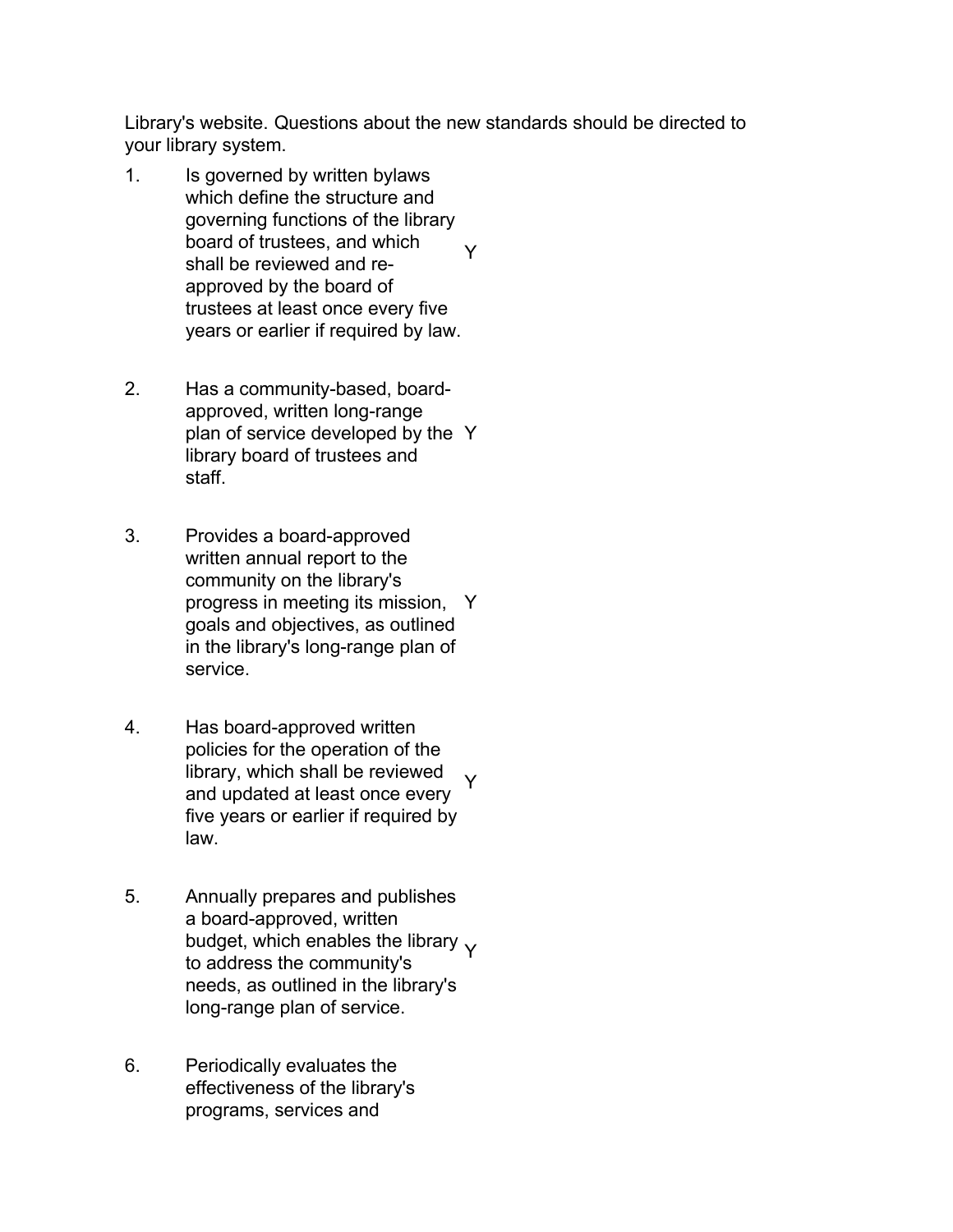collections to address community Y needs, as outlined in the library's long-range plan of service.

7. Is open the minimum standard number of public service hours for population served. (see instructions)

8. Maintains a facility that addresses community needs, as outlined in the library's long-range plan of service, including adequate:

| 8а.          | space                                                                                                               | Y |
|--------------|---------------------------------------------------------------------------------------------------------------------|---|
| 8b.          | lighting                                                                                                            | Y |
| 8c.          | shelving                                                                                                            | Y |
| 8d.          | seating                                                                                                             | Y |
| 8e.          | power infrastructure                                                                                                | Y |
| 8f.          | data infrastructure                                                                                                 | Y |
| 8g.          | public restroom                                                                                                     | Y |
| 9.           | Provides programming to<br>address community needs, as<br>outlined in the library's long-<br>range plan of service. | Y |
| 10. Provides |                                                                                                                     |   |
| 10a.         | a circulation system that<br>facilitates access to the local<br>library collection and other library<br>catalogs    |   |

10b. equipment, technology, and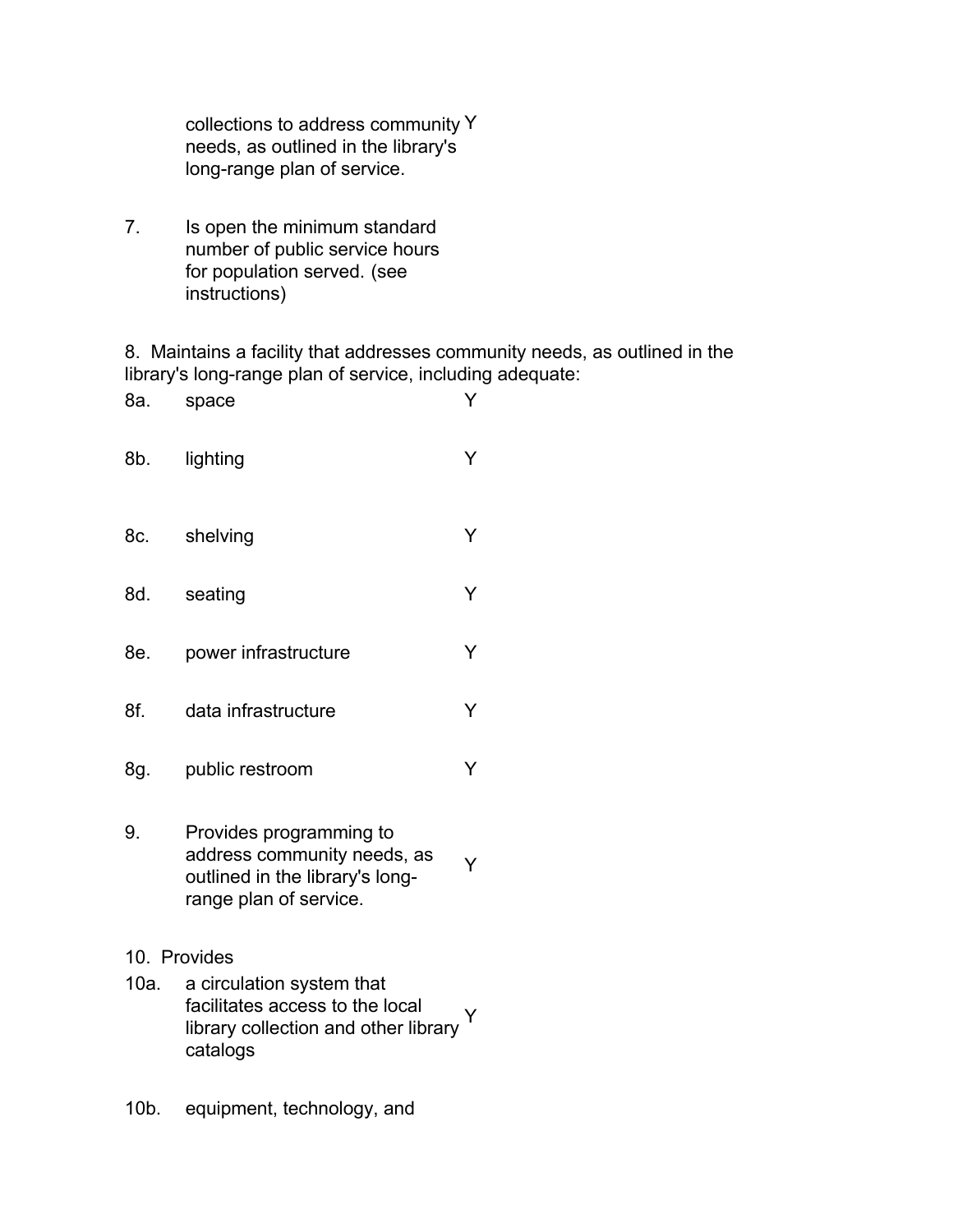internet connectivity to address community needs and facilitate access to information. Y

- 11. Provides access to current library information in print and online, facilitating the understanding of library services, operations and governance; information provided online shall include the standards referenced in numbers (1) through (5) above. Y
- 12. Employs a paid director in accordance with the provisions of Y Commissioner's Regulation 90.8.
- 13. Provides library staff with annual technology training, appropriate to their position, to address community needs, as outlined in the library's long-range plan of service. Y
- 14. Establishes and maintains partnerships with other educational, cultural or community organizations which enable the library to address the community's needs, as outlined in the library's long-range plan of service. Y

## **8. PUBLIC SERVICE INFORMATION**

Report all information as of the end of the fiscal year reported in Part 1. Please click here to read general instructions before completing this section.

PUBLIC SERVICE OUTLETS - Libraries reporting main libraries, branches and bookmobiles should complete Service Outlets Information in Part 9.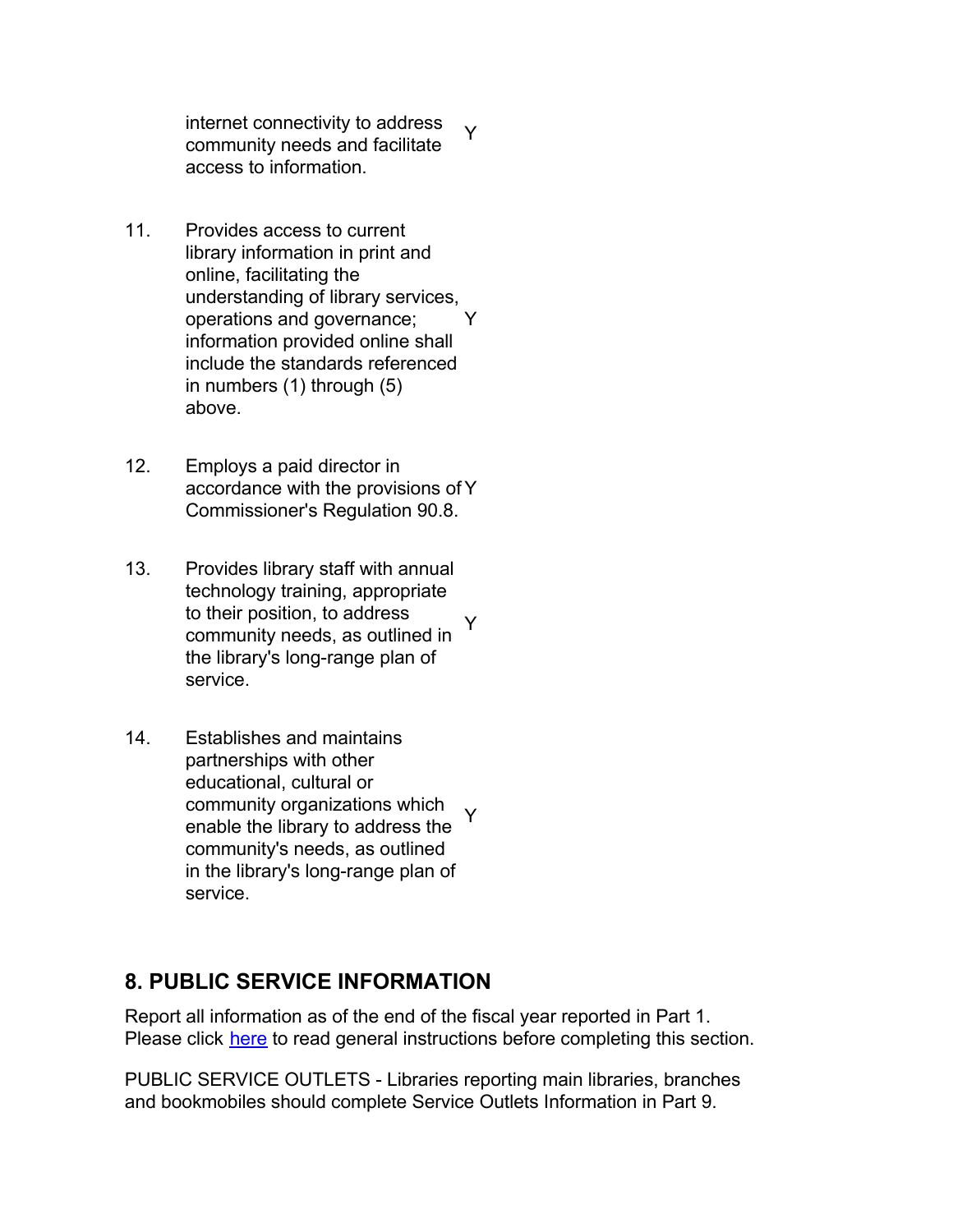- 8.1 Main Library 1
- 8.2 Branches 0
- 8.3 Bookmobiles 0
- 8.4 Other Outlets 0
- 8.5 TOTAL PUBLIC SERVICE OUTLETS (Total questions 8.1 - 1 8.4)

PUBLIC SERVICE HOURS - Report hours to two decimal places.

- 8.6 Minimum Weekly Total Hours 55.00<br>Main Library
- 8.7 Minimum Weekly Total Hours **Branch Libraries** 10tal 110th s<sup>-</sup> 0.00
- 8.8 Minimum Weekly Total Hours 0.00<br>Bookmobiles
- 8.9 Minimum Weekly Total Hours Total Hours Open (Total questions 8.6 - 8.8) 55.00
- 8.10 Annual Total Hours Main 1,960.00
- 8.11 Annual Total Hours Branch Libraries 0.00
- 8.12 Annual Total Hours Annual Total Hours - 0.00<br>Bookmobiles
- 8.13 Annual Hours Open Total Hours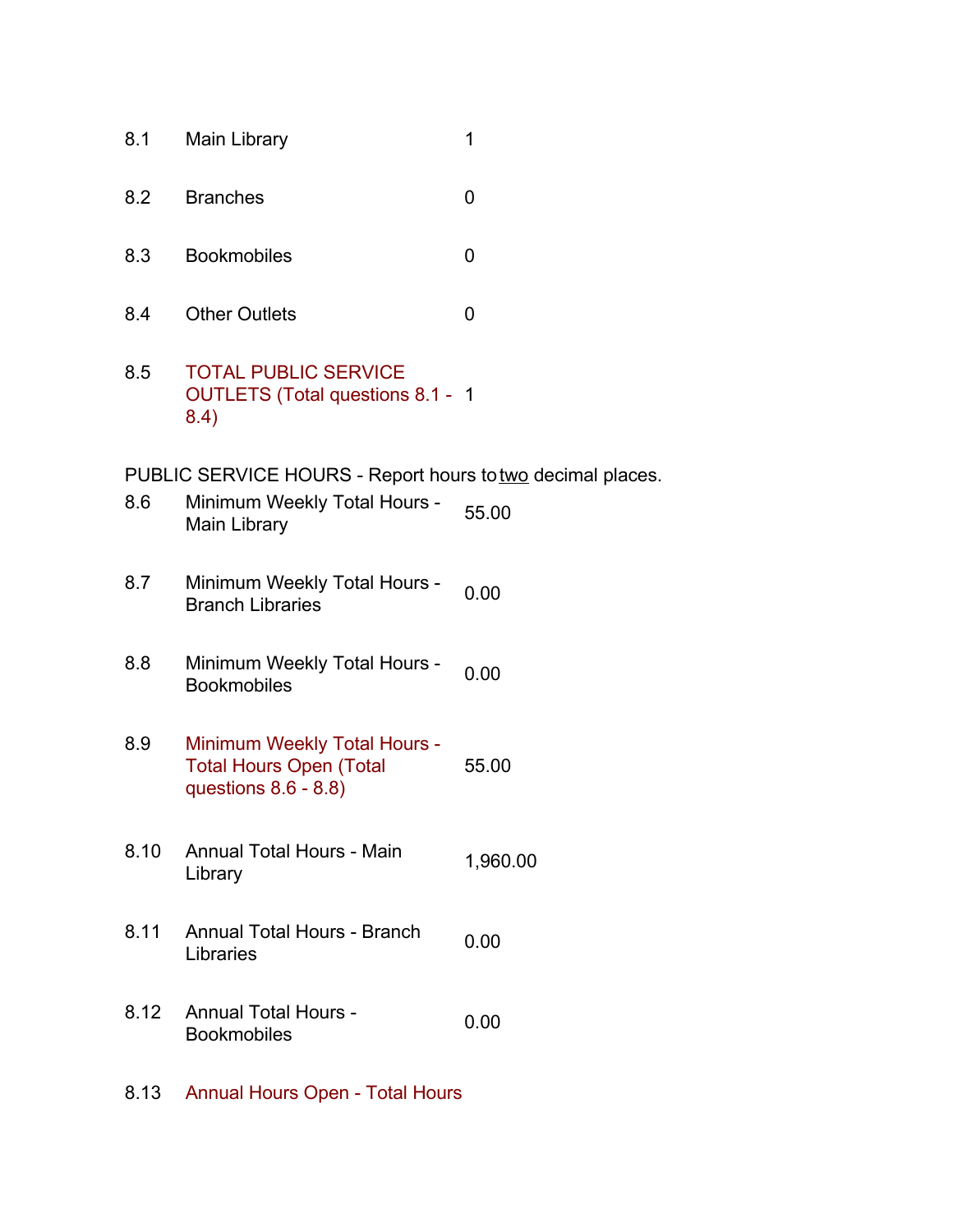Open (Total questions 8.10 through 8.12) 1,960.00

## **8A. COVID**

NOTE: This section of the survey (8A) collects data on the impact of the COVID-19 pandemic. Report all information in Part 8A from March 7, 2020 to December 31, 2020.

- CV1 Were any of the library's outlets physically closed to the public for any period of time due to the Coronavirus (COVID-19) pandemic? Yes
- CV2 Did library staff continue to provide services to the public during any portion of the period when the building was physically Yes closed to the public due to the Coronavirus (COVID-19) pandemic?
- CV3 Did the library add or increase access to electronic collection materials due to the Coronavirus (COVID-19) pandemic? Yes
- CV4 Did the library allow users to complete registration for library cards online without having to come to the library before the Coronavirus (COVID-19) pandemic? Yes
- CV5 Did the library allow users to complete registration for library cards online without having to come to the library during the Coronavirus (COVID-19) pandemic? Yes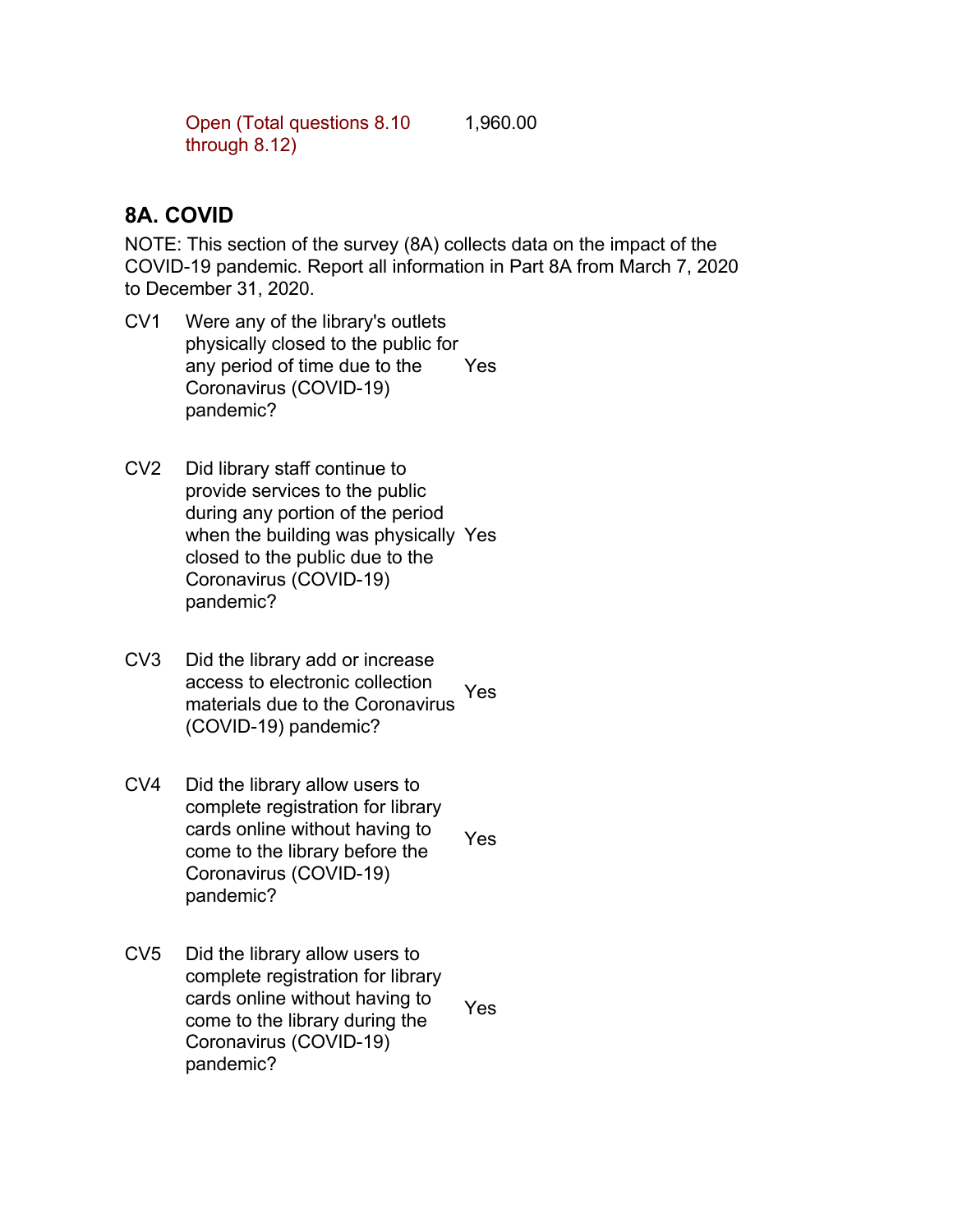- CV6 Did the library provide reference service via the Internet or telephone when the building was Yes physically closed to the public during the Coronavirus (COVID-19) pandemic?
- CV7 Did the library provide 'outside' service for circulation of physical materials at one or more outlets Yes during the Coronavirus (COVID-19) pandemic?
- CV8 Did the library provide live, virtual programs via the Internet during Yes the Coronavirus (COVID-19) pandemic?
- CV9 Did the library create and provide recordings of program content via the Internet during the Coronavirus (COVID-19) pandemic? Yes
- CV10 Report total number of recordings of program content during COVID-19 pandemic. **Optional response. Responses to new questions** 720 **requiring numerical data may be estimated or left blank the first year.**
- CV11 Did the library provide Wi-Fi Internet access to users outside the building at one or more outlets before the Coronavirus (COVID-19) pandemic? Yes
- CV12 Did the library intentionally provide Wi-Fi Internet access to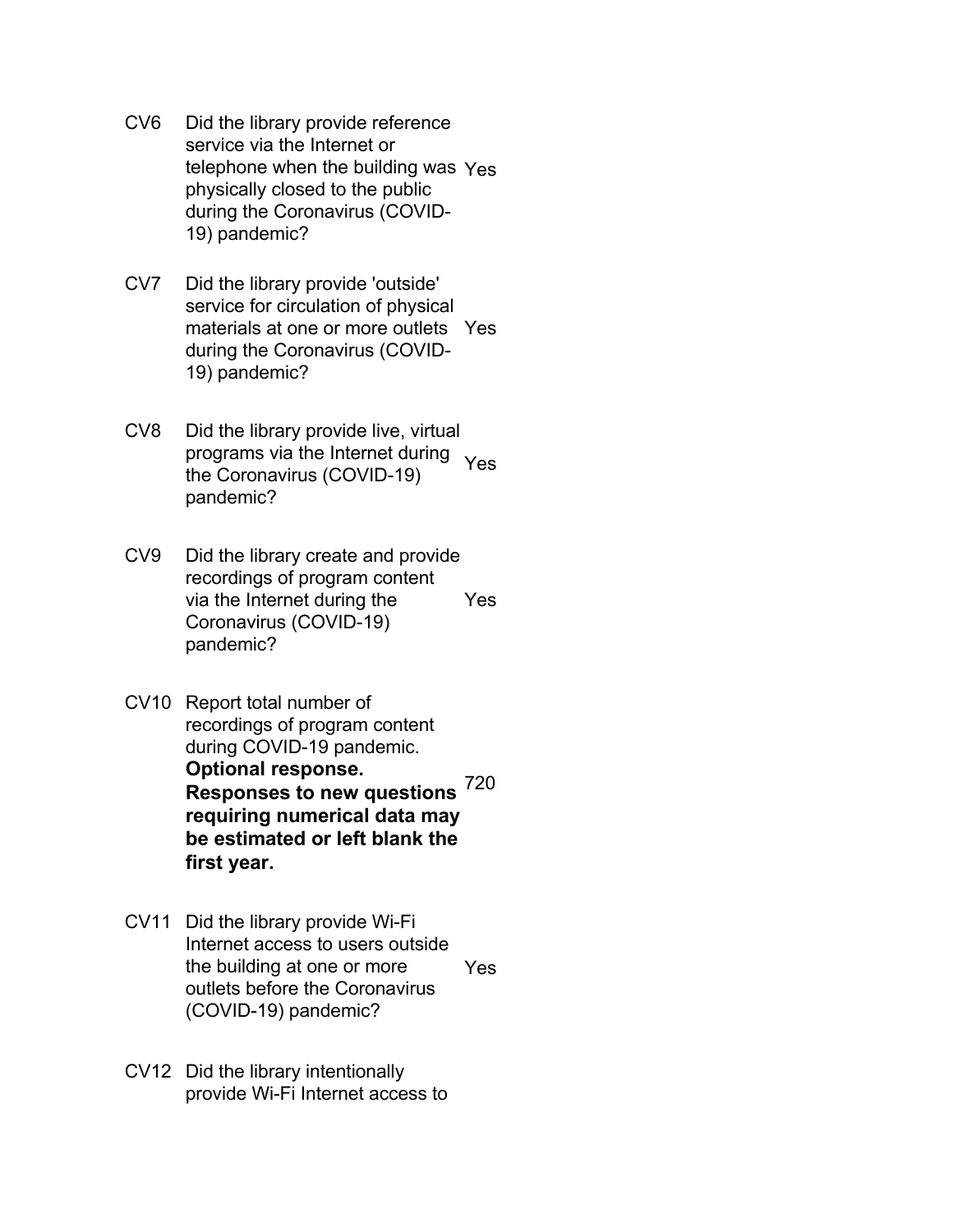users outside the building at one Yes or more outlets during COVID-19 pandemic?

- CV13 Did the library increase access to Wi-Fi Internet access to users outside the building at one or more outlets during the Coronavirus (COVID-19) pandemic? Yes
- CV14 Did library staff work for other government agencies or nonprofit organizations instead of, or in addition to, their normal duties during the Coronavirus (COVID-19) pandemic? No

## **9. SERVICE OUTLET INFORMATION**

Report all information as of the end of the fiscal year reported in Part 1. Please click here to read general instructions before completing this section.

NOTE: Libraries reporting Public Service Outlets in questions 8.1, 8.2 and 8.3 of Part 8 are required to complete this part of the Annual Report. Use this section to enter outlet information on main libraries, branches or bookmobiles. Complete one record for *each* main library, branch or bookmobile.

If you have multiple libraries, you may 1) enter the data for the Service Outlet Information section directly into the survey as usual or 2) send Baker and Taylor the data for this section to be uploaded into CollectConnect. If you choose to send your data for uploading, you must enter the data into the spreadsheet form available in the survey by clicking [here](https://collectconnect.baker-taylor.com/NYOutlet/2020/**OrgID**.xlsx). Complete this form and email it to [collectconnect@baker-taylor.com](mailto:collectconnect@baker-taylor.com)

| $1_{-}$ | <b>Outlet Name</b>        | <b>Floyd Memorial Library</b> |
|---------|---------------------------|-------------------------------|
| 2.      | <b>Outlet Name Status</b> | 00 (for no change)            |
| 3.      | <b>Street Address</b>     | 539 First Street              |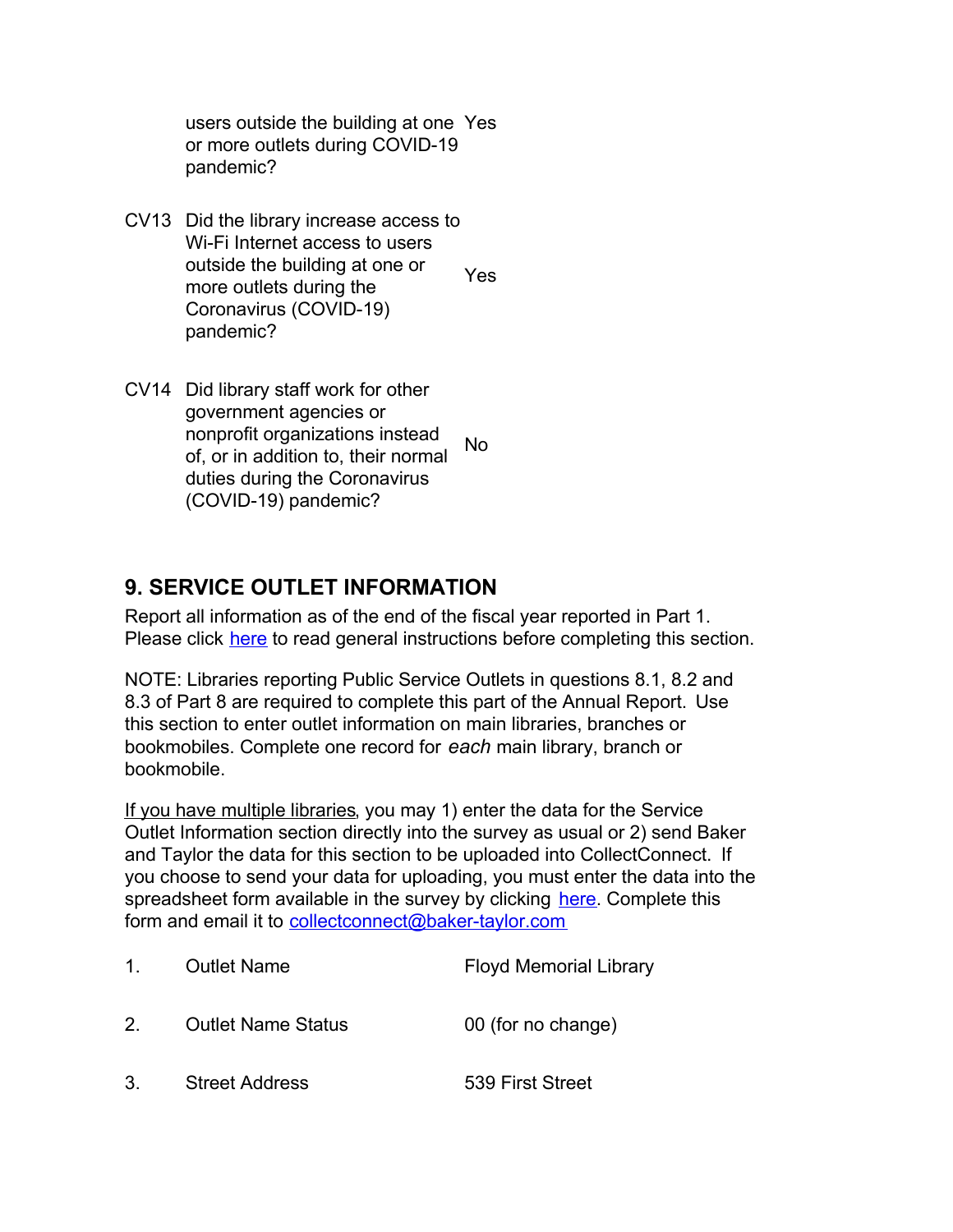| 4.              | <b>Outlet Street Address Status</b>                                | 00 (for no change)                           |
|-----------------|--------------------------------------------------------------------|----------------------------------------------|
| 5.              | City                                                               | Greenport                                    |
| 6.              | Zip Code                                                           | 11944                                        |
| 7.              | Phone (enter 10 digits only)                                       | $(631)$ 477-0660                             |
| 8.              | Fax Number (enter 10 digits<br>only)                               | $(631)$ 477-2647                             |
| 9.              | E-mail Address                                                     | floydmemoriallibrary@gmail.com               |
| 10.             | <b>Outlet URL</b>                                                  | www.floydmemoriallibrary.org                 |
| 11.             | County                                                             | <b>Suffolk</b>                               |
| 12.             | <b>School District</b>                                             | Greenport                                    |
| 13.             | <b>Library System</b>                                              | <b>Suffolk Cooperative Library</b><br>System |
| 14.             | Outlet Type Code (select one):                                     | <b>CE</b>                                    |
| 15.             | <b>Public Service Hours Per Year</b><br>for This Outlet            | 3,328                                        |
| 16.             | Number of Weeks This Outlet is<br>Open                             | 52                                           |
| 16a             | Number of weeks an outlet<br>closed due to COVID-19                | 24                                           |
| 16 <sub>b</sub> | Number of weeks an outlet had<br>limited occupancy due to COVID-18 |                                              |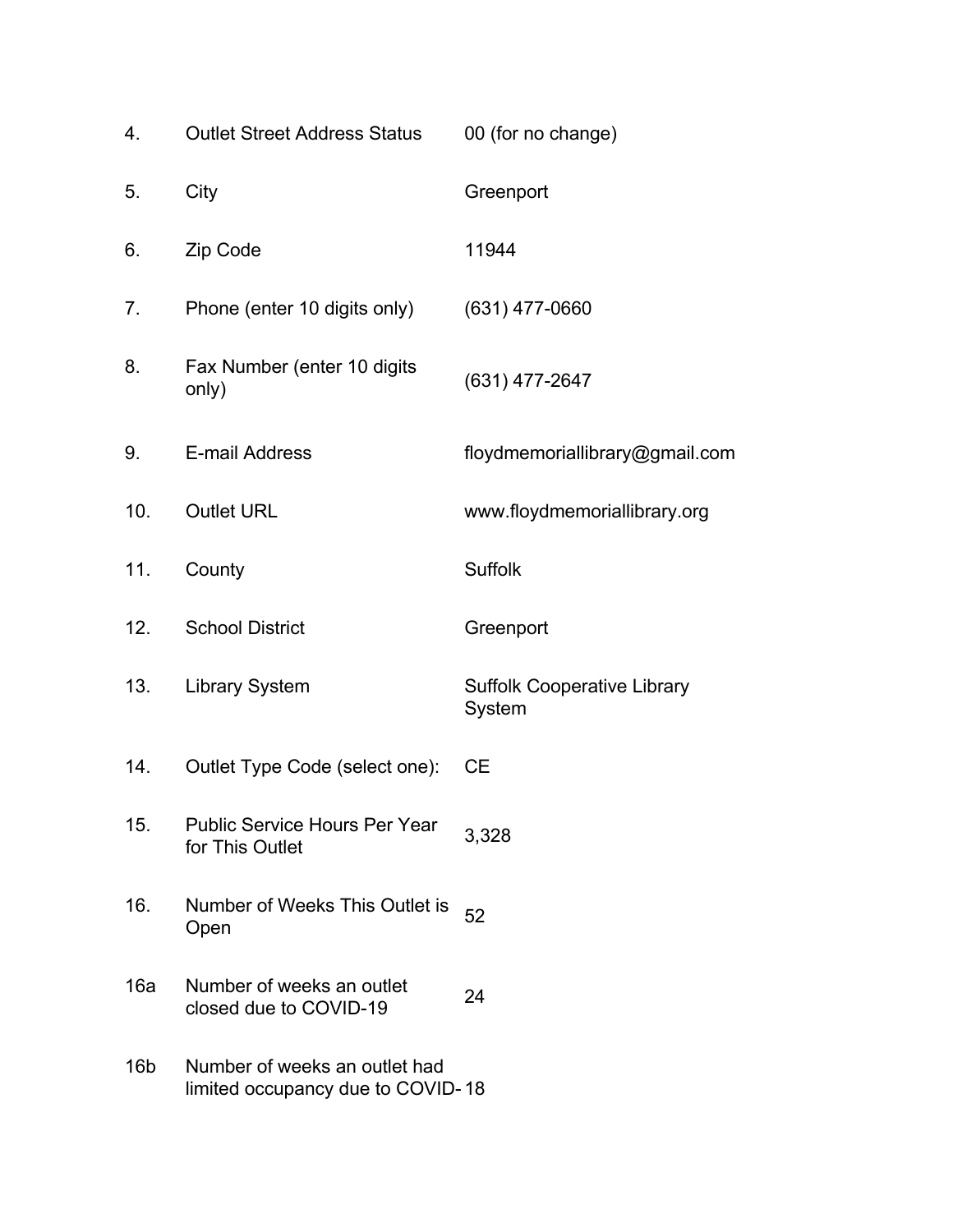19

- 17. Does this outlet have meeting space available for public use (non-library sponsored programs, meetings and/or events)? Y
- 18. Is the meeting space available for public use even when the outlet is closed? N
- 19. Total number of non-library sponsored programs, meetings and/or events at this outlet 180
- 20. Enter the appropriate outlet code <sub>LO</sub><br>(select one):
- 21. Who owns this outlet building? Library Board
- 22. Who owns the land on which this outlet is built? Library Board
- 23. Indicate the year this outlet was initially constructed<br>initially constructed
- 24. Indicate the year this outlet underwent a major renovation costing \$25,000 or more 2019
- 25. Square footage of the outlet 9,400
- 26. Number of internet computers at Number of internet computers at 20<br>this outlet used by general public <sup>20</sup>
- 27. Number of uses (sessions) of public Internet computers per 28,829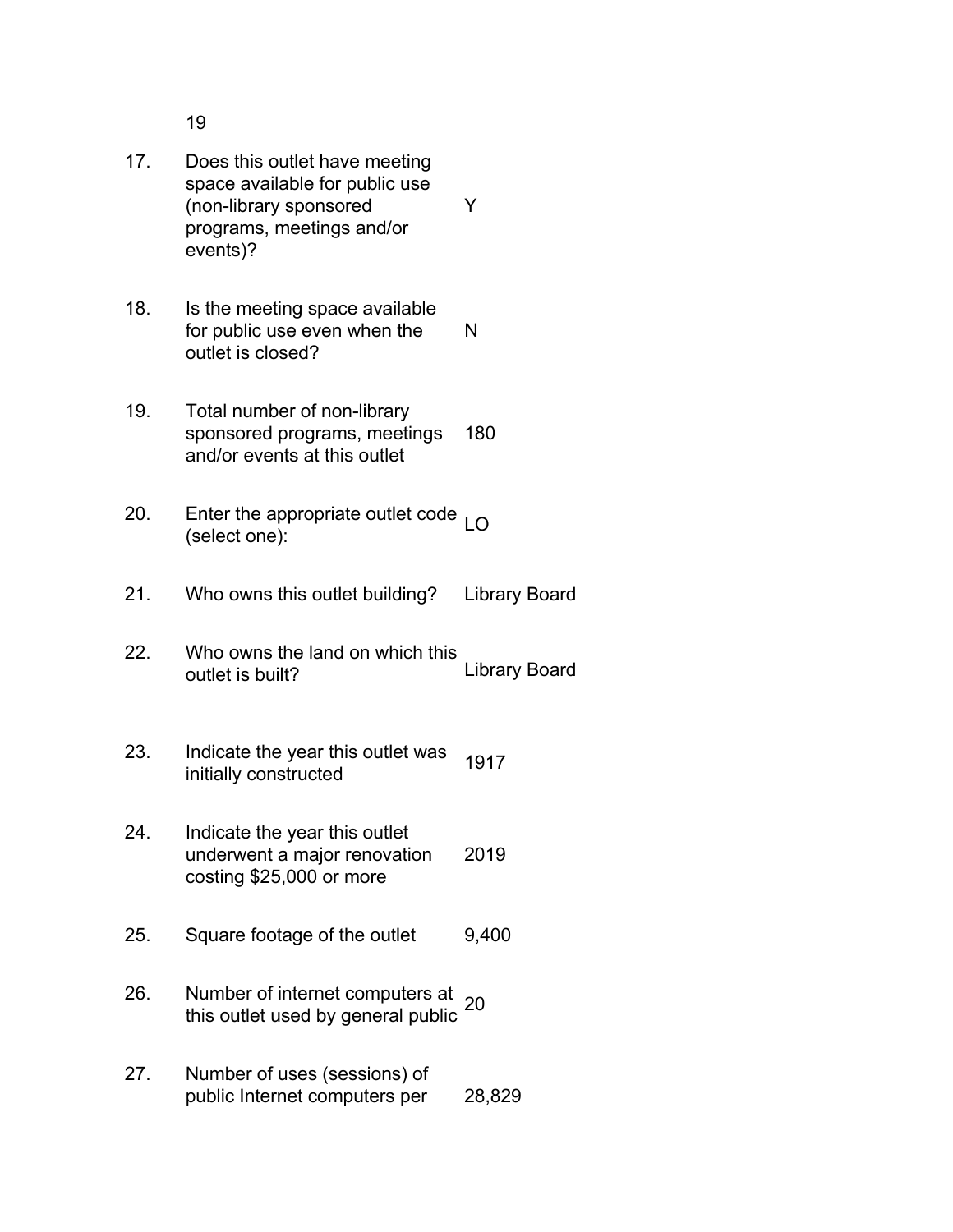year

- 28. Type of connection on the outlet's public Internet computers Cable
- 29. Maximum download speed of connection on the outlet's public 1 Less than or equal to 200 kbps Internet computers
- 30. Maximum upload speed of connection on the outlet's public 1 Less than or equal to 200 kbps Internet computers
- 31. Internet Provider Cablevision/Optimum
- 32. WiFi Access No restrictions to access
- 33. Number of wireless sessions provided by the library wireless service per year 34,181
- 34. Does the outlet have a building entrance that is physically accessible to a person in a wheelchair? Y
- 35. Is every public part of the outlet accessible to a person in a wheelchair? Y
- 36. Does your **outlet** have a Docs your **butter** have a N<br>Makerspace?
- 37. *LIBID* 8000582650
- 38. *FSCSID* NY0666
- 39. *Number of Bookmobiles in the*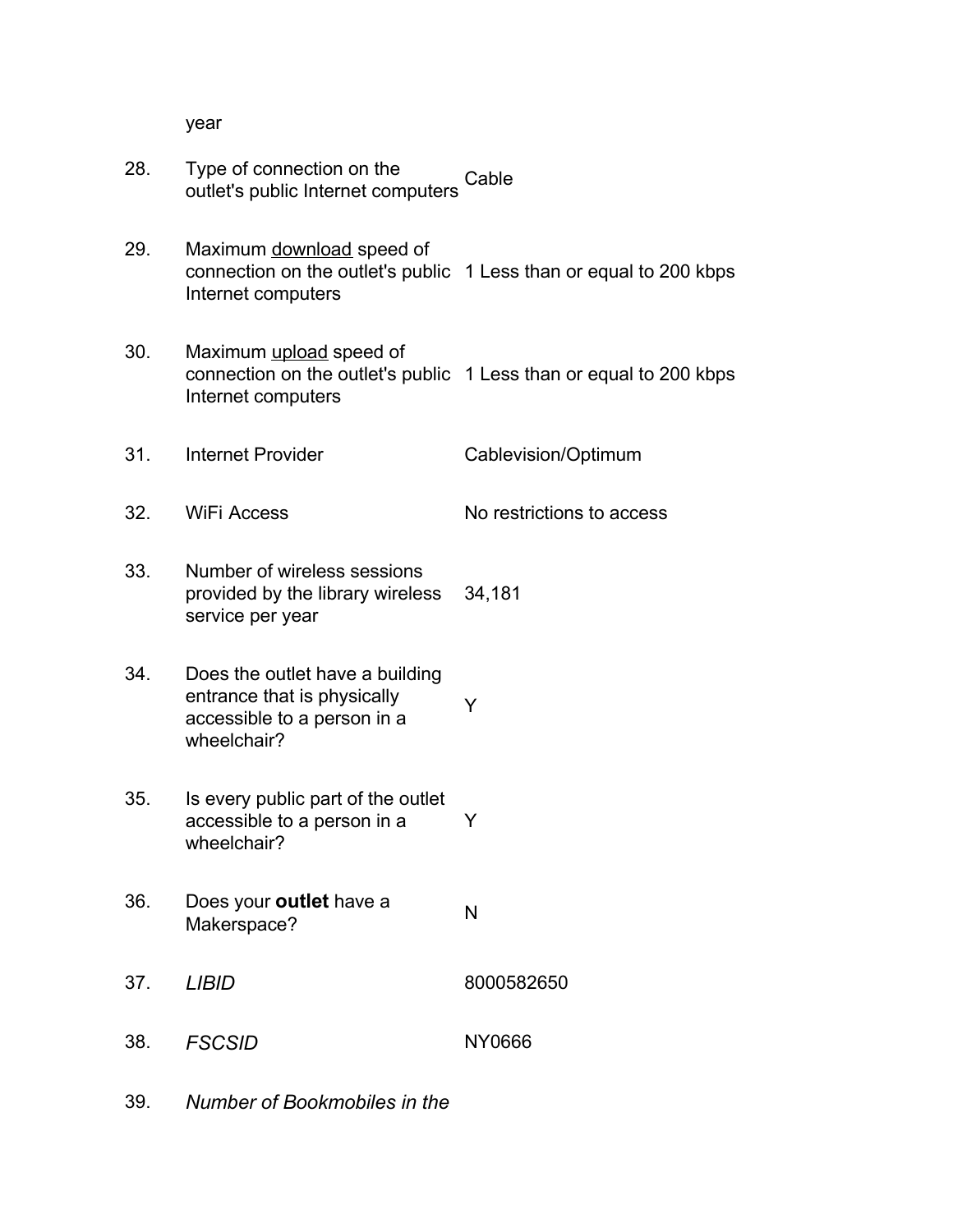**Bookmobile Outlet Record** 0

40. *Outlet Structure Status* 00 (for no change from previous year)

## **10. OFFICERS AND TRUSTEES**

#### **Trustees and Terms/Board President/Trustee Names**

Report information about trustee meetings as of December 31, 2020. All public and association libraries are required by Education Law to hold at least four meetings a year.

## **BOARD MEETINGS**

10.1 Total number of board meetings held during calendar year (January 1, 2020 to December 31, 2020) 12

## **NUMBER OF TRUSTEES AND TERMS**

- 10.2 Does your library have a range of trustees stated in the library's charter documents (incorporation)? No
- 10.5 If your library does not have a range, how many voting positions are stated in the library's charter documents (incorporation)? 7
- 10.6 Does your library's charter documents (incorporation) state a specified term for trustees? If no, please explain in a Note. Yes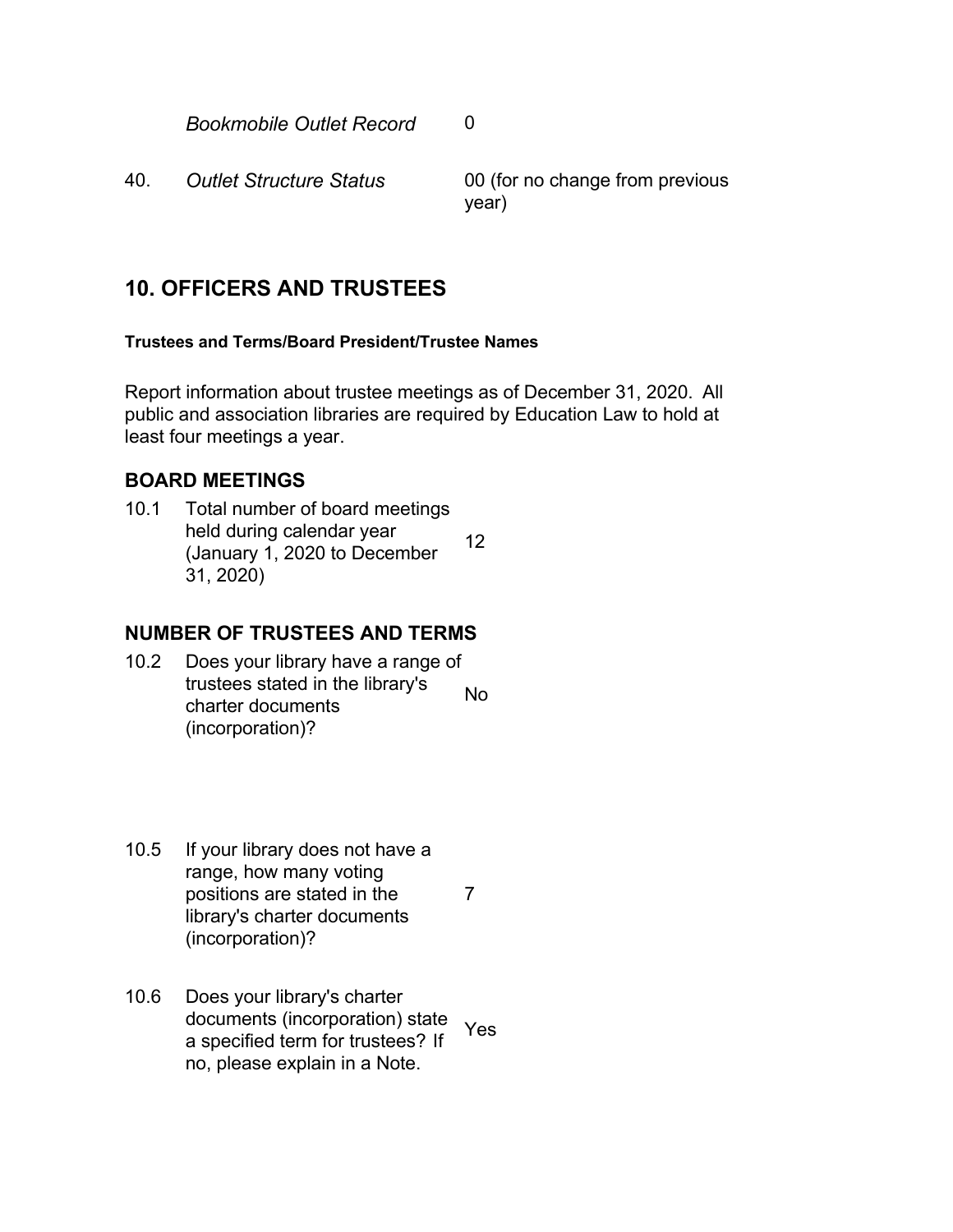10.7 If yes, what is the trustee term length, as stated in your library's 5 charter documents (incorporation)?

#### **BOARD MEMBER SELECTION**

10.8 Enter Board Member Selection Code (select one): EA - board members are elected by the library association membership

List Officers and Board Members as of February 1, 2021. Complete one record for each board member. There must be a record for each voting position, whether filled or vacant. Do not include non-voting positions.

#### BOARD PRESIDENT

|            | 10.9 First Name                    | Elizabeth               |
|------------|------------------------------------|-------------------------|
|            | 10.10 Last Name                    | Hartmann                |
|            | 10.11 Mailing Address              | 975 Shipyard Lane       |
| 10.12 City |                                    | <b>East Marion</b>      |
|            | 10.13 Zip Code (5 digits only)     | 11939                   |
|            | 10.14 Phone (enter 10 digits only) | $(631)$ 477-2893        |
|            | 10.15 E-mail Address               | buffyhartmann@gmail.com |
|            | 10.16 Term Begins - Month          | July                    |
|            | 10.17 Term Begins - Year (yyyy)    | 2020                    |
|            | 10.18 Term Expires - Month         | June                    |
|            | 10.19 Term Expires - Year (yyyy)   | 2025                    |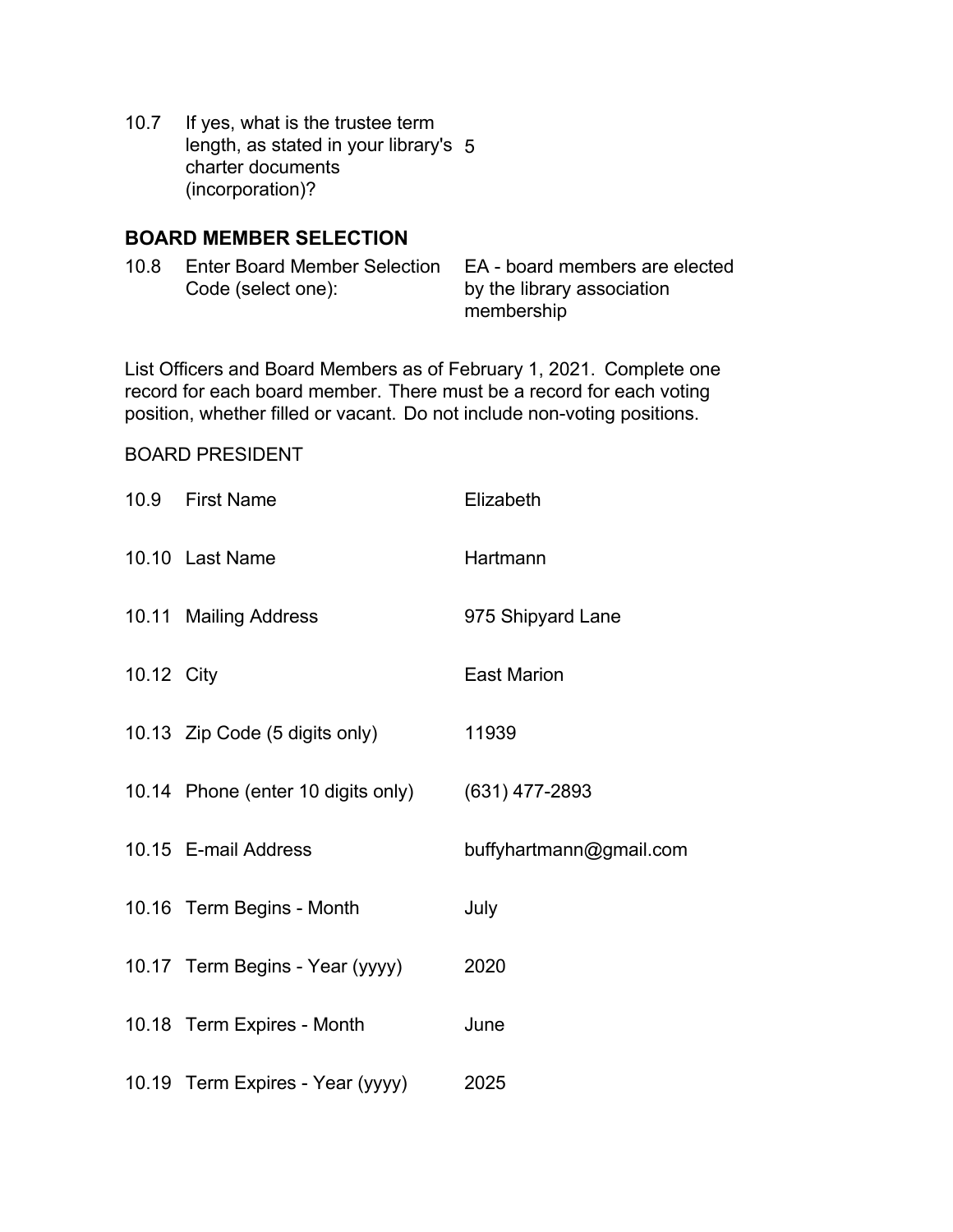- 10.20 Is the trustee serving a full term? If No, add a Note. The Note should identify the previous trustee whose unexpired term is being filled, and should identify the beginning and ending date of Yes the unexpired previous trustee's term. Example: Trustee is filling the remainder of [name]'s term, which was to run from beginning date to ending date.
- 10.21 The date the Oath of Office was taken (mm/dd/yyyy)  $\frac{1}{e}$
- 10.22 The date the Oath of Office was filed with town or county clerk (mm/dd/yyyy) N/A
- 10.23 Is this a brand new trustee? Y

You may 1) enter the data for the Officers and Board Members directly into the survey as usual or 2) send Baker and Taylor the data for this section to be uploaded into CollectConnect (but do not include the Board President this information should still be entered directly into the survey) . If you choose to send your data for uploading, you must enter the data into the spreadsheet form available [here](https://collectconnect.baker-taylor.com/Officers/2020/**OrgID**.xlsx). Complete this form and email it to [collectconnect@baker-taylor.com](mailto:collectconnect@baker-taylor.com).

| 1. | <b>Status</b>              | Filled             |
|----|----------------------------|--------------------|
| 2. | First Name of Board Member | Nadira             |
| 3. | Last Name of Board Member  | Vlaun              |
| 4. | <b>Mailing Address</b>     | 440 Seventh Street |
| 5. | City                       | Greenport          |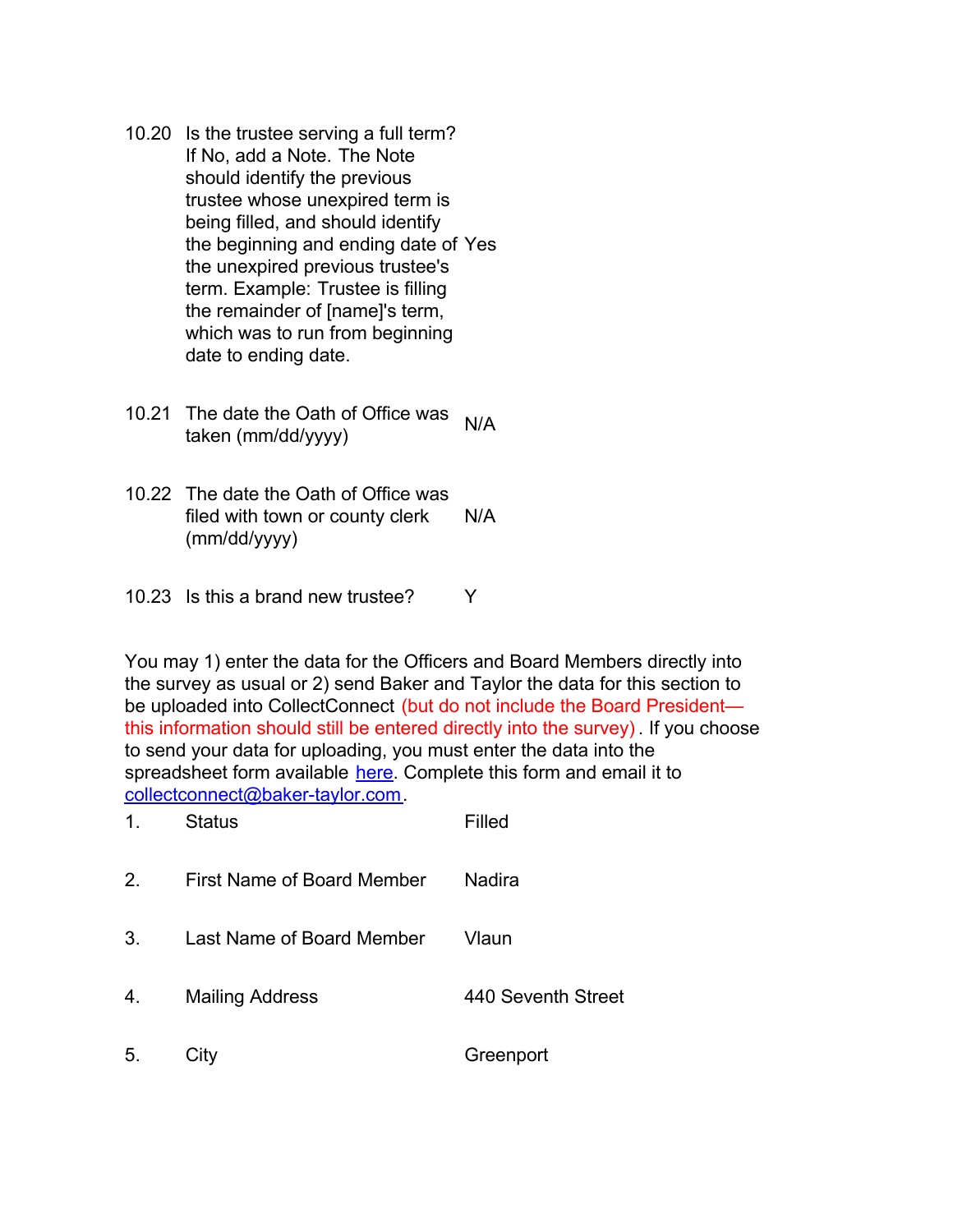| 6.  | Zip Code (5 digits only)            | 11944                 |
|-----|-------------------------------------|-----------------------|
| 7.  | E-mail address                      | nadiravlaun@me.com    |
| 8.  | <b>Office Held or Trustee</b>       | <b>Vice President</b> |
| 9.  | Term Begins - Month                 | July                  |
| 10. | Term Begins - Year (year)           | 2016                  |
| 11. | <b>Term Expires</b>                 | June                  |
| 12. | Term Expires - Year (yyyy)          | 2021                  |
| 13. | Is the trustee serving a full term? |                       |

- If No, add a Note. The Note should identify the previous trustee whose unexpired term is being filled, and should identify the beginning and ending date of  $Y_{\text{es}}$ the unexpired previous trustee's term. Example: Trustee is filling the remainder of [name]'s term, which was to run from beginning date to ending date.
- 14. The date the Oath of Office The date the Oath of Office<br>(mm/dd/yyyy) was taken
- 15. The date the Oath of Office was filed with town or county clerk (mm/dd/yyyy) N/A
- 16. Is this a brand new trustee? N
- 1. Status Filled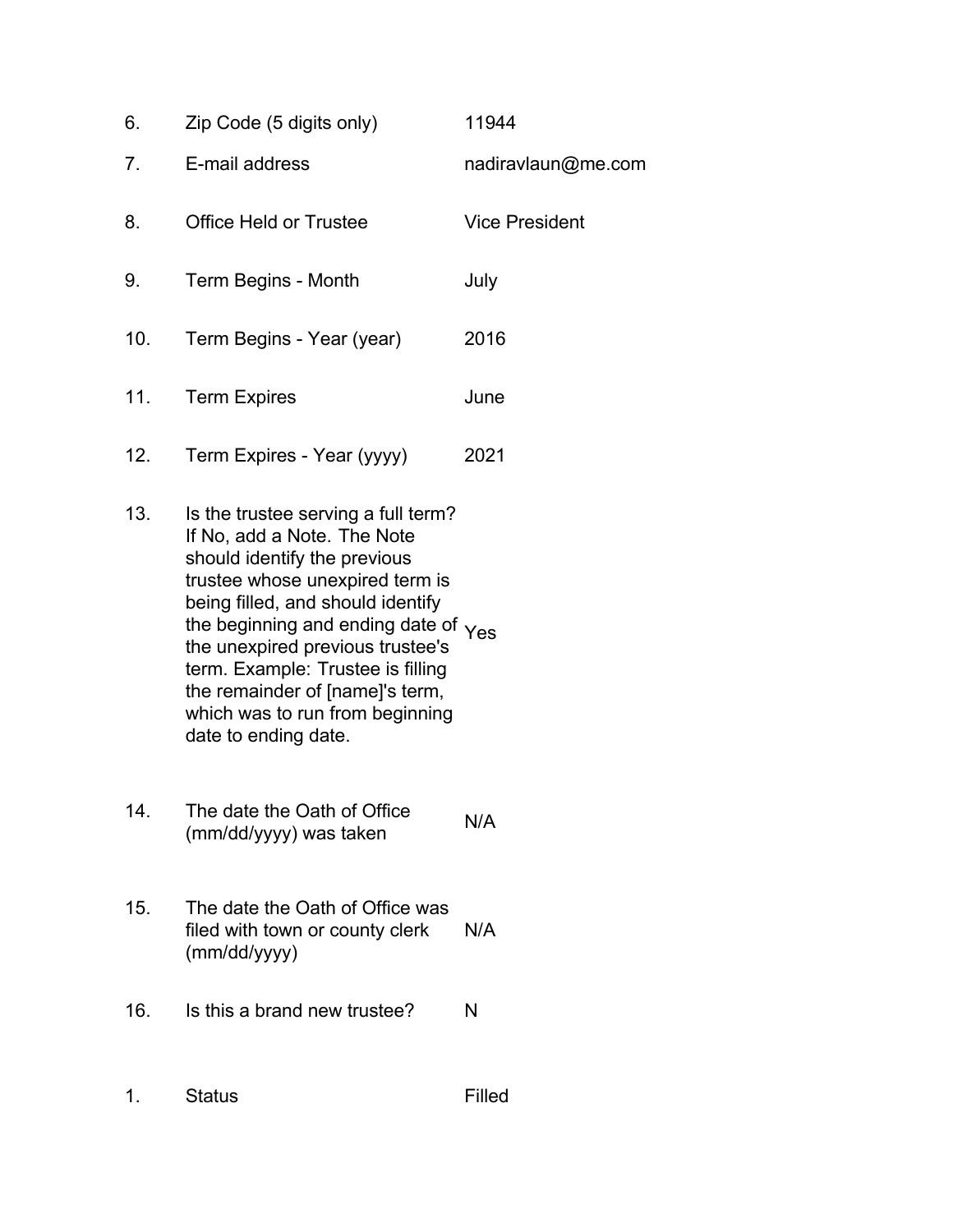| 2.  | First Name of Board Member    | Jurgen           |
|-----|-------------------------------|------------------|
| 3.  | Last Name of Board Member     | Riehle           |
| 4.  | <b>Mailing Address</b>        | 1200 Main Street |
| 5.  | City                          | Greenport        |
| 6.  | Zip Code (5 digits only)      | 11944            |
| 7.  | E-mail address                | Jurgen@rdany.com |
| 8.  | <b>Office Held or Trustee</b> | <b>Trustee</b>   |
| 9.  | Term Begins - Month           | July             |
| 10. | Term Begins - Year (year)     | 2018             |
| 11. | <b>Term Expires</b>           | June             |
| 12. | Term Expires - Year (yyyy)    | 2023             |

- 13. Is the trustee serving a full term? If No, add a Note. The Note should identify the previous trustee whose unexpired term is being filled, and should identify the beginning and ending date of Yes the unexpired previous trustee's term. Example: Trustee is filling the remainder of [name]'s term, which was to run from beginning date to ending date.
- 14. The date the Oath of Office The date the Oath of Office<br>(mm/dd/yyyy) was taken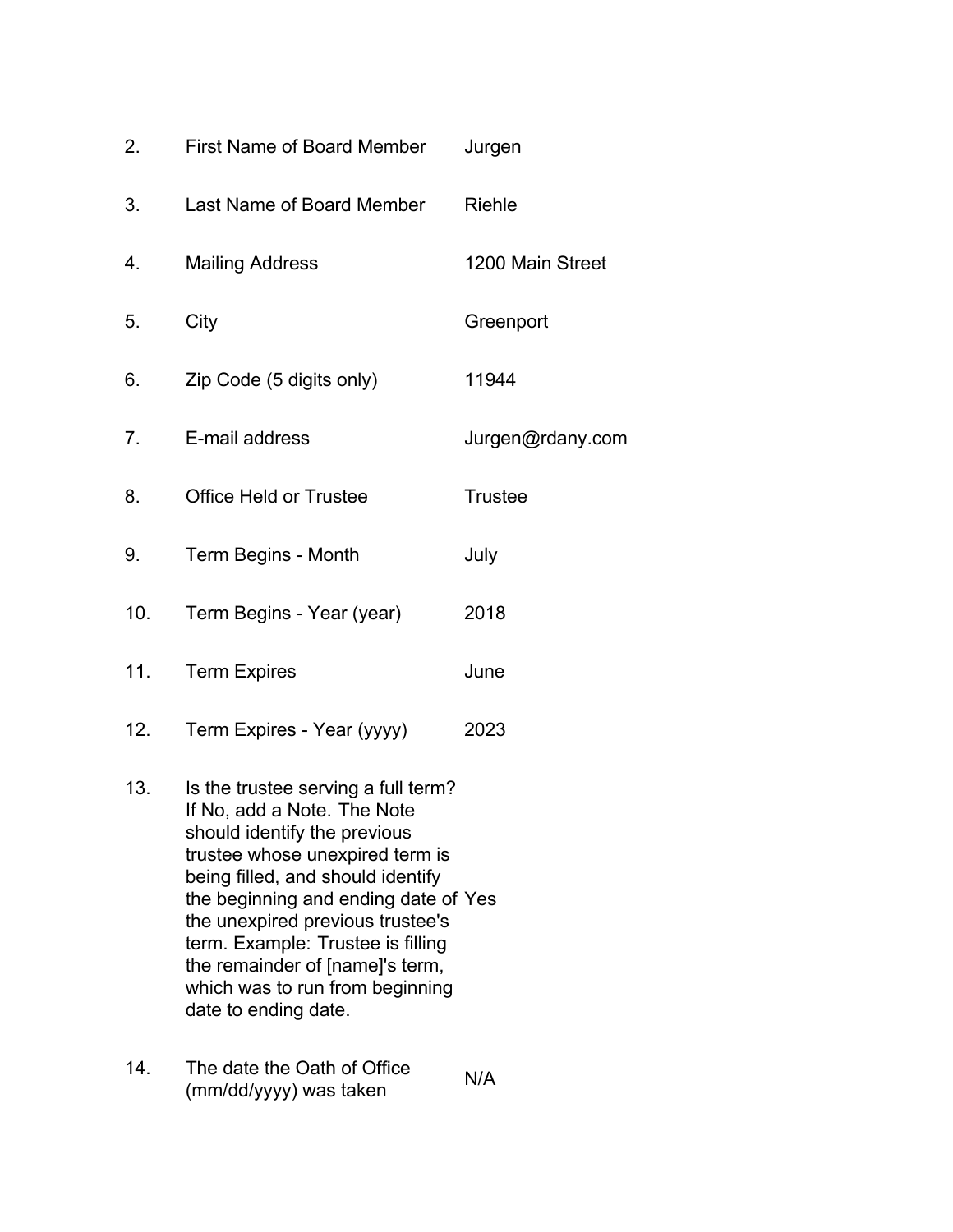| 15. | The date the Oath of Office was<br>filed with town or county clerk<br>(mm/dd/yyyy)                                                    | N/A                        |
|-----|---------------------------------------------------------------------------------------------------------------------------------------|----------------------------|
| 16. | Is this a brand new trustee?                                                                                                          | N                          |
| 1.  | <b>Status</b>                                                                                                                         | Filled                     |
| 2.  | First Name of Board Member                                                                                                            | Melina                     |
| 3.  | Last Name of Board Member                                                                                                             | Angelson                   |
| 4.  | <b>Mailing Address</b>                                                                                                                | <b>PO Box 311</b>          |
| 5.  | City                                                                                                                                  | Greenport                  |
| 6.  | Zip Code (5 digits only)                                                                                                              | 11944                      |
| 7.  | E-mail address                                                                                                                        | melinaangelson60@gmail.com |
| 8.  | <b>Office Held or Trustee</b>                                                                                                         | <b>Financial Officer</b>   |
| 9.  | Term Begins - Month                                                                                                                   | July                       |
| 10. | Term Begins - Year (year)                                                                                                             | 2016                       |
| 11. | <b>Term Expires</b>                                                                                                                   | June                       |
| 12. | Term Expires - Year (yyyy)                                                                                                            | 2021                       |
| 13. | Is the trustee serving a full term?<br>If No, add a Note. The Note<br>should identify the previous<br>trustee whose unexpired term is |                            |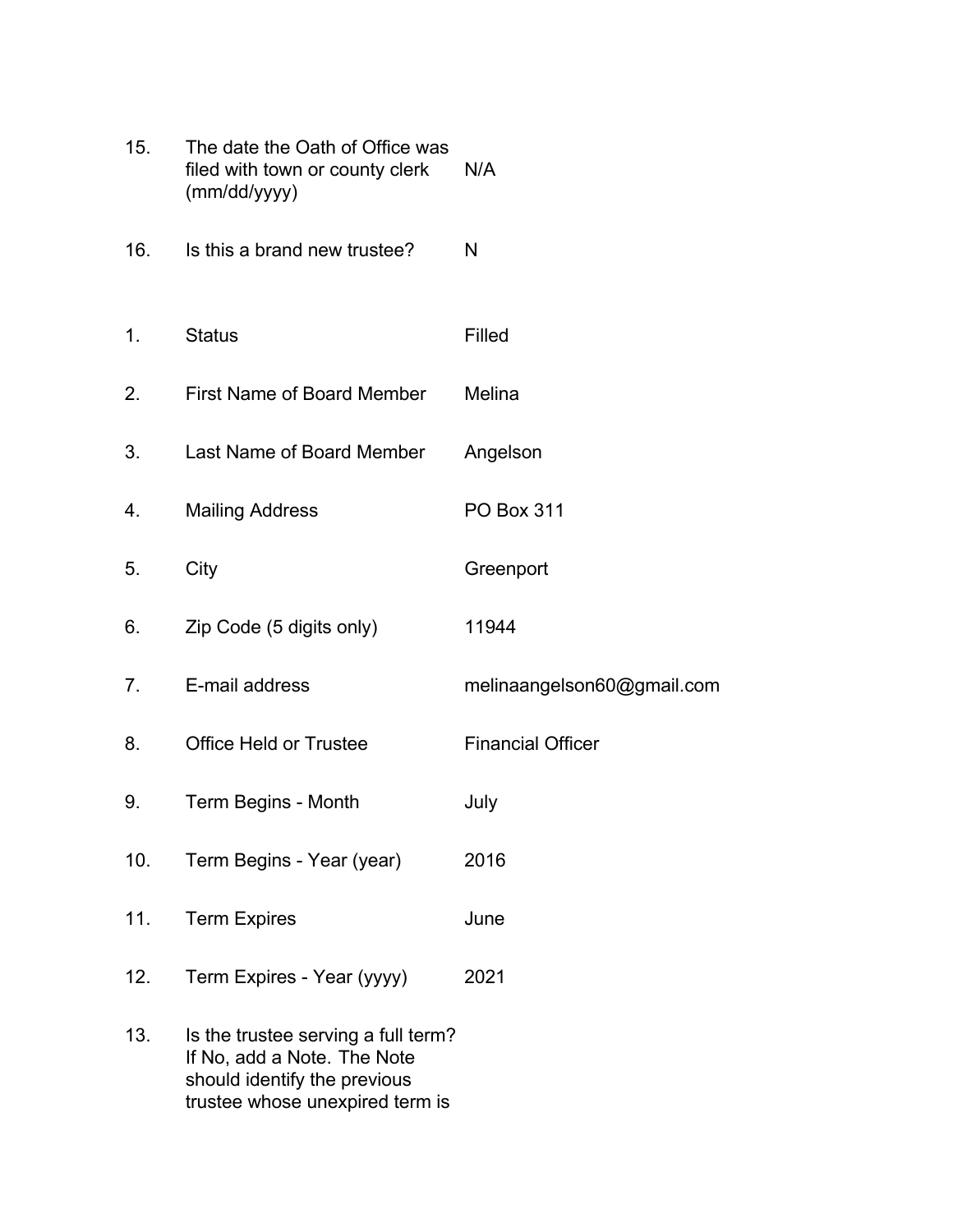being filled, and should identify the beginning and ending date of Yes the unexpired previous trustee's term. Example: Trustee is filling the remainder of [name]'s term, which was to run from beginning date to ending date.

- 14. The date the Oath of Office The date the Oath of Office<br>(mm/dd/yyyy) was taken
- 15. The date the Oath of Office was filed with town or county clerk (mm/dd/yyyy) N/A
- 16. Is this a brand new trustee? N
- 1. Status Filled
- 2. First Name of Board Member Miriam
- 3. Last Name of Board Member Foster
- 4. Mailing Address PO Box 115
- 5. City Orient
- 6. Zip Code (5 digits only) 11957
- 7. E-mail address babe.foster@gmail.com
- 8. Office Held or Trustee Trustee
- 9. Term Begins Month July
- 10. Term Begins Year (year) 2018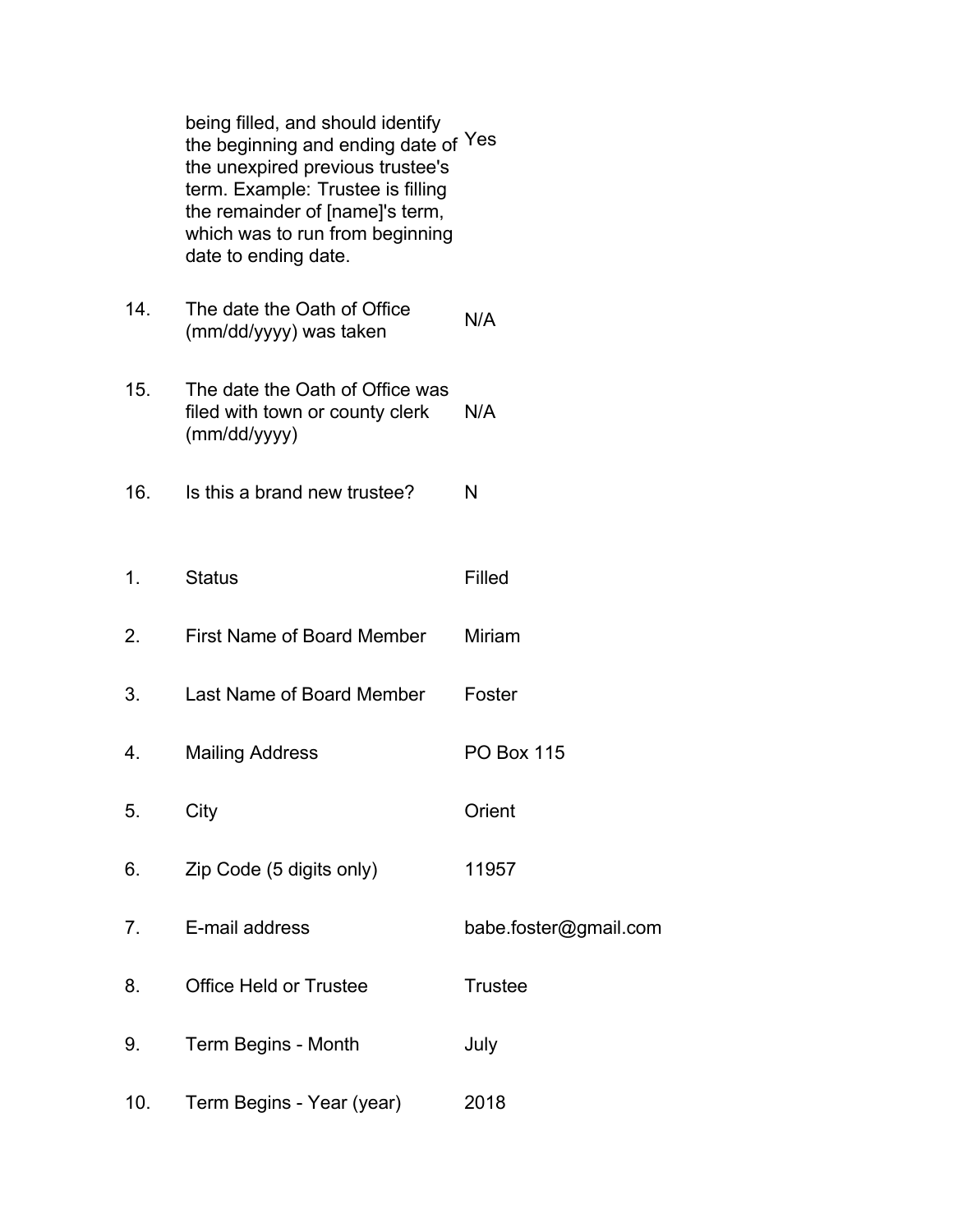| 11. | <b>Term Expires</b>                                                                                                                                                                                                                                                                                                                                                                       | June           |
|-----|-------------------------------------------------------------------------------------------------------------------------------------------------------------------------------------------------------------------------------------------------------------------------------------------------------------------------------------------------------------------------------------------|----------------|
| 12. | Term Expires - Year (yyyy)                                                                                                                                                                                                                                                                                                                                                                | 2023           |
| 13. | Is the trustee serving a full term?<br>If No, add a Note. The Note<br>should identify the previous<br>trustee whose unexpired term is<br>being filled, and should identify<br>the beginning and ending date of Yes<br>the unexpired previous trustee's<br>term. Example: Trustee is filling<br>the remainder of [name]'s term,<br>which was to run from beginning<br>date to ending date. |                |
| 14. | The date the Oath of Office<br>(mm/dd/yyyy) was taken                                                                                                                                                                                                                                                                                                                                     | N/A            |
| 15. | The date the Oath of Office was<br>filed with town or county clerk<br>(mm/dd/yyyy)                                                                                                                                                                                                                                                                                                        | N/A            |
| 16. | Is this a brand new trustee?                                                                                                                                                                                                                                                                                                                                                              | N              |
| 1.  | <b>Status</b>                                                                                                                                                                                                                                                                                                                                                                             | Filled         |
| 2.  | <b>First Name of Board Member</b>                                                                                                                                                                                                                                                                                                                                                         | Peter G.       |
| 3.  | Last Name of Board Member                                                                                                                                                                                                                                                                                                                                                                 | <b>Sacks</b>   |
| 4.  | <b>Mailing Address</b>                                                                                                                                                                                                                                                                                                                                                                    | 25 Caleb's Way |
| 5.  | City                                                                                                                                                                                                                                                                                                                                                                                      | Greenport      |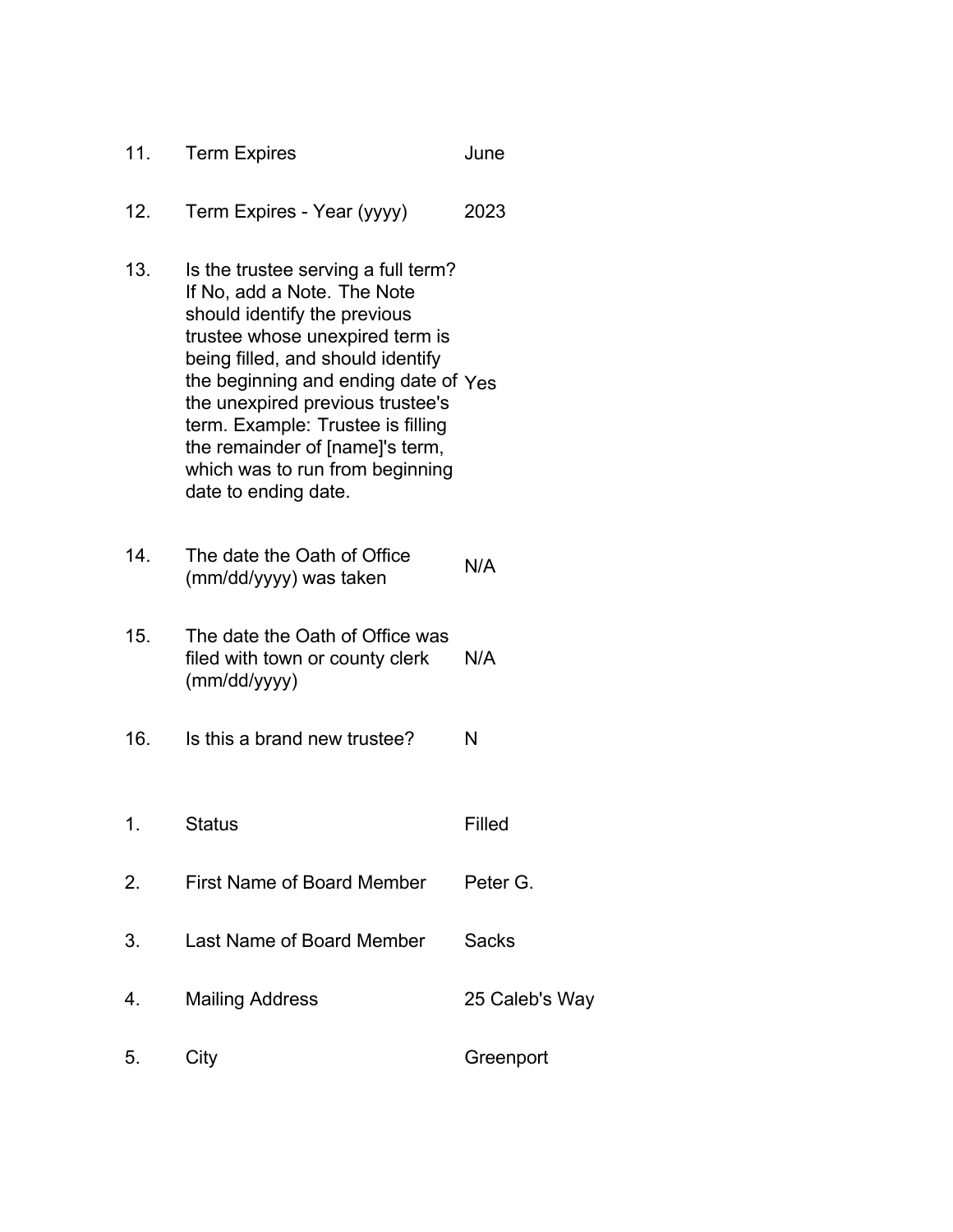| 6.             | Zip Code (5 digits only)      | 11944                   |
|----------------|-------------------------------|-------------------------|
| 7 <sub>1</sub> | E-mail address                | peter.g.sacks@gmail.com |
| 8.             | <b>Office Held or Trustee</b> | Secretary               |
| 9.             | Term Begins - Month           | July                    |
| 10.            | Term Begins - Year (year)     | 2019                    |
| 11.            | <b>Term Expires</b>           | June                    |
| 12.            | Term Expires - Year (yyyy)    | 2024                    |

- 13. Is the trustee serving a full term? If No, add a Note. The Note should identify the previous trustee whose unexpired term is being filled, and should identify the beginning and ending date of  $\gamma_{\rm e s}$ the unexpired previous trustee's term. Example: Trustee is filling the remainder of [name]'s term, which was to run from beginning date to ending date.
- 14. The date the Oath of Office The date the Oath of Office<br>(mm/dd/yyyy) was taken
- 15. The date the Oath of Office was filed with town or county clerk (mm/dd/yyyy) N/A
- 16. Is this a brand new trustee? N
- 1. Status Filled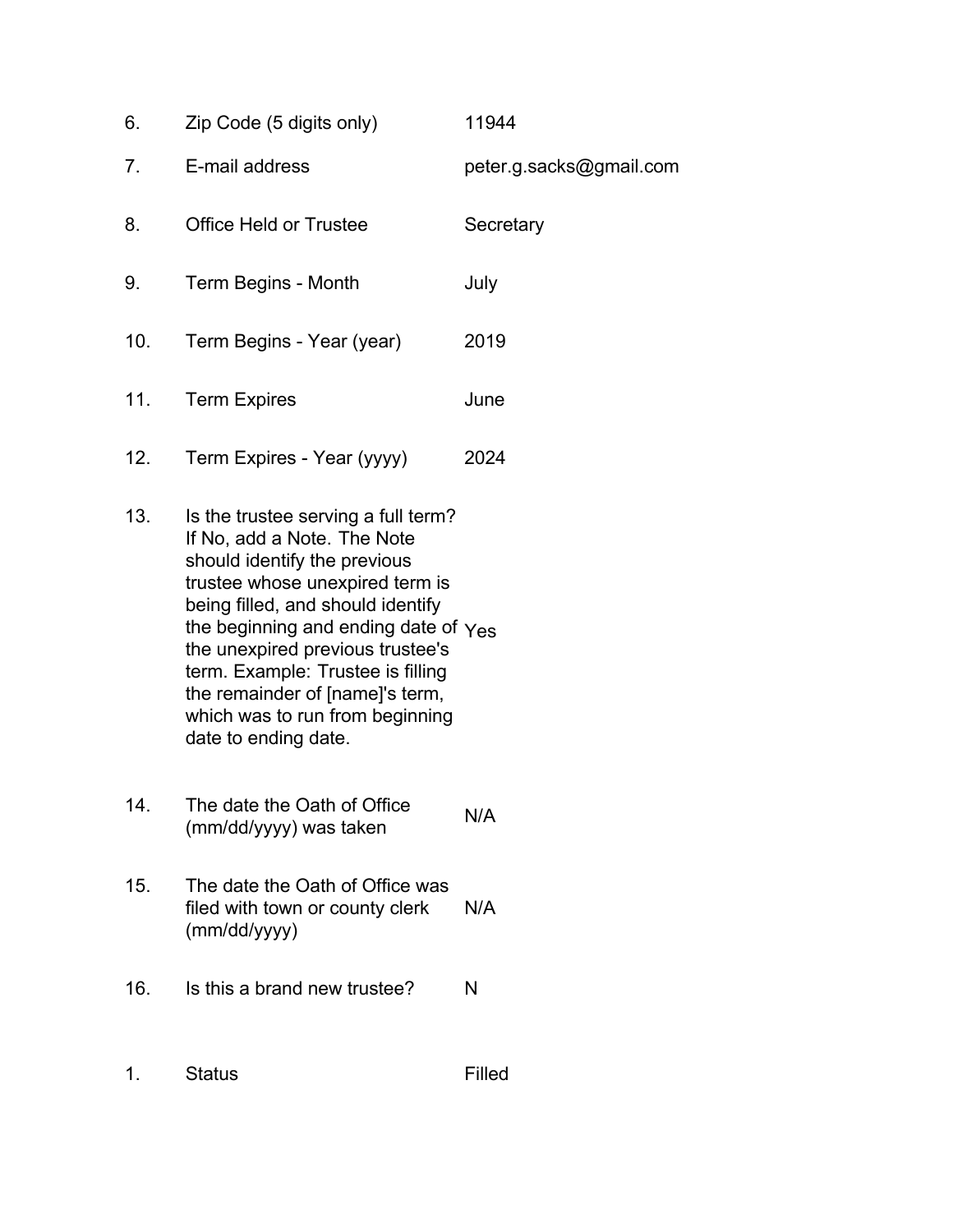| 2.  | First Name of Board Member    | Rosemary                   |
|-----|-------------------------------|----------------------------|
| 3.  | Last Name of Board Member     | Gabriel                    |
| 4.  | <b>Mailing Address</b>        | 628 Front Street           |
| 5.  | City                          | Greenport                  |
| 6.  | Zip Code (5 digits only)      | 11944                      |
| 7.  | E-mail address                | rosemary.gabriel@gmail.com |
| 8.  | <b>Office Held or Trustee</b> | <b>Trustee</b>             |
| 9.  | Term Begins - Month           | July                       |
| 10. | Term Begins - Year (year)     | 2020                       |
| 11. | <b>Term Expires</b>           | June                       |
| 12. | Term Expires - Year (yyyy)    | 2025                       |

- 13. Is the trustee serving a full term? If No, add a Note. The Note should identify the previous trustee whose unexpired term is being filled, and should identify the beginning and ending date of Yes the unexpired previous trustee's term. Example: Trustee is filling the remainder of [name]'s term, which was to run from beginning date to ending date.
- 14. The date the Oath of Office (mm/dd/yyyy) was taken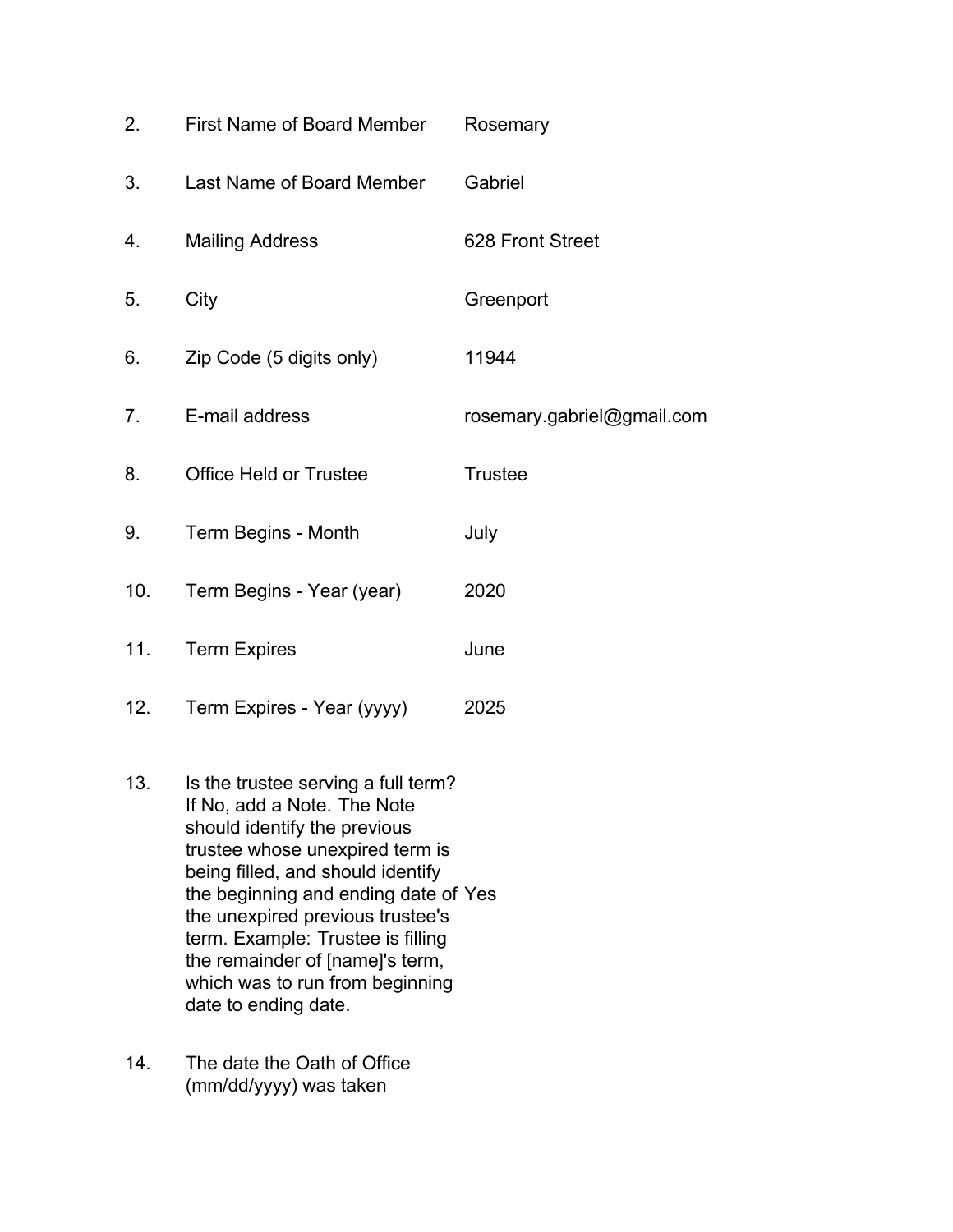- 15. The date the Oath of Office was filed with town or county clerk (mm/dd/yyyy)
- 16. Is this a brand new trustee? Y

#### **Trustee Education**

Complete one record for each person serving as a trustee as of December 31, 2020. These trustees will not be exactly the same as the trustees listed in the section above.

- 1. Trustee Name **PetElizabeth Hartmann**
- 2. Has the trustee participated in trustee education in the last calendar year (2020)? Y
- 1. Trustee Name Nadira Vlaun
- 2. Has the trustee participated in trustee education in the last calendar year (2020)? Y
- 1. Trustee Name Melina Angelson
- 2. Has the trustee participated in trustee education in the last calendar year (2020)? Y
- 1. Trustee Name **Peter Sacks**
- 2. Has the trustee participated in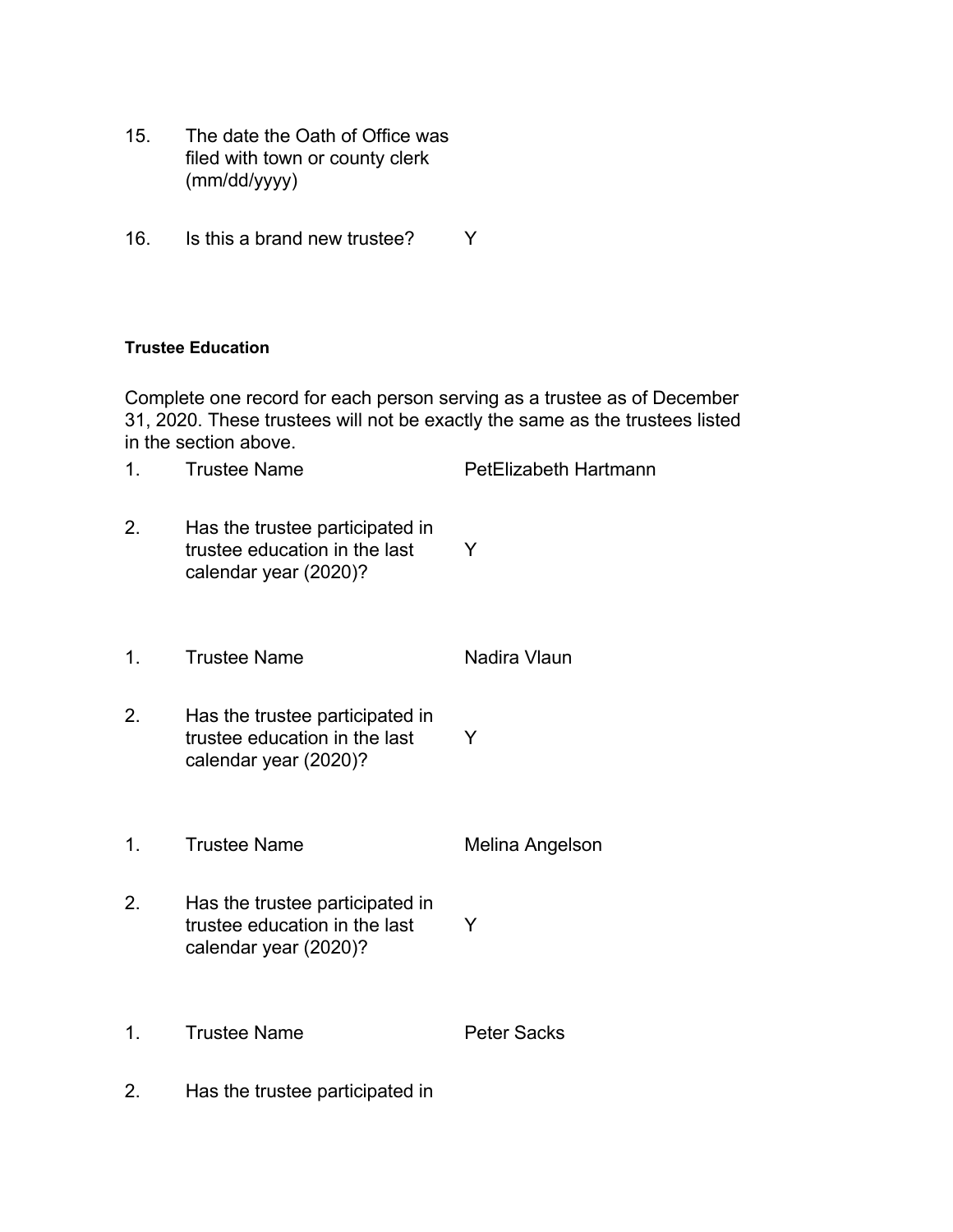|    | trustee education in the last<br>calendar year (2020)?                                    | Y                       |
|----|-------------------------------------------------------------------------------------------|-------------------------|
| 1. | <b>Trustee Name</b>                                                                       | Miriam Foster           |
| 2. | Has the trustee participated in<br>trustee education in the last<br>calendar year (2020)? | Y                       |
| 1. | <b>Trustee Name</b>                                                                       | Jurgen Riehle           |
| 2. | Has the trustee participated in<br>trustee education in the last<br>calendar year (2020)? | Y                       |
| 1. | <b>Trustee Name</b>                                                                       | <b>Rosemary Gabriel</b> |
| 2. | Has the trustee participated in<br>trustee education in the last                          | Y                       |

## **11. OPERATING FUNDS RECEIPTS**

calendar year (2020)?

## **Local Public Funds/System Cash Grants/Other State**

Report financial data based on the fiscal reporting year reported in Part 1. *ROUND TO THE NEAREST DOLLAR.* Please click here to read general instructions before completing this section.

## **LOCAL PUBLIC FUNDS**

Specify by name the municipalities or school districts which are the source of funds.

11.1 Does the library receive any local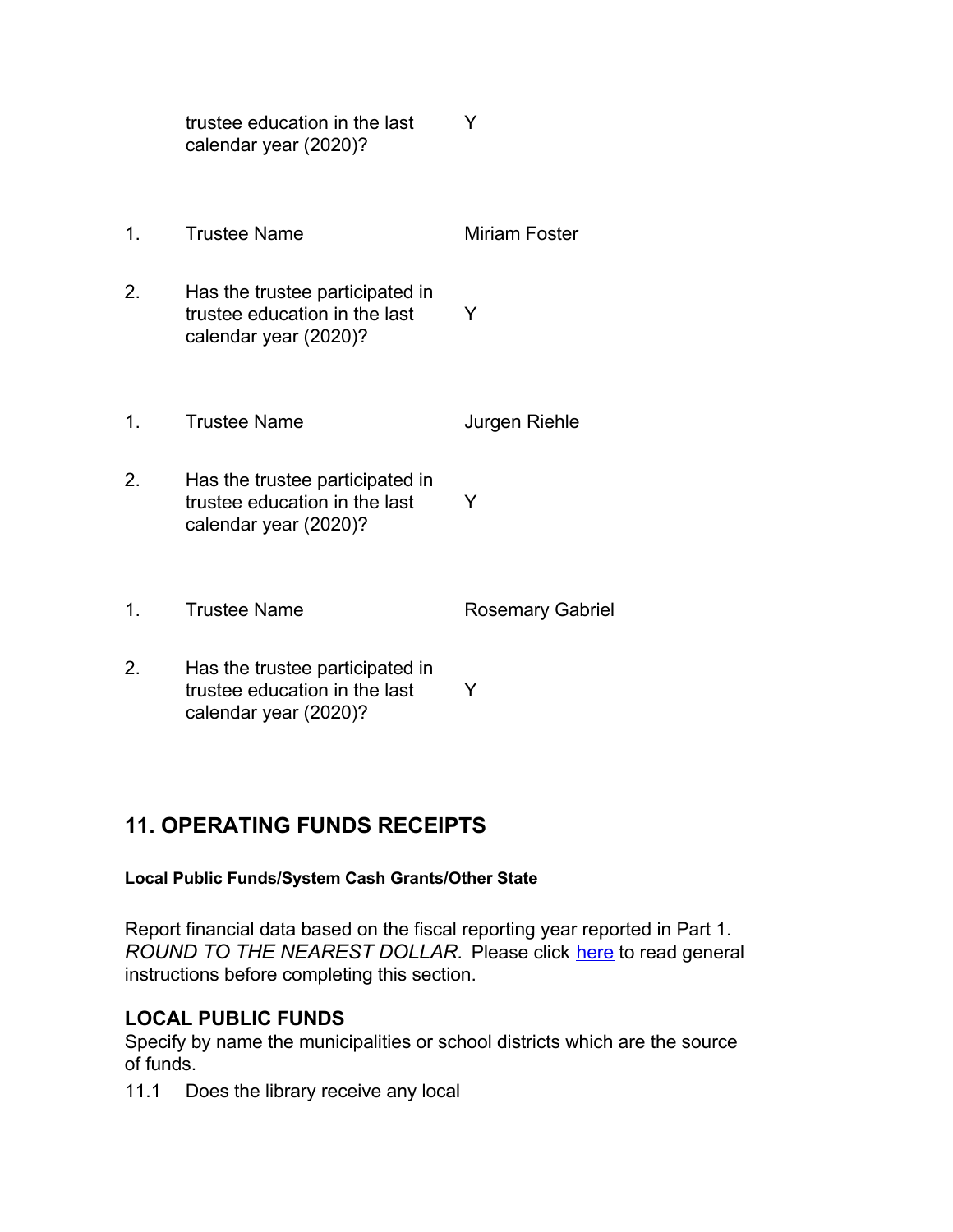| 11.2 | <b>TOTAL LOCAL PUBLIC</b><br><b>FUNDS</b>                                                                 | \$1,534,823             |
|------|-----------------------------------------------------------------------------------------------------------|-------------------------|
| 5.   | <b>Written Contractual Agreement</b>                                                                      | N/A                     |
| 4.   | Subject to public vote held in<br>reporting year or in a previous<br>reporting year(s).                   | Y                       |
| 3.   | Amount                                                                                                    | \$718,162               |
| 2.   | Name of funding County,<br>Municipality or School District                                                | <b>Oysterponds UFSD</b> |
| 1.   | Source of Funds                                                                                           | <b>School District</b>  |
| 5.   | <b>Written Contractual Agreement</b>                                                                      | N/A                     |
| 4.   | Subject to public vote held in<br>reporting year or in a previous<br>reporting year(s).                   | Y                       |
| 3.   | Amount                                                                                                    | \$816,661               |
| 2.   | Name of funding County,<br>Municipality or School District                                                | <b>Greenport UFSD</b>   |
| 1.   | Source of Funds                                                                                           | <b>School District</b>  |
|      | public funds? If yes, complete<br>one record for each taxing<br>authority; if no, go to question<br>11.3. | Y                       |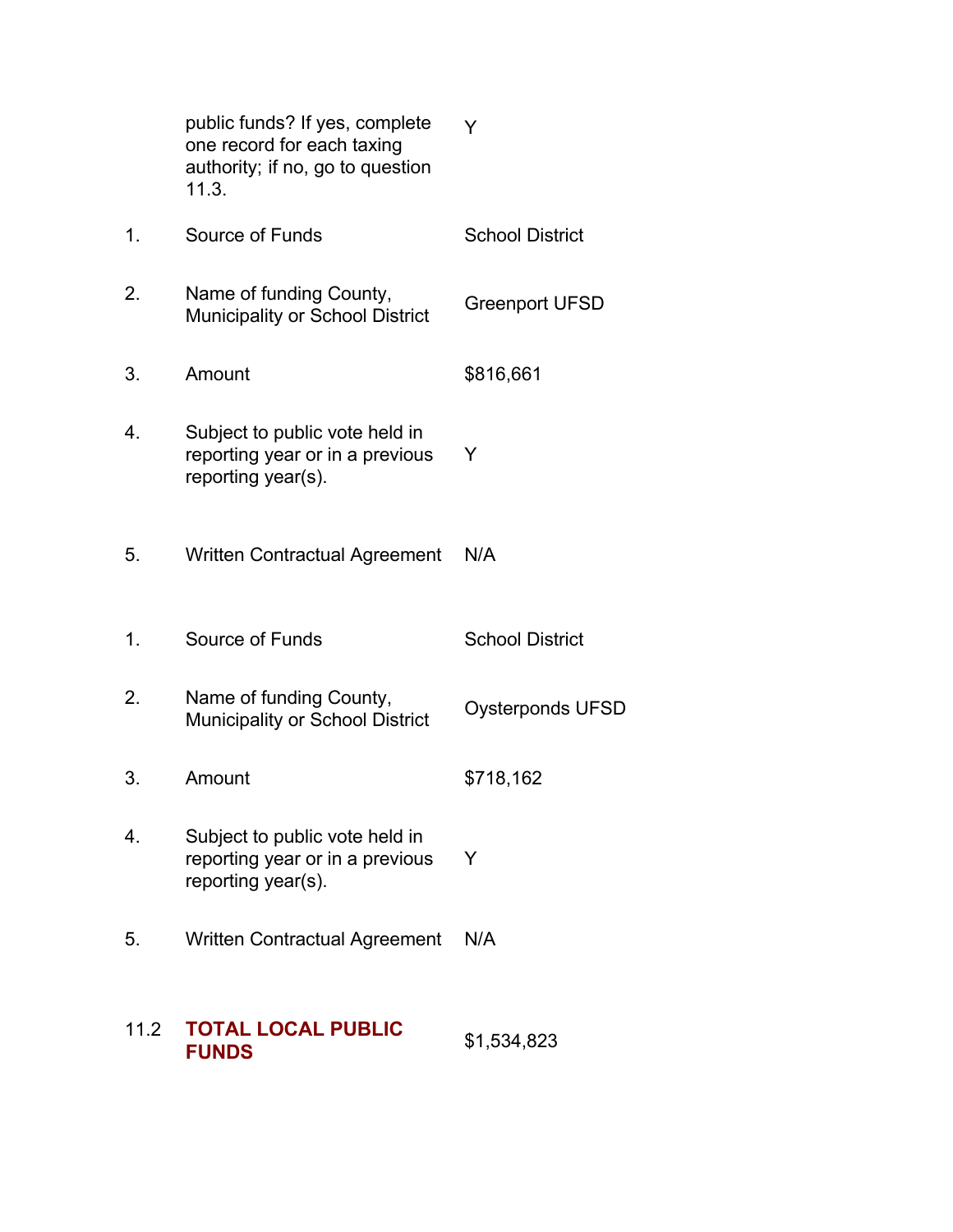**SYSTEM CASH GRANTS TO MEMBER LIBRARY**  $\frac{1}{2}$ (LLSA)  $\frac{1}{2}$   $\frac{1}{2}$ 

- 11.4 Central Library Aid (CLDA and/or  $_{$0}$  CBA)
- 11.5 Additional State Aid received From the System state And Technical State Sp
- 11.6 Federal Aid received from the  $$6$
- 11.7 Other Cash Grants \$15,750

## 11.8 **TOTAL SYSTEM CASH GRANTS** (Add Questions 11.3, \$17,181 11.4, 11.5, 11.6 and 11.7)

### **OTHER STATE AID**

11.9 State Aid other than LLSA, Central Library Aid (CLDA and/or CBA), or other State Aid reported  $$^{0}$ as system cash grants

#### **Federal Aid/Other Receipts**

#### **FEDERAL AID FOR LIBRARY OPERATION**

- 11.10 LSTA \$0
- 11.11 Other Federal Aid **\$0**
- 11.12 **TOTAL FEDERAL AID** (Add Questions 11.10 and 11.11) \$0

#### 11.13 **CONTRACTS WITH PUBLIC**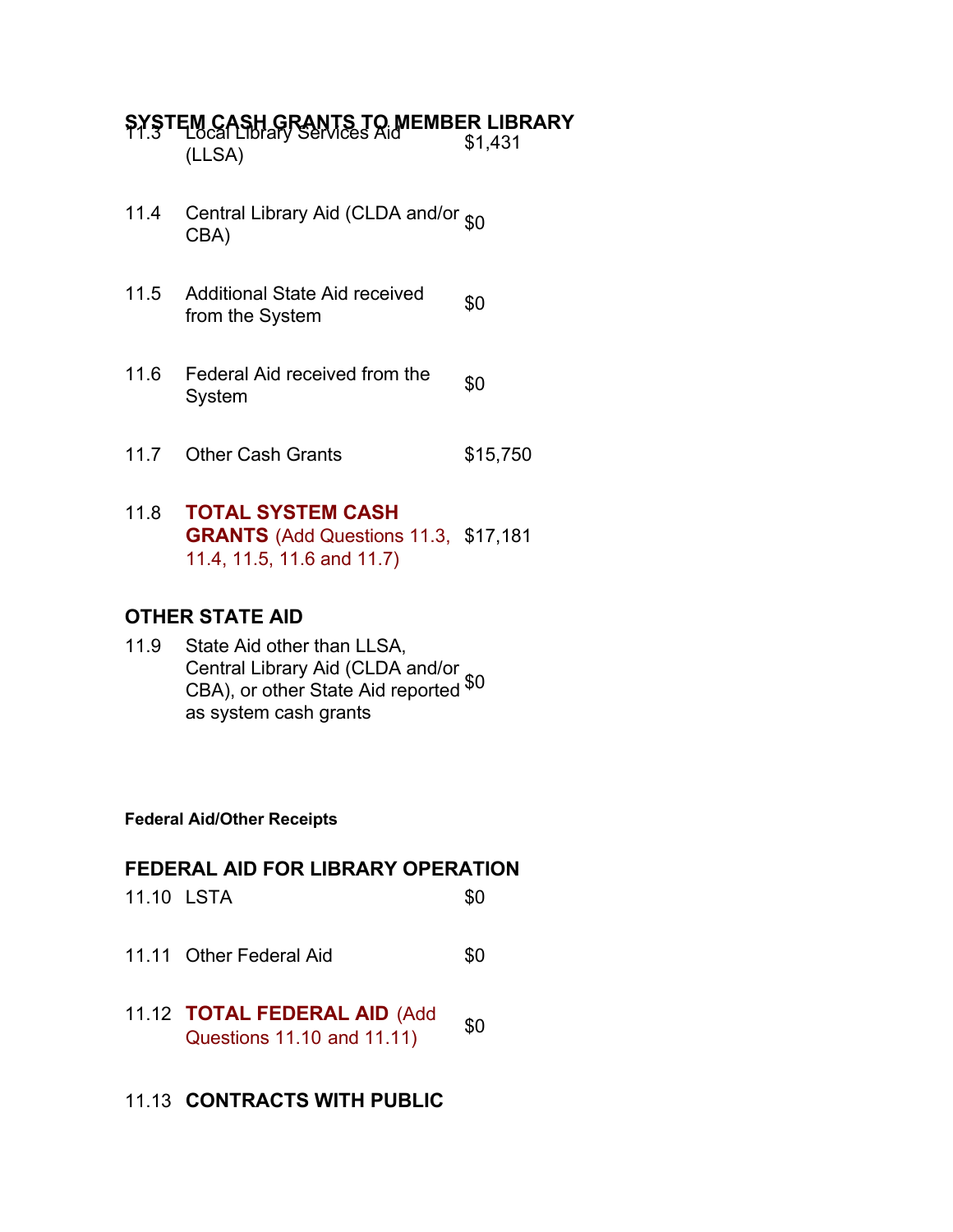### **LIBRARIES AND/OR PUBLIC** \$0 **LIBRARY SYSTEMS IN NEW YORK STATE**

## **OTHER RECEIPTS**

|             | 11.14 Gifts and Endowments                                                                                    | \$25,671    |
|-------------|---------------------------------------------------------------------------------------------------------------|-------------|
|             | 11.15 Fund Raising                                                                                            | \$0         |
|             | 11.16 Income from Investments                                                                                 | \$5,719     |
|             | 11.17 Library Charges                                                                                         | \$2,258     |
| 11.18 Other |                                                                                                               | \$0         |
|             | 11.19 TOTAL OTHER RECEIPTS<br>(Add Questions 11.14, 11.15,<br>11.16, 11.17 and 11.18)                         | \$33,648    |
|             | 11.20 TOTAL OPERATING FUND<br><b>RECEIPTS (Add Questions)</b><br>11.2, 11.8, 11.9, 11.12, 11.13<br>and 11.19) | \$1,585,652 |
|             | 11.21 BUDGET LOANS                                                                                            | \$0         |
|             | <b>Transfers/Grant Total</b>                                                                                  |             |
|             | <b>TRANSFERS</b>                                                                                              |             |
|             | 11.22 From Capital Fund (Same as<br>Question 14.8)                                                            | \$0         |
|             | 11.23 From Other Funds                                                                                        | \$0         |

11.24 **TOTAL TRANSFERS** (Add \$0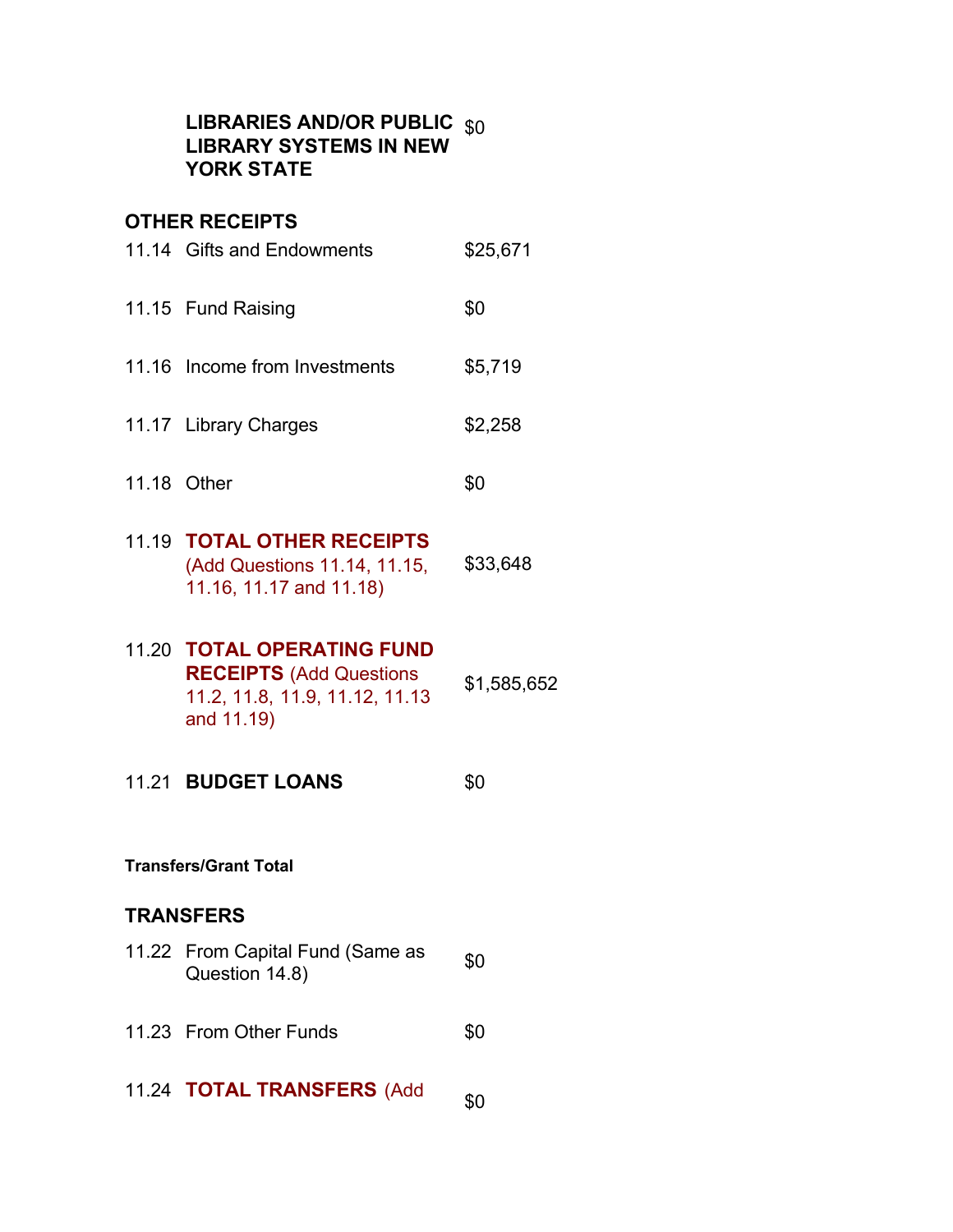Questions 11.22 and 11.23)

- 11.25 BALANCE IN OPERATING FUND - Beginning Balance for Fiscal Year Ending 2020 (Same \$711,511 as Question 12.40 of previous year if fiscal year has not changed)
- 11.26 **GRAND TOTAL RECEIPTS, BUDGET LOANS, TRANSFERS AND BALANCE** \$2,297,163 (Add Questions 11.20, 11.21, 11.24 and 11.25; Same as Question 12.41)

## **12. OPERATING FUND DISBURSEMENTS**

**Staff/Collection/Capital/Operation and Maintenance**

**Report financial data based on the fiscal reporting year reported in Part 1. ROUND TO THE NEAREST DOLLAR. Please click here to read general instructions before completing this section.**

#### **STAFF EXPENDITURES**

#### **Salaries & Wages Paid from Library Funds**

- 12.1 Certified Librarians \$335,019
- 12.2 Other Staff \$235,601
- 12.3 **Total Salaries & Wages Expenditures** (Add Questions \$570,620 12.1 and 12.2)
- 12.4 **Employee Benefits Expenditures** \$163,588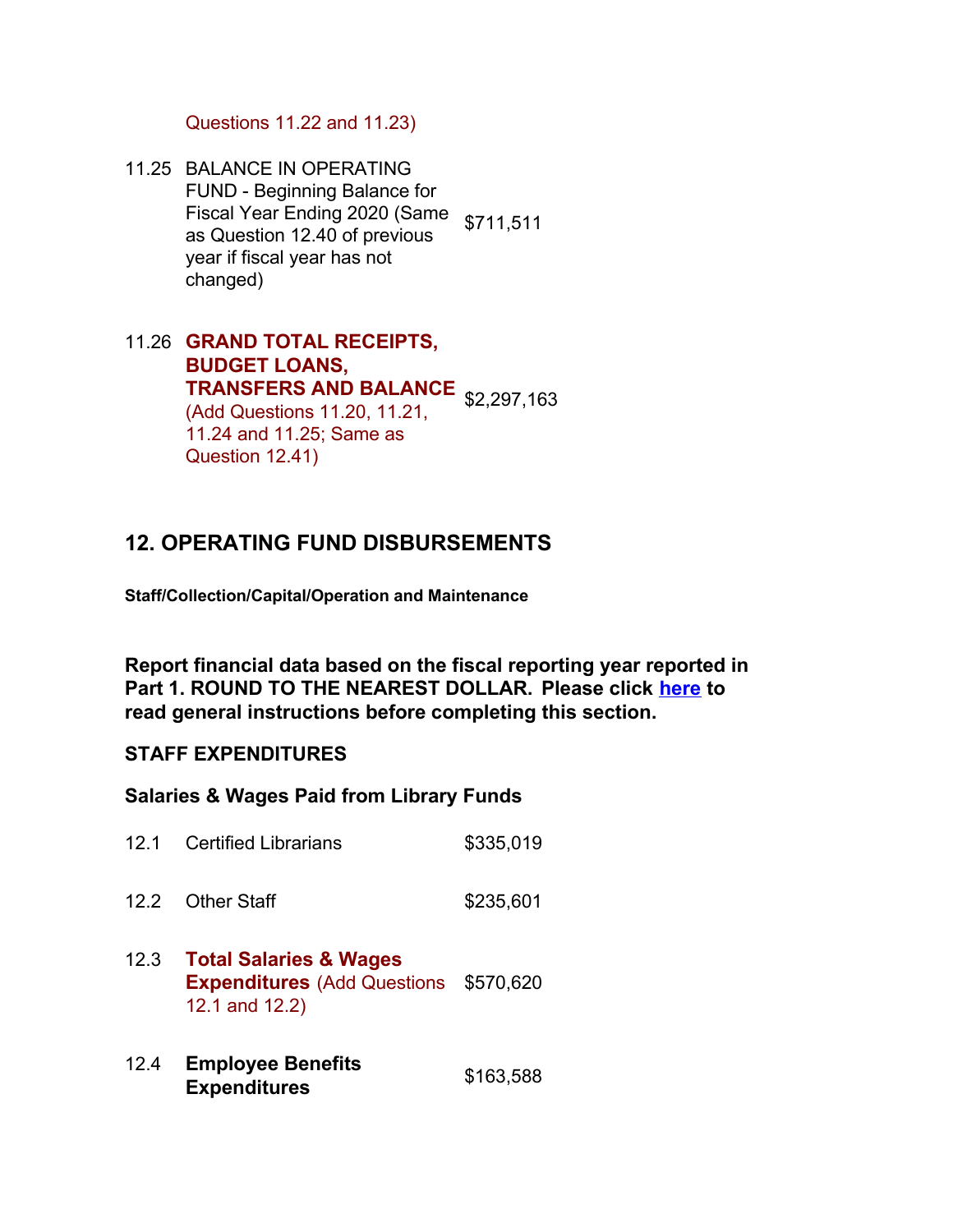12.5 **Total Staff Expenditures (Add Questions 12.3 and 12.4)** \$734,208

### **COLLECTION EXPENDITURES**

|      | 12.6 Print Materials Expenditures                  | \$28,356 |
|------|----------------------------------------------------|----------|
| 12.7 | <b>Electronic Materials</b><br><b>Expenditures</b> | \$37,626 |

- 12.8 Other Materials Expenditures \$6,805
- 12.9 **Total Collection Expenditures** (Add Questions \$72,787 12.6, 12.7 and 12.8)

### **CAPITAL EXPENDITURES FROM OPERATING FUNDS**

- 12.10 From Local Public Funds (71PF) \$1,721
- 12.11 From Other Funds (710F) \$37,289
- 12.12 **Total Capital Expenditures** (Add Questions 12.10 and 12.11) \$39,010

#### **OPERATION AND MAINTENANCE OF BUILDINGS**

#### **Repairs to Building & Building Equipment**

- 12.13 From Local Public Funds (72PF) \$11,947
- 12.14 From Other Funds (72OF) \$0
- 12.15 **Total Repairs** (Add Questions **10tal Repairs** (Add Questions \$11,947
- 12.16 Other Disbursements for Operation & Maintenance of \$32,236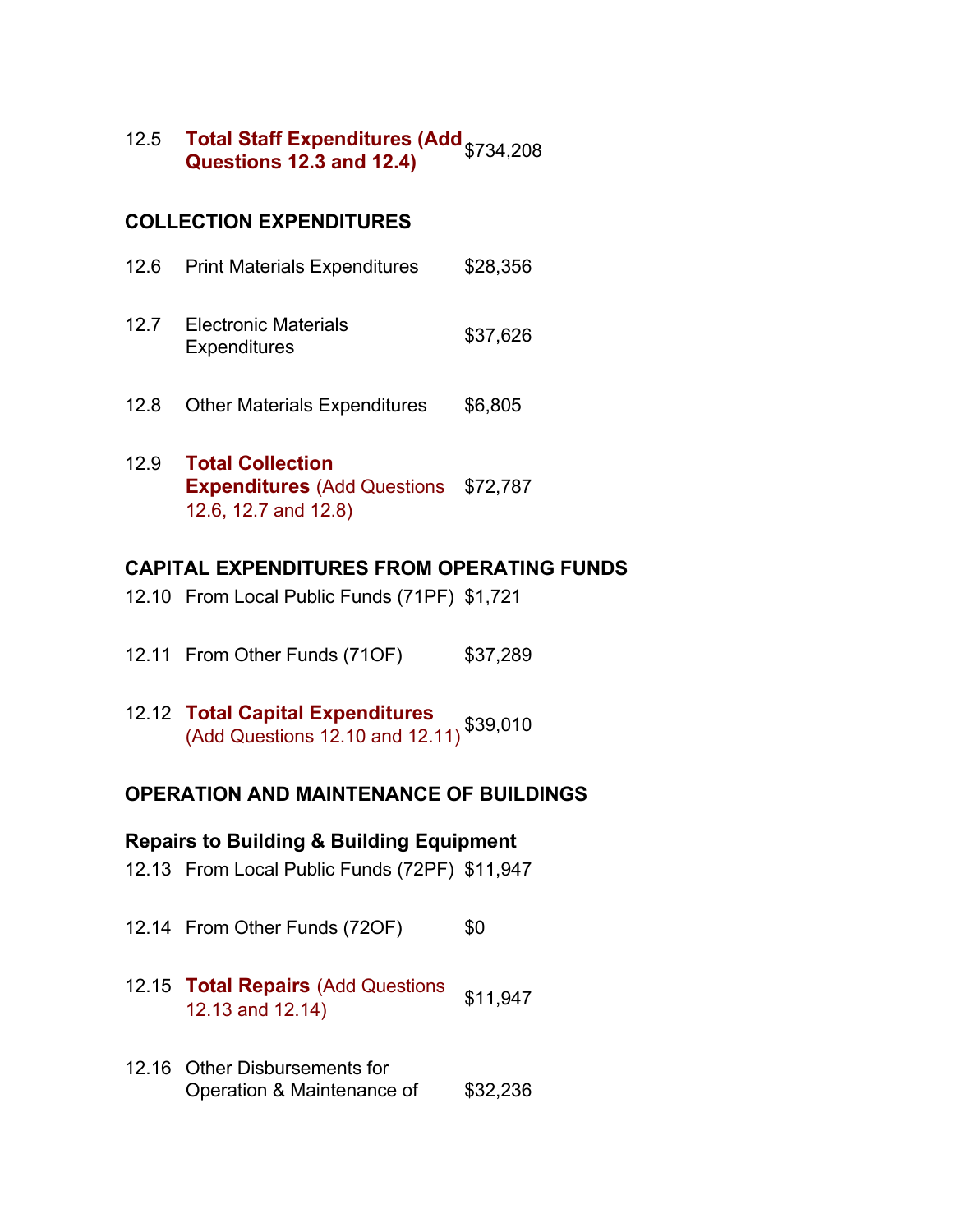## Buildings

| 12.17 Total Operation &<br><b>Maintenance of Buildings</b><br>(Add Questions 12.15 and 12.16)                          | \$44,183 |
|------------------------------------------------------------------------------------------------------------------------|----------|
| <b>MISCELLANEOUS EXPENSES</b>                                                                                          |          |
| 12.18 Office and Library Supplies                                                                                      | \$12,687 |
| 12.19 Telecommunications                                                                                               | \$3,516  |
| 12.20 Binding Expenses                                                                                                 | \$0      |
| 12.21 Postage and Freight                                                                                              | \$742    |
| 12.22 Professional & Consultant Fees \$9,462                                                                           |          |
| 12.23 Equipment                                                                                                        | \$656    |
| 12.24 Other Miscellaneous                                                                                              | \$56,645 |
| 12.25 Total Miscellaneous<br><b>Expenses (Add Questions)</b><br>12.18, 12.19, 12.20, 12.21,<br>12.22, 12.23 and 12.24) | \$83,708 |

**Contracts/Debt Service/Transfers/Grand Total**

12.26 **CONTRACTS WITH PUBLIC LIBRARIES AND/OR PUBLIC LIBRARY SYSTEMS IN NEW** \$0 **YORK STATE**

## **DEBT SERVICE**

**Capital Purposes Loans (Principal and Interest)**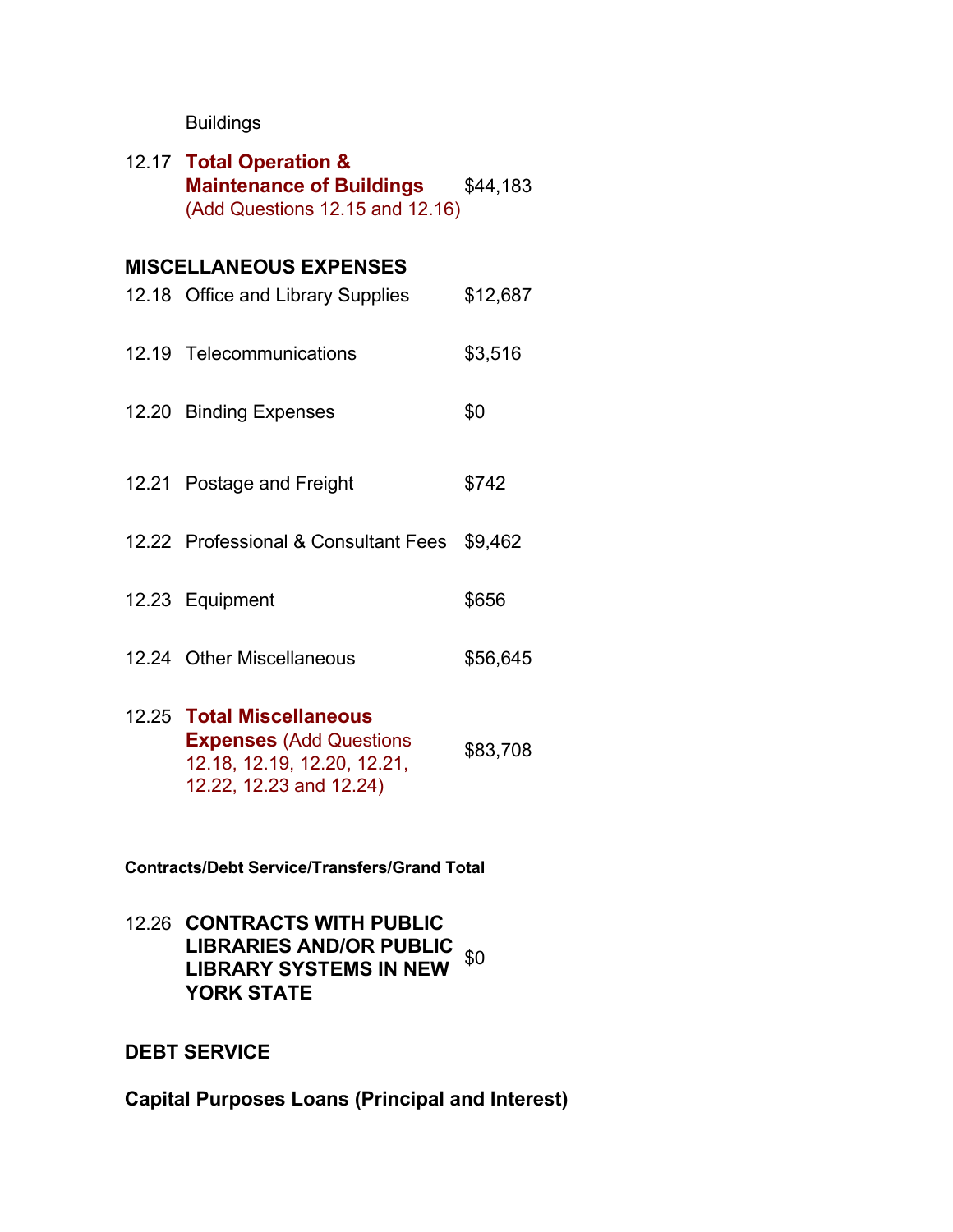|                    | 12.27 From Local Public Funds (73PF) \$0                              |     |
|--------------------|-----------------------------------------------------------------------|-----|
|                    | 12.28 From Other Funds (73OF)                                         | \$0 |
|                    | 12.29 Total (Add Questions 12.27 and <sub>\$0</sub><br>12.28)         |     |
| <b>Other Loans</b> |                                                                       |     |
|                    | 12.30 Budget Loans (Principal and<br>Interest)                        | \$0 |
|                    | 12.31 Short-Term Loans                                                | \$0 |
|                    | 12.32 Total Debt Service (Add<br>Questions 12.29, 12.30 and<br>12.31) | \$0 |
|                    | <b>12.33 TOTAL OPERATING FUND</b><br><b>DICDUDCEMENTS</b> <i>INAA</i> |     |

**DISBURSEMENTS** (Add Questions 12.5, 12.9, 12.12, 12.17, 12.25, 12.26 and 12.32) \$973,896

## **TRANSFERS**

### **Transfers to Capital Fund**

12.34 From Local Public Funds (76PF) \$0

12.35 From Other Funds (76OF) \$0

- 12.36 **Total Transfers to Capital Fund** (Add Questions 12.34 and \$0 12.35; same as Question 13.8)
- 12.37 **Transfer to Other Funds** \$0
- 12.38 **TOTAL TRANSFERS** (Add  ${}_{\$0}$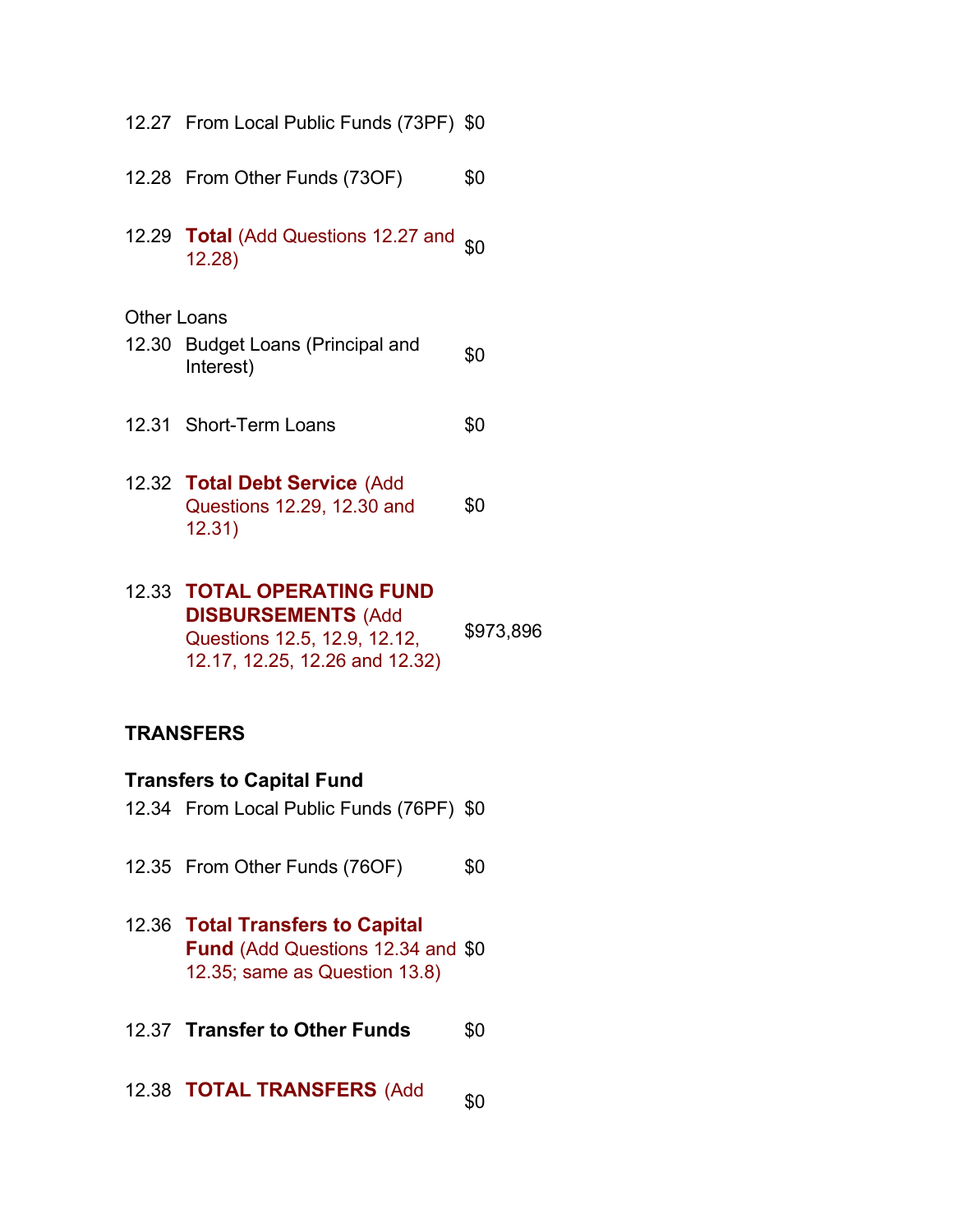Questions 12.36 and 12.37)

- 12.39 **TOTAL DISBURSEMENTS AND TRANSFERS** (Add Questions 12.33 and 12.38) \$973,896
- 12.40 BALANCE IN OPERATING FUND - Ending Balance for the \$1,323,267 Fiscal Year Ending 2020
- 12.41 **GRAND TOTAL DISBURSEMENTS, TRANSFERS & BALANCE** (Add Questions 12.39 and 12.40; same as Question 11.26) \$2,297,163

#### **ASSURANCE**

12.42 The Library operated in accordance with all provisions of Education Law and the Regulations of the Commissioner, and assures that 03/01/2021 the "Annual Report" was reviewed and accepted by the Library Board on (date mm/dd/yyyy).

#### **FISCAL AUDIT**

12.43 Last audit performed Last addit performed<br>(mm/dd/yyyy) 09/01/2020

- 12.44 Time period covered by this audit 01/01/2019 12/31/2019 (mm/dd/yyyy) (mm/dd/yyyy)
- 12.45 Indicate type of audit (select mulcate type of addit (select Private Accounting Firm<br>one):

#### **CAPITAL FUND**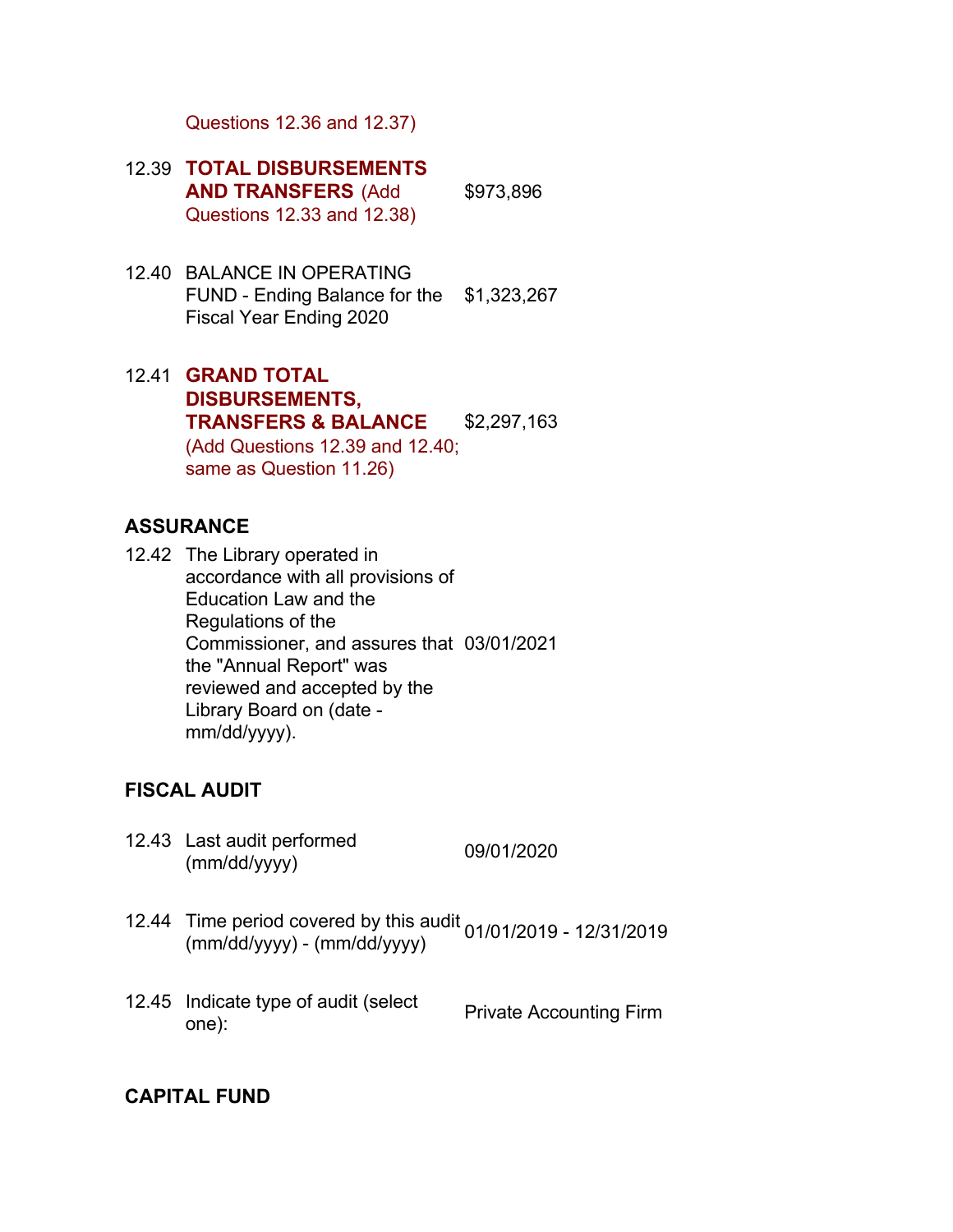12.46 Does the library have a Capital Fund? Enter Y for Yes, N for No. N If No, stop here. If Yes, complete the Capital Fund Report.

## **13. CAPITAL FUND RECEIPTS**

Report financial data based on the fiscal year reported in Part 1. *ROUND TO THE NEAREST DOLLAR.* Please click here to read general instructions before completing this section.

#### **REVENUES FROM LOCAL SOURCES**

| 13.1 Revenues from Local  | \$0 |
|---------------------------|-----|
| <b>Government Sources</b> |     |

13.2 All Other Revenues from Local  $\int_{0}^{80}$ 

#### 13.3 **Total Revenues from Local Sources** (Add Questions 13.1 and 13.2) \$0

## **STATE AID FOR CAPITAL PROJECTS**

- 13.4 State Aid Received for State Ald Received for the things of the state of the state of the state of the state of the state of the state of the state of the state of the state of the state of the state of the state of the state of the state of the
- 13.5 Other State Aid 60
- 13.6 **Total State Aid** (Add Questions 13.4 and 13.5)

#### **FEDERAL AID FOR CAPITAL PROJECTS**

13.7 **TOTAL FEDERAL AID** \$0

## **INTERFUND REVENUE**

13.8 Transfer from Operating Fund Transier from Operating Fund  $$0$ <br>(Same as Question 12.36)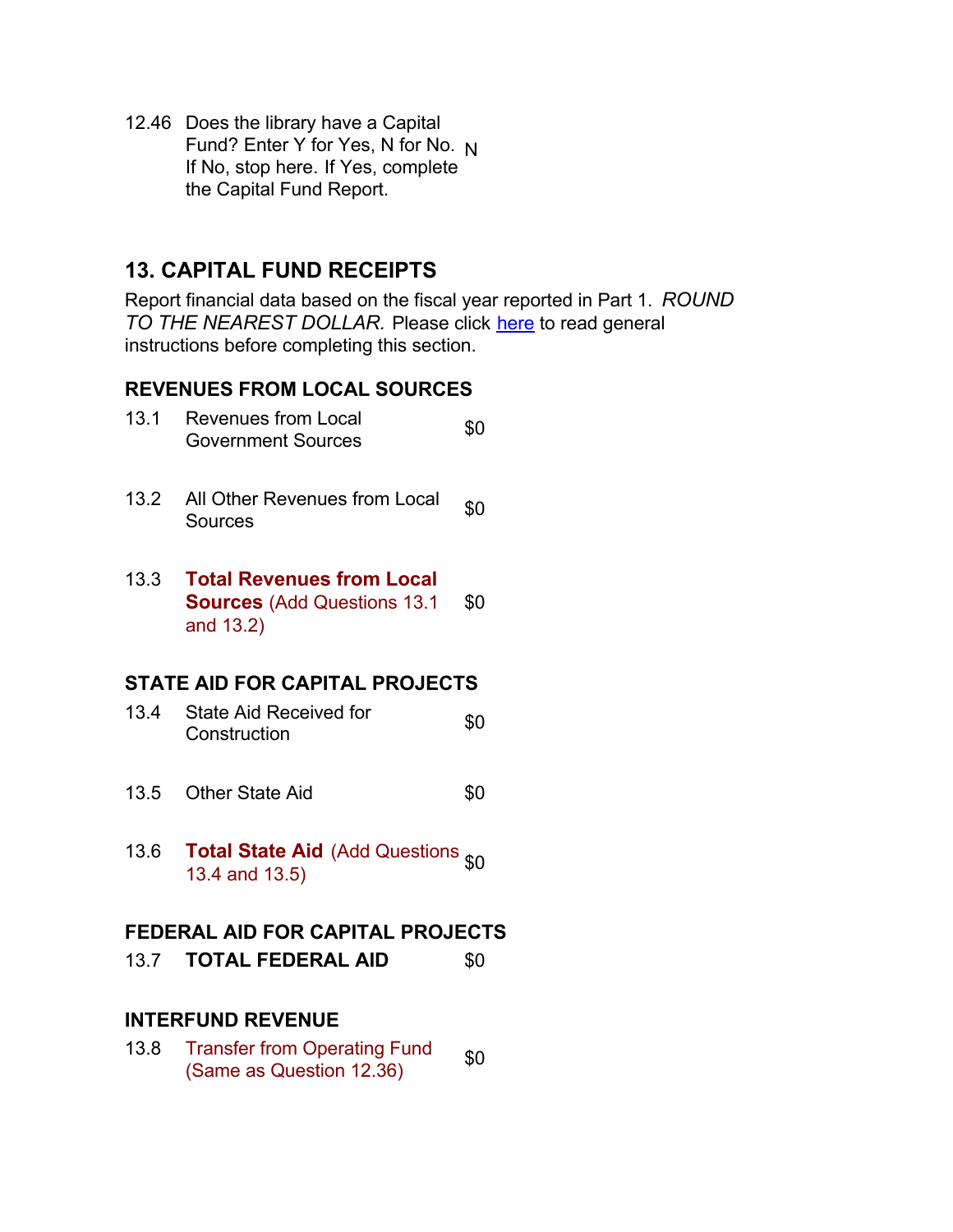- 13.9 **TOTAL REVENUES** (Add Questions 13.3, 13.6, 13.7 and 13.8) \$0
- 13.10 **NON-REVENUE RECEIPTS** \$0
- 13.11 **TOTAL CASH RECEIPTS** (Add Questions  $13.9$  and  $13.10$ )
- 13.12 BALANCE IN CAPITAL FUND Beginning Balance for Fiscal Year Ending 2020 (Same as Question 14.11 of previous year, if fiscal year has not changed) \$0
- 13.13 **TOTAL CASH RECEIPTS AND BALANCE** (Add Questions  $$0$ 13.11 and 13.12; same as Question 14.12)

## **14. CAPITAL FUND DISBURSEMENTS**

**Report financial data based on the fiscal reporting year reported in Part 1. ROUND TO THE NEAREST DOLLAR. Please click here to read general instructions before completing this section.**

## **PROJECT EXPENDITURES**

|                            | 14.1 Construction            |     |  |  |
|----------------------------|------------------------------|-----|--|--|
|                            | 14.2 Incidental Construction | \$0 |  |  |
| <b>Other Disbursements</b> |                              |     |  |  |
|                            | 14.3 Purchase of Buildings   | \$0 |  |  |
|                            | 14.4 Interest                |     |  |  |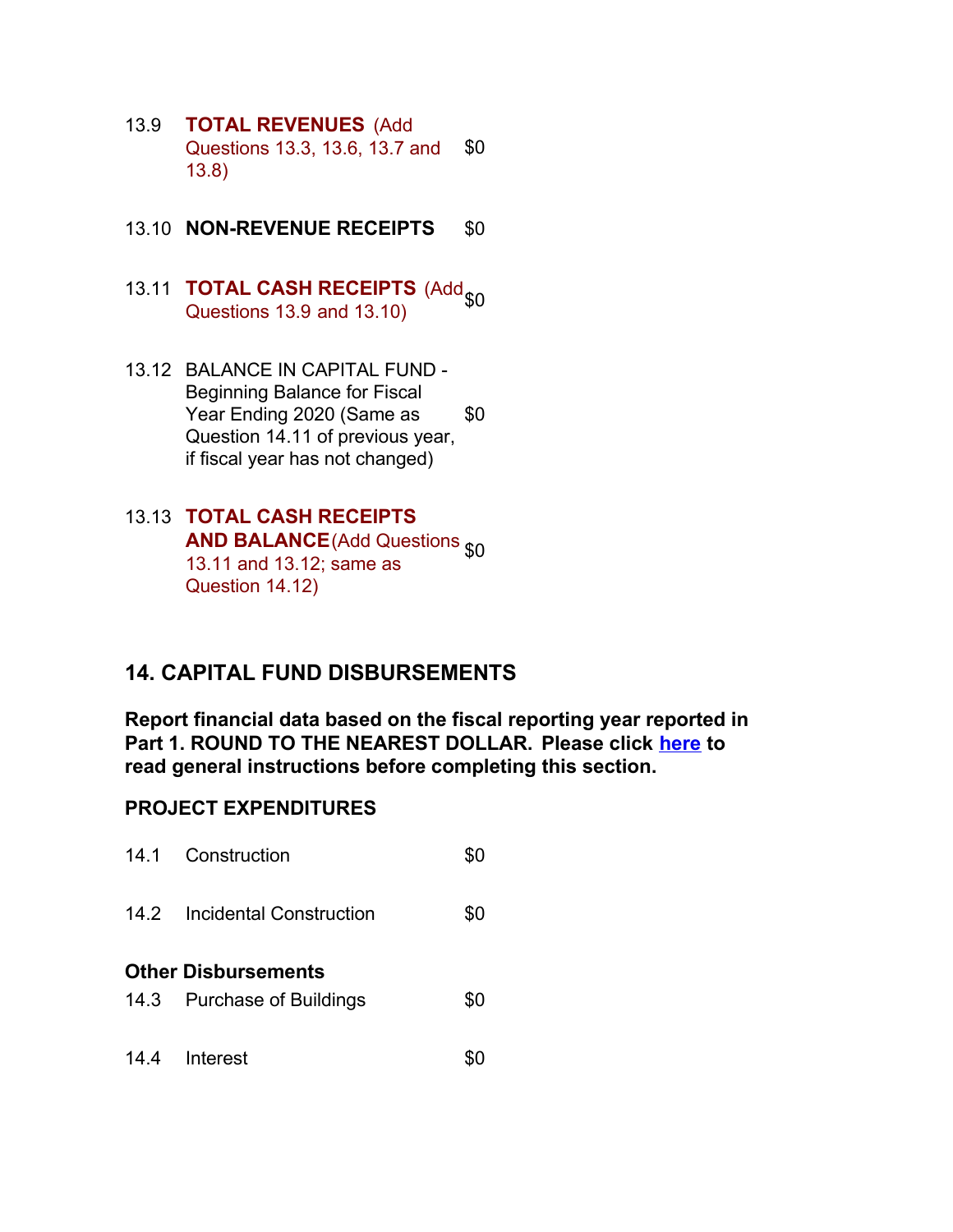- 14.5 Collection Expenditures \$0
- 14.6 Total Other Disbursements (Add Total Other Disbursements (Add  $$0$ )<br>Questions 14.3, 14.4 and 14.5)
- 14.7 **TOTAL PROJECT EXPENDITURES** (Add Questions 14.1, 14.2 and 14.6) \$0

#### 14.8 **TRANSFER TO OPERATING FUND** (Same as Question 11.22) \$0

- 14.9 **NON-PROJECT EXPENDITURES** \$0
- 14.10 **TOTAL CASH DISBURSEMENTS AND TRANSFERS** (Add Questions 14.7, 14.8 and 14.9) \$0
- 14.11 **BALANCE IN CAPITAL FUND** - Ending Balance for the Fiscal Year Ending 2020 \$0
- 14.12 **TOTAL CASH DISBURSEMENTS AND BALANCE** (Add Questions 14.10 and 14.11; same as Question 13.13)

\$0

## **15. CENTRAL LIBRARIES**

PART 15 EXISTS FOR THE CENTRAL/CO-CENTRAL LIBRARIES ONLY. PLEASE PROCEED TO SECTION 16. FEDERAL TOTALS AND CONTINUE ON WITH YOUR SURVEY

**16. FEDERAL TOTALS**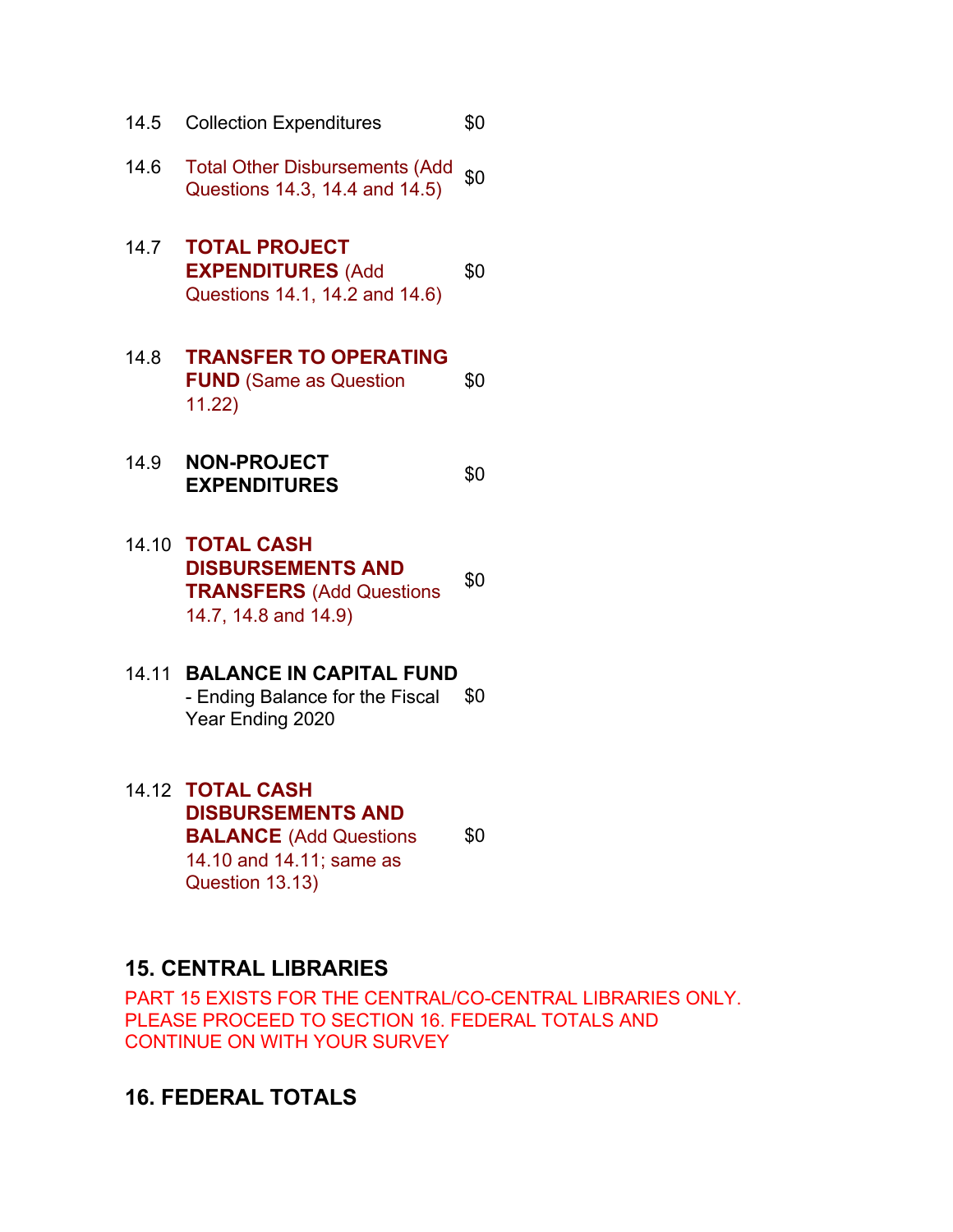All questions in Part 16 are calculated, locked fields.

*Note:* See instructions for definitions and calculations of each of these Federal Totals.

| 16.1  | <b>Total ALA-MLS</b>                                                                    | 4.38        |
|-------|-----------------------------------------------------------------------------------------|-------------|
|       | 16.2 Total Librarians                                                                   | 5.26        |
|       | 16.3 All Other Paid Staff                                                               | 7.88        |
| 16.4  | <b>Total Paid Employees</b>                                                             | 13.14       |
| 16.5  | <b>State Government Revenue</b>                                                         | \$1,431     |
| 16.6  | <b>Federal Government Revenue</b>                                                       | \$0         |
| 16.7  | <b>Other Operating Revenue</b>                                                          | \$49,398    |
| 16.8  | <b>Total Operating Revenue</b>                                                          | \$1,585,652 |
|       | 16.9 Other Operating Expenditures                                                       | \$127,891   |
|       | 16.10 Total Operating Expenditures                                                      | \$934,886   |
|       | 16.11 Total Capital Expenditures                                                        | \$39,010    |
|       | 16.12 Print Materials                                                                   | 41,753      |
|       | 16.13 Total Registered Borrowers                                                        | 4,175       |
| 16.14 | <b>Other Capital Revenue and</b><br><b>Receipts</b>                                     | \$0         |
|       | 16.15 Total Number of Internet<br><b>Terminals Used by the General</b><br><b>Public</b> | 20          |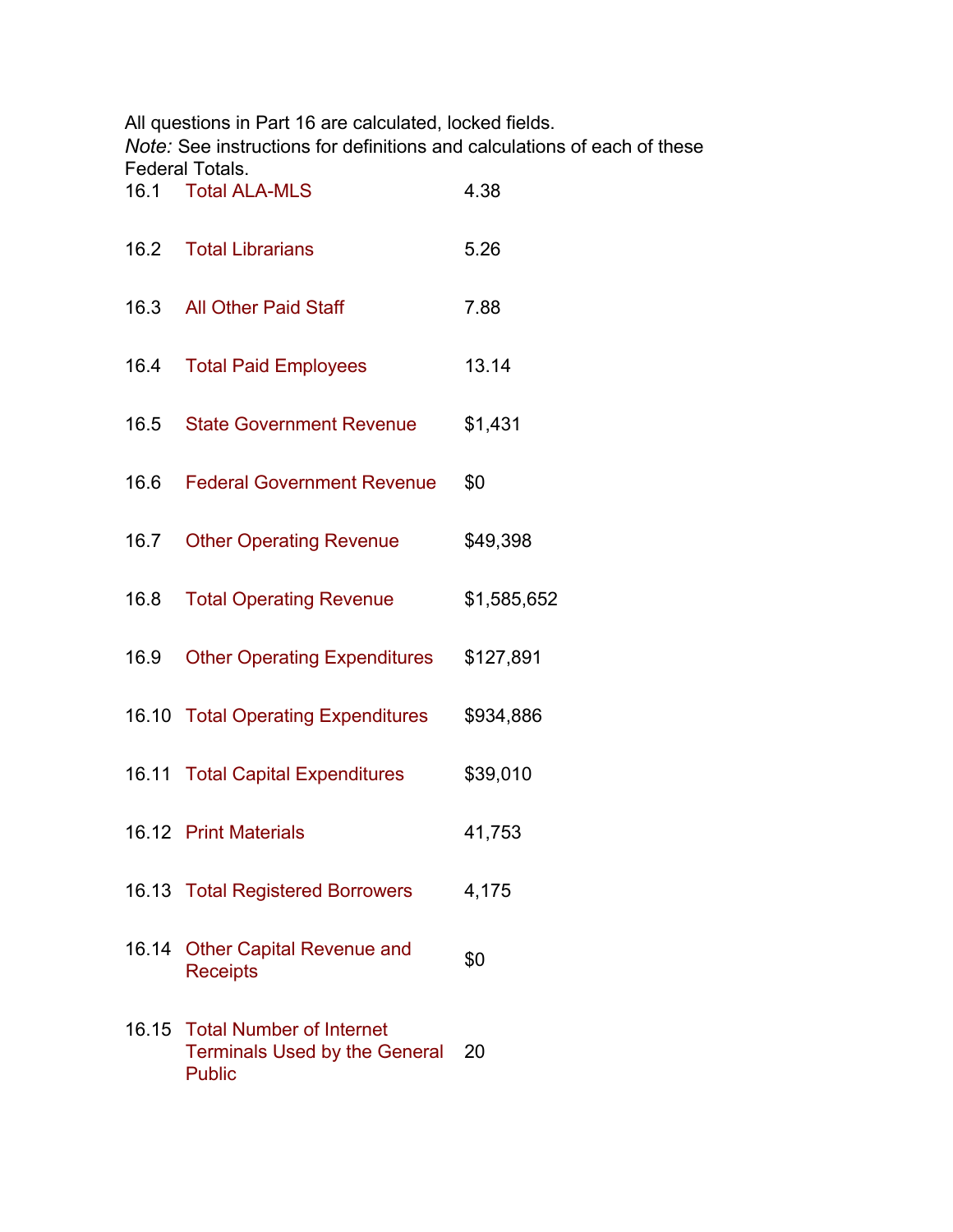- 16.16 Total Uses (sessions) of Public Internet Computers Per Year 28,829
- 16.17 Total Wireless Sessions Provided by the Library Wireless 34,181 Service Per Year
- 16.18 Total Capital Revenue \$0

### **17. FOR NEW YORK STATE LIBRARY USE ONLY**

17.1 *LIB ID* 8000582650 17.2 *Interlibrary Relationship Code* ME 17.3 *Legal Basis Code* NP 17.4 *Administrative Structure Code* SO 17.5 *FSCS Public Library Definition* Y 17.6 *Geographic Code* OTH 17.7 *FSCS ID* NY0666 17.8 *SED CODE* 581010700050 17.9 *INSTITUTION ID* 800000036744

## **SUGGESTED IMPROVEMENTS**

| Library Name:   | <b>FLOYD MEMORIAL LIBRARY</b>                |
|-----------------|----------------------------------------------|
| Library System: | <b>Suffolk Cooperative Library</b><br>System |